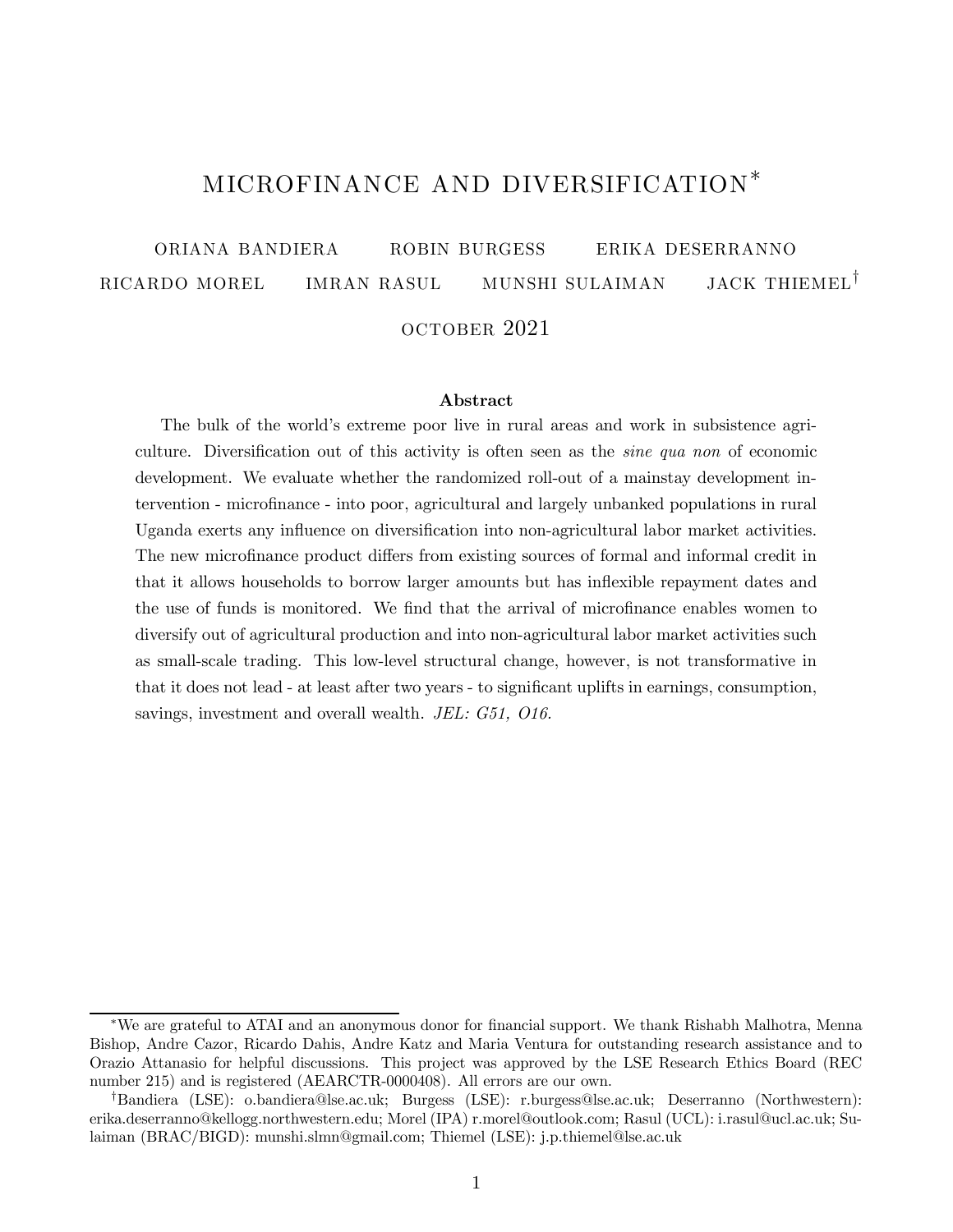# 1 Introduction

If we look across the world we see that the bulk of the extreme poor (those living on less than \$190 a day) are in the rural areas Africa and South Asia and work mainly in subsistence agriculture (World Bank 2021). Their poverty belies both a lack of both physical and human capital and a low return to their labor. In addition they suffer from a host of idiosyncratic and aggregate shocks stemming from climate, pests and health of persons and livestock.

In this setting the focus of policy falls naturally on how to encourage diversification out of subsistence agriculture into higher return and more stable labor market activities. Indeed when viewed through the lens of macroeconomic outcomes this is the *sine qua non* of the economic development process (Buera *et al.* 2021).

But how to encourage this process is less than clear. One key observation is that the extreme poor engaged in subsistence agriculture are typically rationed out of formal credit markets and tend to rely on informal transfers and credit, that while flexible, are small scale and essentially focused on insurance purposes (Udry 1994). These are useful for smoothing consumption but may have limited leverage in terms of changing employment and production activities (Balboni *et al.* 2021). Part of the problem here is that the low, variable and infrequent returns that characterize subsistence agriculture are not attractive to formal lenders. Therefore it is the agriculturally engaged extreme poor who are most in need of diversification yet are also the least able to avail themselves of formal finance.

It is in this context that the promise of microfinance shines through. It has become a cornerstone of development interventions from NGOs and government precisely because it is seen as capable of reaching and providing finance to the poorest, offering them large enough loans with the aim of pushing forward productive investments that can help them diversify out of subsistence agriculture and pull them out of poverty (Banerjee and Du‡o 2011, Banerjee *et al.* 2015a). As Buera *et al.* (2020) report, between 1997 and 2013, access to microfinance grew by 19% a year, with the Microcredit Summit Campaign reporting over 3000 microfinance institutions serving over 200 million borrowers as of 2016.

Has microfinance fulfilled this promise? We contribute to this question by evaluating the randomized roll-out of a microfinance product across Ugandan villages where close to 50% of our study population is below the  $$1.90$  extreme poverty cut-off and over  $80\%$  are engaged in subsistence agriculture. It is also a setting where there has been limited penetration of formal …nancial institutions. It is thus fairly archetypal of rural settings across Africa where the remaining extreme poor in the world are becoming concentrated (Page and Pande 2018).

Given that these low structural change settings are amongst the most difficult for microfinance institutions to penetrate it is an interesting and important question to discover whether these products can engender diversification out of agriculture and improve welfare.

To answer this question we evaluate the entry of a new group-based microfinance product into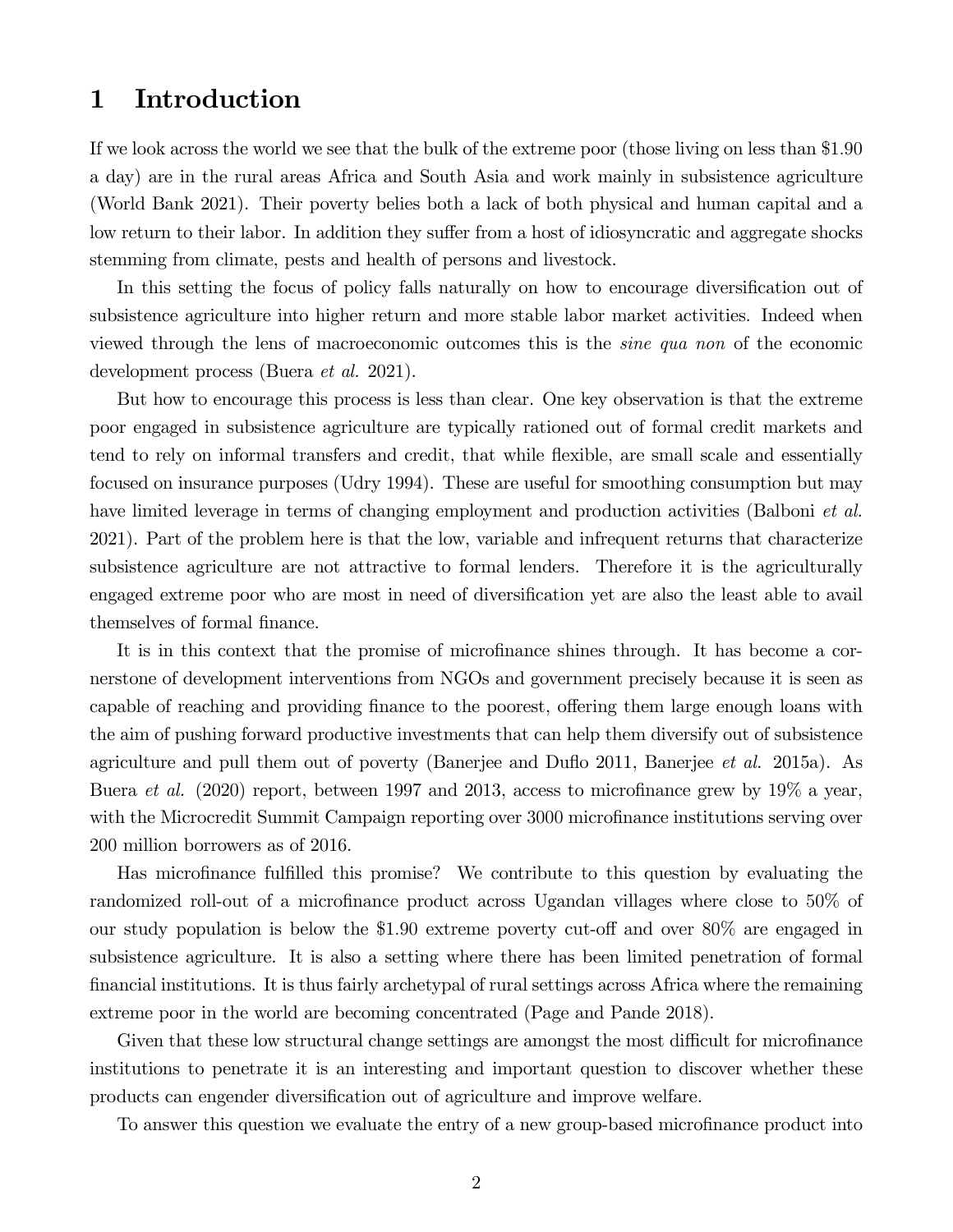rural villages in Western Uganda, by the NGO BRAC. This product was innovated in Bangladesh (where BRAC is one of the top three providers of microfinance as measured by number of borrowers) and has been adapted for use in Uganda. Between BRAC's entry in 2006 and our endline in 2014 BRAC became the largest provider of microfinace not just in Uganda but in Sub-Saharan Africa as a whole. BRAC microfinance groups comprise women-only borrowers. We measure impacts on labor activities, earnings, consumption, savings, investment and a proxy for overall welfare in a sample tracking 4000 women over a two-year period, using a randomized control trial where half the villages are randomized to receive the new microfinance product.

The BRAC microfinance product, which now forms the backbone of BRAC operations across Africa, was designed to encourage diversification. The loan sizes are large relative to other available credit sources in rural Uganda and are intended to enable women micro-entrepreneurs to begin or expand non-agricultural labor market activities. To qualify for loans borrowers are supposed to demonstrate that the proposed investment is viable and will generate weekly repayments. There is also some monitoring of the use of the loan after it is granted. Thus though the BRAC microfinance product shares many features of other products in terms of targeting women micro-entrepreneurs, group lending, absence of collateral requirements and frequent and in‡exible repayment schedules, what sets it apart are the magnitude of the loans, the screening requirements and the monitoring of loan use (see Table A1).

Our first stage of analysis considers households engagement in credit transactions pre-intervention, and the pre-existing credit sources available to households. Unsurprisingly we find that informal borrowing is far more prevalent as expected: 24% of households report having borrowed from some informal source. Households are as likely to borrow from family/friends and they are to borrow from local savings cooperatives. In contrast, 5% of households report ever having borrowed from some formal source – such as a bank, another microfinance institution or NGO. At the same time we find households have potential access to a wide variety of informal and formal sources, each with differing contractual structures. Multiple sources of credit can coexist in the same village economy if households vary in their demand for credit in terms of the amounts demanded, flexibility of repayments etc. Microfinance – with its inflexible repayment structures – is not well suited for those solely engaged in agriculture given earnings streams tend to be volatile and bunched at certain times of the year. Hence the focus of BRAC and other MFIs is on credit provision targeting microentrepreneurship.

This has two implications for our analysis. First, the entry of BRAC into these credit markets represents evaluating the impact of increased access to microcredit, not the impact of introducing microcredit altogether. To the extent to which BRAC microcredit simply causes households to substitute away from pre-existing credit sources that offer similar terms, this reduces the *net* economic impacts of BRAC microloans between treated and control villages. Second, comparing credit product characteristics, we should expect non-random selection into BRAC microfinance groups and the take-up of the offer of credit. More precisely we expect those women who choose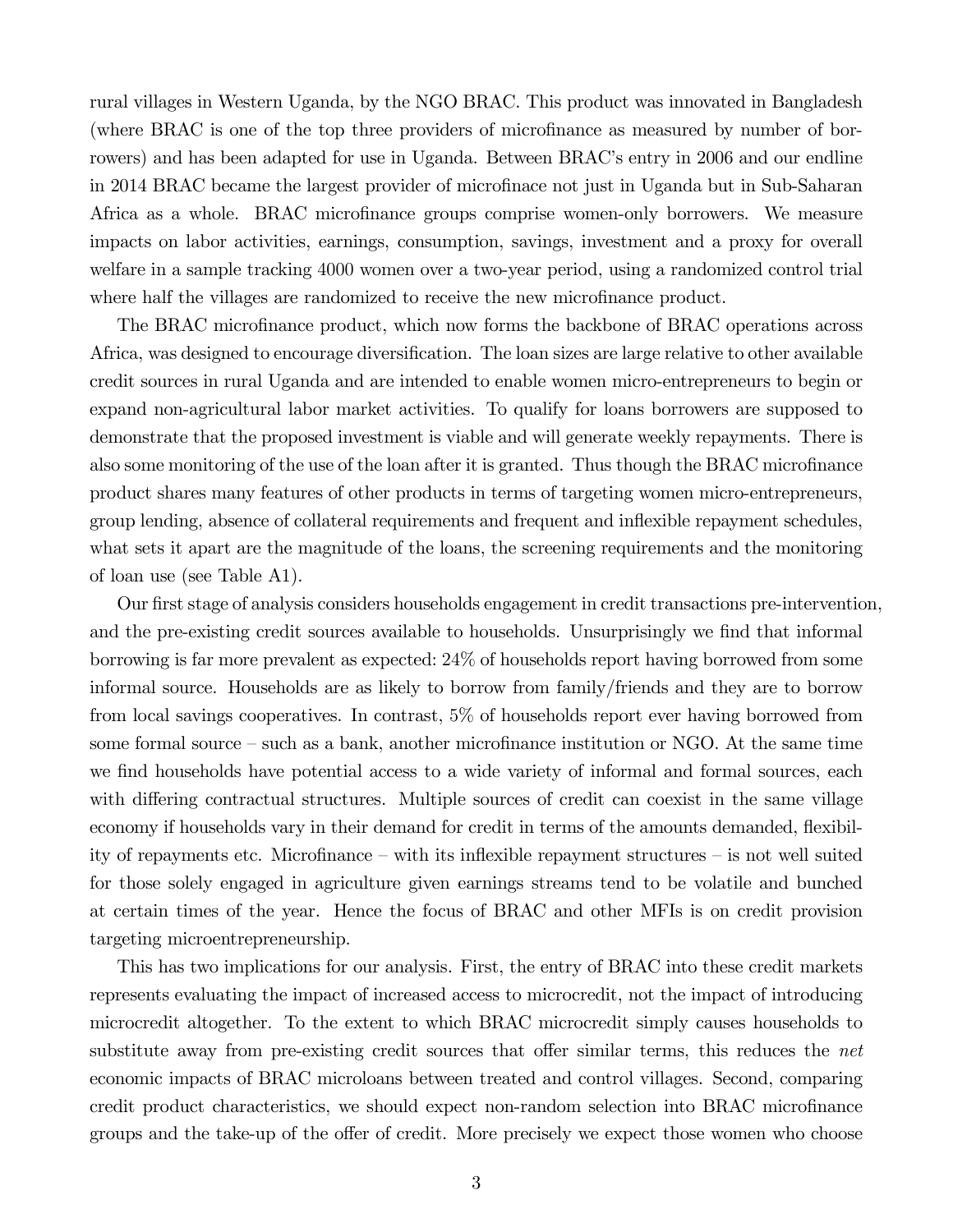to borrow from BRAC rather than other sources to be positively selected in that they demand more credit, but are willing to take on such loans despite the inflexible timing of repayment and higher interest rates.

We present intent-to-treat estimates on women in treated villages, and treatment-on-thetreated estimates for BRAC borrowers (suitably caveated given the potential existence of within village spillovers from the entry of BRAC, and the potential for heterogeneous treatment effects).

On diversification in labor activities, we document ITT and TOT effects showing women diversify away from self-employment in agriculture towards self-employment in non-agricultural work. On the extensive margin there is a greater propensity of women borrowers to be engaged in non-agricultural labor market activities showing that the program was successful in encouraging micro-entrepreneurship. This increase in non-agricultural labor market activity is accompanied by a decrease in agricultural labor market activity. On the intensive margin we also find that people spend significantly more hours working in non-agricultural activities. This is accompanied by a reduction in hours working in agriculture so that the combined labor supply estimates across both activities suggest total labor supply of borrowers remains unchanged. The is in contrast to findings of studies of large scale asset transfer interventions (Bandiera *et al.* 2017) – where it is found that asset transfers lead to a reallocation of labor activities from agriculture to non-agricultural work but that the poor are also willing to supply more labor overall if given productive opportunities to do so.

Pre-intervention, around 20% of women engaged in some non-agricultural work, 45% are engaged in small-scale trading, and 17% own and run a shop or restaurant. Small-scale trading covers a whole range of activities such as door-to-door selling and selling food and beverages, textiles and clothing, agricultural inputs and other products in local markets. These are business activities that typically do not involve any physical structure nor employees. Shops and restaurants, in contrast, require a physical structure and may involve employees. We find BRAC borrowers tend to shift into exactly such small trade forms of non-agricultural employment, thus emulating activities that were already taking place in the village.

We document very imprecise (and statistically insignificant) treatment effects on women's earnings, either in aggregate or by labor activity, although BRAC borrowers are significantly more likely to generate positive earnings in non-agricultural work as they switch into such activities. The fact that earnings impacts even for non-agricultural labor activities remain imprecise might also be partly due to the concentration of women in non-agricultural activities in just a few types of work.

On credit transactions with non-BRAC sources, we find relatively precise null impacts on borrowing from these alternative sources. Hence BRAC microloans thus appear to be neither complements nor substitutes for other credit sources. This implies that perhaps women no longer remain credit constrained after having access to BRAC microloans, consistent with the scale of loans on offer being far larger than available from other credit sources. Reassuringly, the result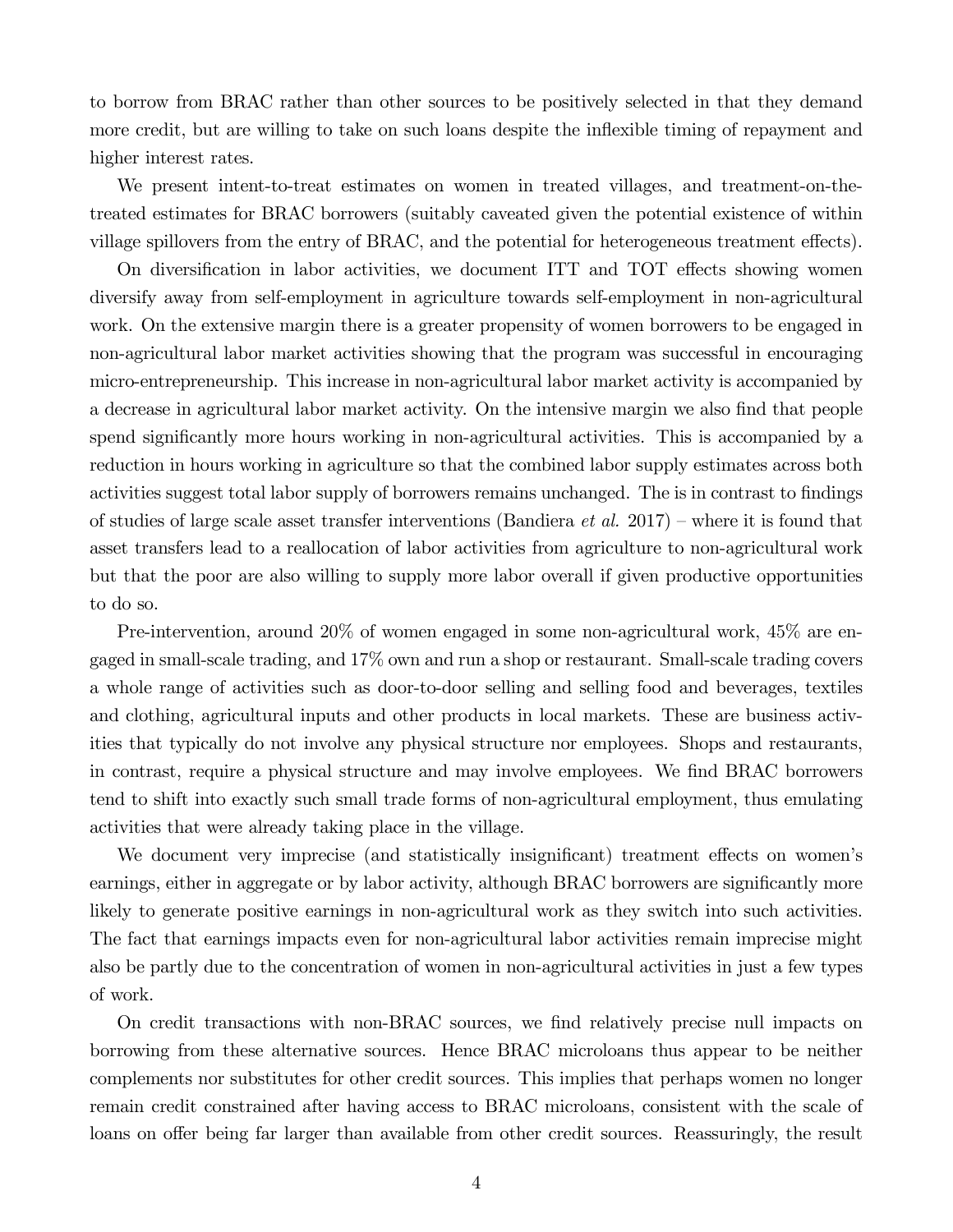is also consistent with households not entering debt traps because they need to engage in further borrowing in order to pay off existing loans.

Our final set of outcomes consider how the patterns of economic diversification into nonagricultural labor activities translate into other economic aggregates related to consumption, savings, asset accumulation and welfare. We find null impacts on total and food consumption, although the point estimate on the value of food expenditure (including implicitly valuation of home produced food) is positive and large. Breaking down consumption into various components, we also find no precise impacts on discretionary spending, spending on durables, or spending on health or education. Nor do we find precise impacts on savings, asset accumulation or the overall wealth score of households, proxying their permanent income.

Our finding of effects on diversification but with no effects on welfare place the results of this study somewhere between the bulk of the microcredit literature (see Table A1 where we review 14 randomized evaluations) which finds effects on neither, and the big push asset and cash transfer programs that involve larger transfers and find effects on both (Blattman et. al. *et al.* 2017, Jack *et al.* 2016, Bandiera *et al.* 2017, Bari *et al.* 2021).

Our finding on diversification towards non-agricultural labor market activities runs counter to the main body of research on microfinance (Table A1). Of the fourteen papers we review in Table A1, only two find diversification into self employment (Attanasio *et al.* (2015) and Crépon *et al.*  $(2020)$ ). Both studies, like ours study microfinance in a rural context, but in countries, Mongolia and Egypt, which are both approximately five times richer than Uganda in terms of GDP per capita. The Mongolia project also had a had much more developed credit market at baseline as evidenced by the large share of people borrowing from rural banks.

The small and null effects we find on welfare, however, are consistent with the main body of research focused on randomized evaluations of microfinance programs (see Table A1), that are also consistent with earlier non-randomized evaluations of microcredit (Morduch 1999). An established body of evidence of microfinance research reviewed in Table A1 finds small or marginal average treatment effects on business outcomes, the most common of which is the expansion of existing businesses. However these studies find that effects of microfinance rarely feed through into higher consumption, investment or permanently drawing households out of poverty (Banerjee 2013, Banerjee *et al.* 2015a). We show in Table A1 that even for papers which find improvements in welfare the results are not present across the full range of indicators. There is a consensus that, at least for the average borrower, these effects are not transformative, with meta analysis such as Meager (2019) concluding that for household business and consumption variables the effect of microfinance may be negligible. Explanations of why the intent-to-treat estimates in this literature have wide confidence intervals (that cannot rule out economically meaningful improvements in economic well being) – that also apply to our study – include low take up rates, heterogeneous treatment effects and the fact that monetary outcomes are often difficult to measure without error.

The remainder of the paper is organized as follows. Section 2 describes the microfinance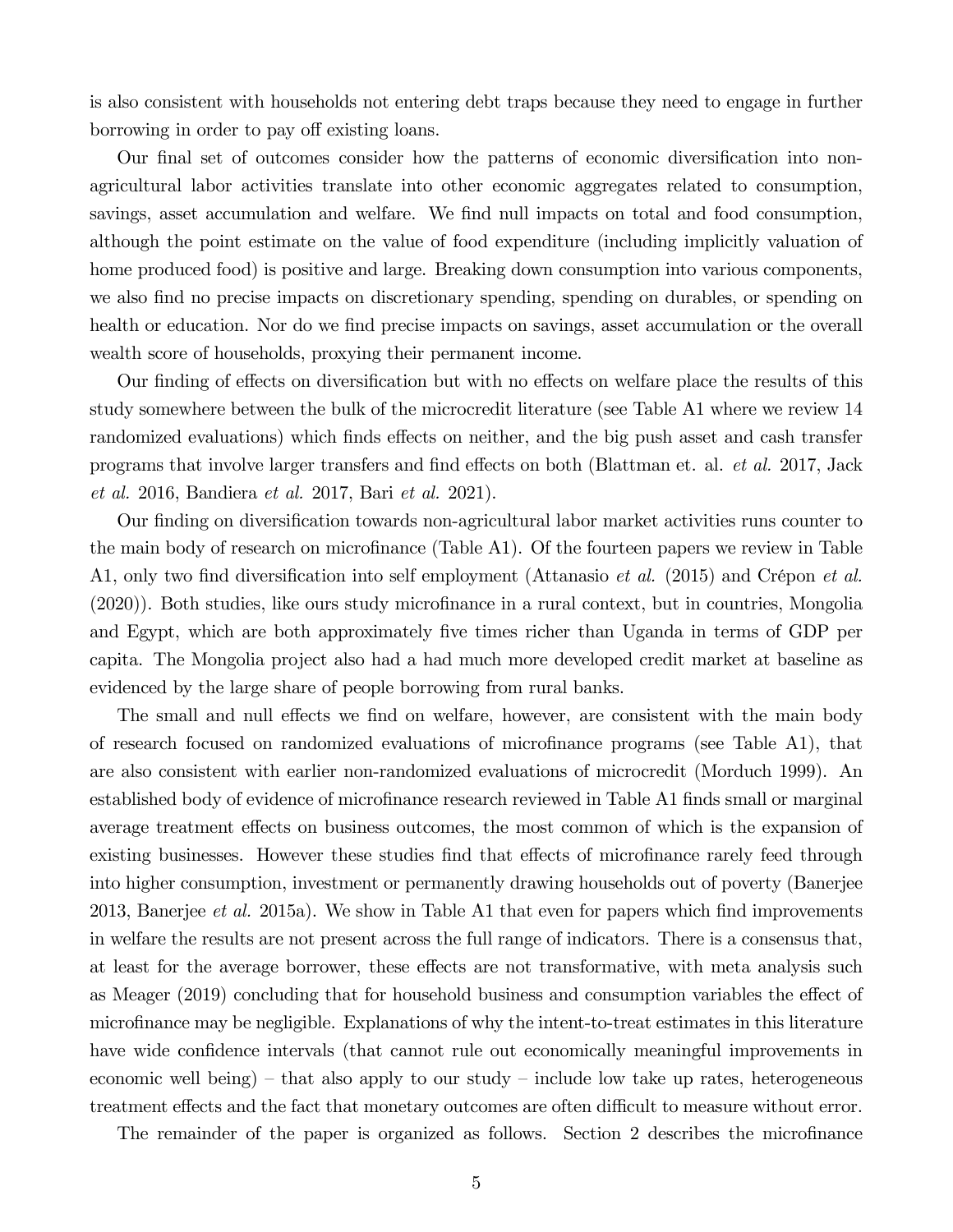program, our data, design and empirical approach, and presents evidence on credit markets in these rural economies. Section 3 present our results on take-up, labor activities, earnings, credit, and economic aggregates. Section 4 concludes. The Appendix discusses research ethics.

# 2 Intervention, Data and Design

## 2.1 Context

The majority of developing countries rely on the agricultural sector as their chief source of labor market earnings. However, agricultural productivity remains low in many developing regions, especially in Sub Saharan Africa. Some persistent causes are low adoption rates of improved and high yielding seed varieties, and limited use of modern agricultural techniques (Evenson and Gollin 2003, World Bank 2008). Microfinance is likely to have limited impacts on easing such constraints related to market innovation and farmers' information sets. However, credit can aid households' movement out of poverty by enabling them to change labor activities on the extensive margin, switching effort and resources away from low return and volatile earnings streams in agriculture, towards forms of self-employment that are more capital intensive and potentially offer higher and more stable returns. This is the inherent process of structural change that lies at the core of the literature at the nexus of entrepreneurship, credit markets and economic development (Banerjee and Newman 1993, Buera *et al.* 2015, Bandiera *et al.* 2017).

Our study context – rural Uganda – remains largely unbanked and households have low rates of access to financial services, as in most other countries of Sub-Saharan Africa. According to a nationally representative survey conducted by FinScope-Uganda (2009), 71% of the population lacked access to bank or formal services in 2009. The same survey reported 43% of households met their financial needs from informal sources such as friends and relatives.

The rural credit market intervention we evaluate is implemented by BRAC, one of the largest microfinance and development organizations in the world. BRAC first started its operations in Bangladesh, and has now become established within East Africa and Uganda in particular, as a major provider of credit to rural households. BRAC initiated its microcredit program in Uganda in 2006, with a rapid within-country scale up to reach over 100,000 households across more than 40 districts by 2010, just prior to our intervention (Sulaiman 2011). BRAC's credit market intervention is designed to facilitate micro-entrepreneurship among women, and thus targets women that are engaged in some form of income generating activity to begin with. The intervention purposefully aims to shift them away from subsistence agriculture by enabling them to either upscale agricultural production or to switch to more productive forms of income generation labor activity altogether. We examine the take up and economic impacts of the roll out of this program into rural villages in two districts in Western Uganda: Kabale and Rukungiri.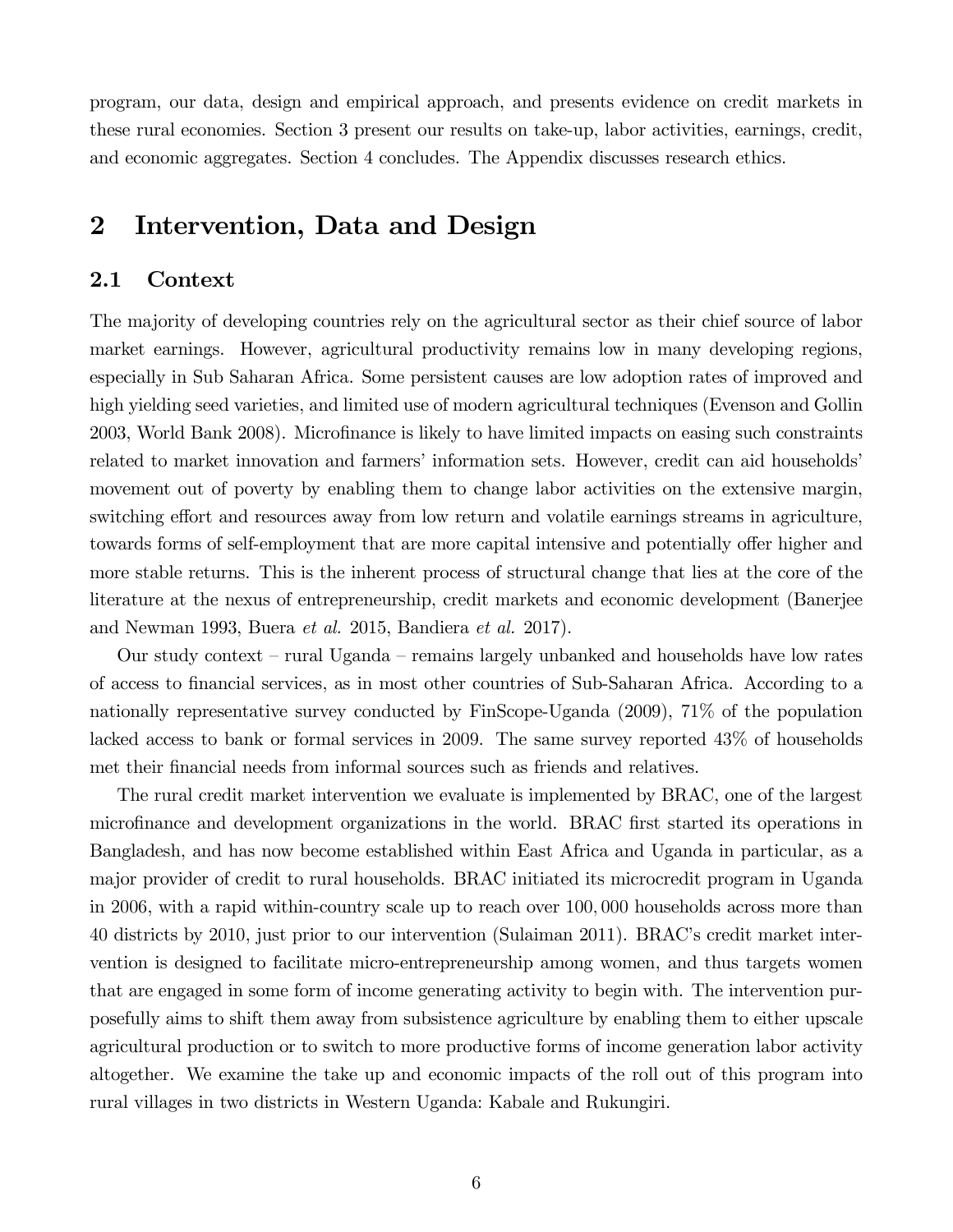# 2.2 The Microfinance Program

The intervention is implemented at the village level and offers individual women large scale microloans, and then monitors their use to ensure they foster entrepreneurship and enable borrowers to diversity their earning sources. The program is implemented by BRAC loan officers, who were recruited specifically for the expansion of the microfinance product into these two districts in Western Uganda. Loan officers are tasked to form microfinance groups in villages within their program territory, discuss business ideas with clients and help them formulate business plans at the point of loan application. Post disbursement, their role involves periodically monitoring the actual use of funds, collecting weekly payments and following up clients who have not made repayments. Loan officers are paid a fixed monthly salary with a small bonus if they meet their disbursement and collection targets.

To select borrowers, BRAC uses a mix of survey and local consultations. After selection of a site, a census is conducted in all the villages located within the 4 km radius of the proposed BRAC branch location. In the household census, information about household assets and economic activities are gathered. This list of household of a village is presented to the Local Council Chairperson (an elected government representative present in each village) to categorize households into poor and non-poor using a variety of criteria such as holding of land and other assets using their deep local knowledge. Concurrently BRAC makes an assessment as to whether a particular village is a viable proposition for forming a microfinance group based on the depth of business activity, cash economy and connection to markets. Based on this categorization and the asset and business activity information, both villages and particular households within them are marked as target clients. Any household already participating in a credit program of other MFIs are considered ineligible.

Once the set of eligible households are identified, the BRAC staff convene a meeting of the female members of these households aged roughly between 20 and 50 years of age in the village, where she explains the credit programme. At this point BRAC encourages women involved in non-farm businesses to join the groups. If about 10 to 15 women express interest, they form a microcredit group in that village and these are then split into five member subgroups which meet on a weekly basis with the loan officer.

New members can join once a group is formed. The initial eligibility assessment is not strictly followed afterwards, meaning the non-eligible members can join if they want to and the existing members are willing to accept these new members. It is also possible that women residing in neighboring villages of treatment clusters could join groups, including those from control villages in our evaluation sample. Members are added in groups of five which means that microfinance groups end up comprising 15 to 25 members.

Loan sizes can range from \$100 to over \$1000: the average loan disbursed is \$550. GDP per capita was around \$800 in 2012, when we collected our baseline data. As we document later, the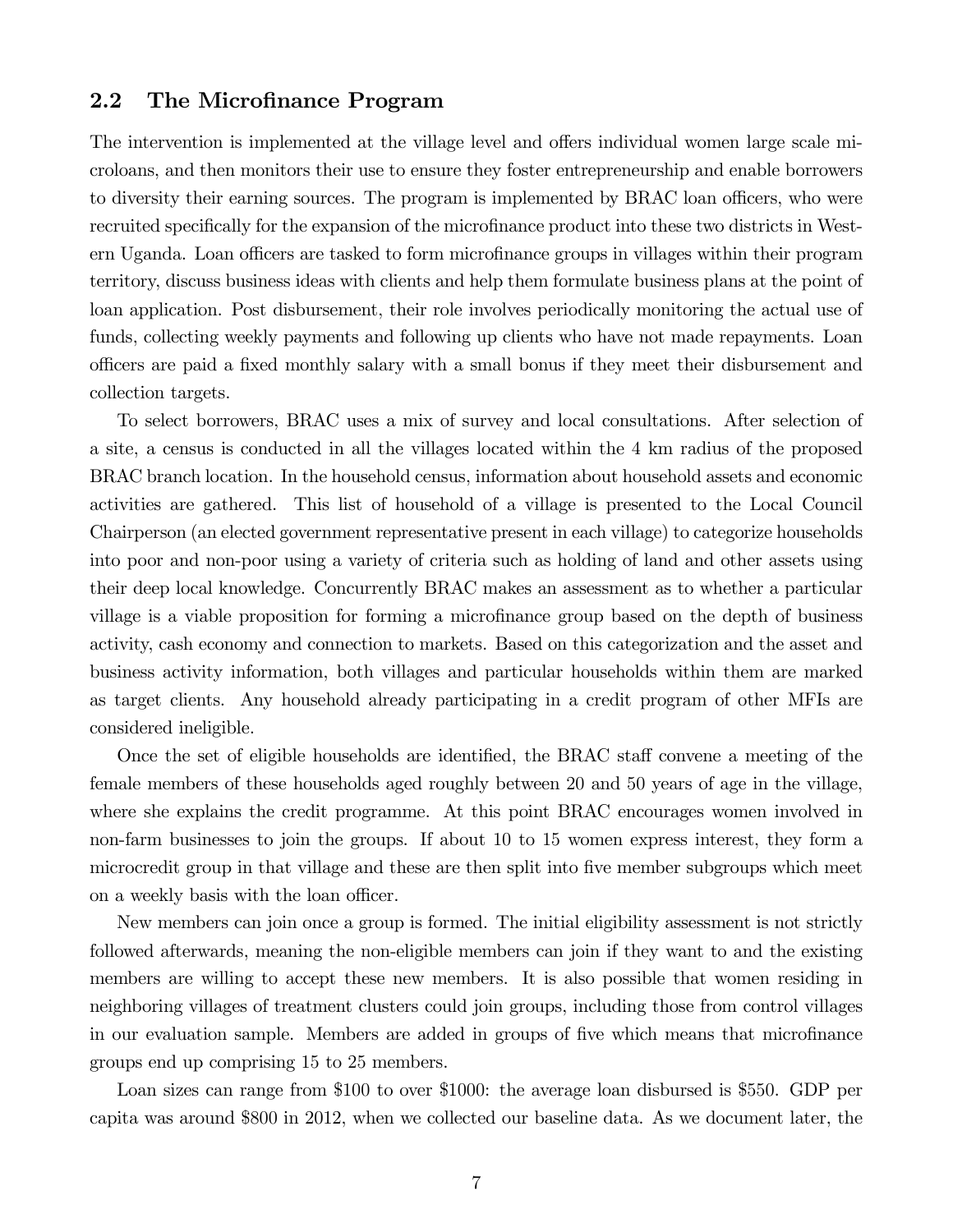available loan sizes from BRAC, however benchmarked, represent a potentially far larger big push injection of credit to households than is available from other sources in these village economies.

Group members can begin to apply for loans after having been to three consecutive weekly group meetings, conditional on having received support from everyone else in the five-member subgroup. Following application, the loan officer and BRAC branch manager conduct an enterprise visit when they physically observe the enterprise for which credit is being sought. They conduct a feasibility assessment of the loan amounts by collecting information on pre-loan sales and profitability of the existing business as well as other income sources. Loans then begin to be disbursed after four weeks of regular attendance in weekly group meetings. A BRAC loan officer will typically visit borrowers multiple times to check how businesses are running and whether the repayment schedule can be met. These issues are also discussed in the weekly meetings.

Loans are provided on either 20 or 40 week cycles, with large majority opting for the 40 week loans. Repayment schedules are frequent: repayments occur weekly (at weekly meetings of members), beginning the fortnight after the loan is disbursed.<sup>1</sup> Borrowers receive  $90\%$  of the approved loan and the remaining 10% is kept as a security deposit that they can withdraw at completion of repayment or adjust as security deposit of their subsequent loans. The annual effective interest rate is around  $40\%$ : while these are high relative to other sources of finance, the marginal returns to microenterprise expansion has also been documented to be very high in similar contexts in the literature on capital-drops to small and medium sized enterprises (McKenzie and Woodruff 2008, Fafchamps *et al.* 2014) although other studies find far more limited returns on the margin (Karlan and Zinman 2012, Berge *et al.* 2015). Finally, BRAC microcredit groups did not provide any savings service during the evaluation period.<sup>2</sup>

The loans offered are provided to individuals but group liability is enforced among five member subgroups. In practice, group liability tends to be primarily used as a mechanism through which to provide security and exert peer pressure to ensure repayment, and avoid social and political incentives distorting the allocation of credit (Maitra *et al.* 2017, 2021, Bandiera *et al.* 2021, Vera-Cossio 2021).<sup>3</sup>

 ${}^{2}$ BRAC Uganda MFI was later converted into a microfinance bank allowing them to offer savings services.

<sup>&</sup>lt;sup>1</sup>High repayment frequencies are usually explained by inducing fiscal discipline among borrowers, to overcome costs of monitoring borrowers actions (Jain and Mansuri 2003), or because borrowers have present-biased quasihyperbolic preferences (Fischer and Ghatak 2016). While we have no variation in contractual structures in our setting (beyond households taking loans for 20 or 40 weeks), a growing body of experimental work shows how variation in contractual structures can impact borrower behavior and outcomes. Feigenberg *et al.* (2013) show how increased frequency of repayment group meetings leads to a higher willingness of borrowers to pool risk with group members, and the returns to such social interactions can then provide an explanation for why group lending reduces default risk. Barboni and Agarwal (2018) show how added flexibility in terms of three-month blocks of repayment holidays chosen in advance attracts more financially disciplined borrowers, and leads to higher repayment rates and improved business outcomes. Battaglia *et al.* (2021) document how increased flexibility, in terms of providing borrowers the option to delay repayments for up to two months during any loan cycle – thus allowing them to more easily respond to shocks – leads to substantial improvements in borrower outcomes, driven by an increase in entrepreneurial risk taking.

<sup>3</sup>Ghatak and Guinnane (1999) provide a foundational review of the key mechanisms through which joint liability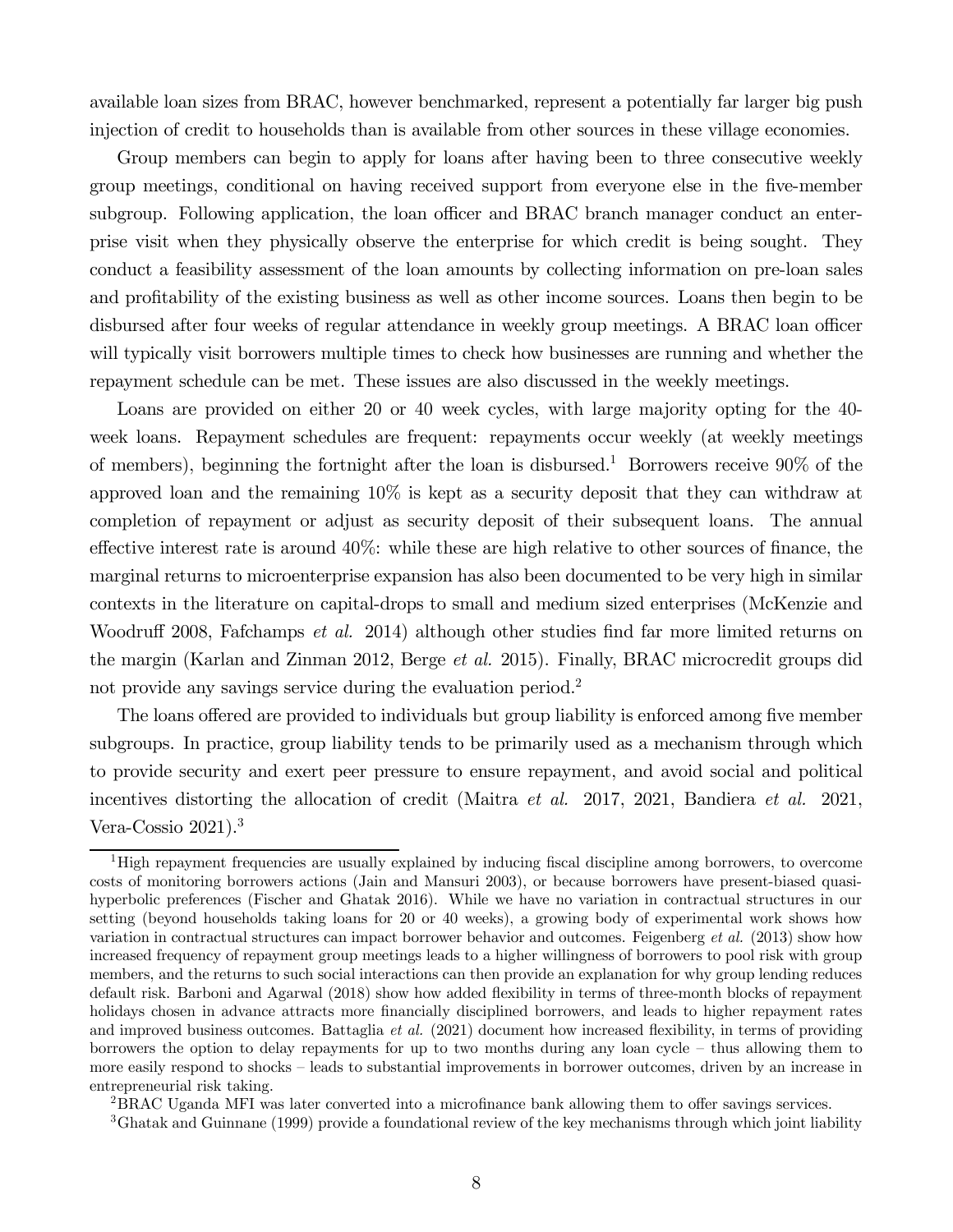Comparison to Other Studies To better understand where this microfinance product lies in the wider landscape of credit services evaluated in the literature, Table A1 compares various characteristics of our intervention and 14 others also mostly evaluated using randomized control trials. These include the 'first generation' RCTs before and including those discussed in Banerjee *et al.* (2015a) as well as a new group of evaluations from the last five years.

In Panel B we see overlap in the targeting of women micro-entrepreneurs and other eligibility criteria (such as minimum and maximum ages). In Panel C we see considerable overlap in other design features such as the use of group liability, high repayment frequencies, and in‡exibly timed repayment structures. Some of these other interventions also require potential borrowers to formulate enterprise plans.

At the same time the BRAC model differs in several important ways. First, and as shown in Figure 1, loan sizes as a share of GDP per capita, are high: only those considered in Tarozzi *et al.* (2015) in Ethiopia are higher. Moreover, our context is one in which household incomes are low relative to the GDP per capita, so our sample is especially drawn from poorer households. This offers another potential reason to expect the BRAC microloans we evaluate to have the potential to enable women borrowers to diversity their economic activities.<sup>4</sup>

Second, loan officers monitor repayment performance and how loans are utilized and business investment increases. This might be important because close *ex post* monitoring makes the microcredit product more akin to forms of asset based microfinance and graduation programs, that have been documented to have larger impacts on economic outcomes than is typically found for microcredit interventions (Jack *et al.* 2016, Bandiera *et al.* 2017, Bari *et al.* 2021).

Third, in this agricultural setting where the focus in on finding non-agricultural businesses that can generate weekly repayments women who have prior experience in this area are more likely to be selected in. This might be important because microfinance has been documented to have larger impacts on women with prior business experience than those without businesses at baseline (Meager 2020).

# 2.3 Design

This study is part of a wider project on the determinants of household welfare and economic development in rural Uganda. As part of the project we evaluated two interventions across villages in

could improve repayment rates, and other work has highlighted the potential costs of joint liability (Banerjee *et al.* 1994, Besley and Coate 1995, Fischer 2013). More recently, de Quidt *et al.* (2016) develop and test of model on which lenders have lower transaction costs under group lending. Group lending constitutes the staple product offered by BRAC in other parts of Uganda: over 96% of the existing clients have such loans (Sulaiman 2011). The remaining clients are provided large scale business loans that require collateral.

<sup>&</sup>lt;sup>4</sup>We can also derive a sense of where these products lie relative to the global microfinance market, not just where randomized control trials have taken place. Buera *et al.* (2020) use data from the MIX dataset, which provides comparable data from almost 3000 microfinance institutions in 123 countries (Microfinance Information Exchange 2017). The average loan per borrower is \$768 in 2014, with the average loan corresponding to around 97% of GNI per capita.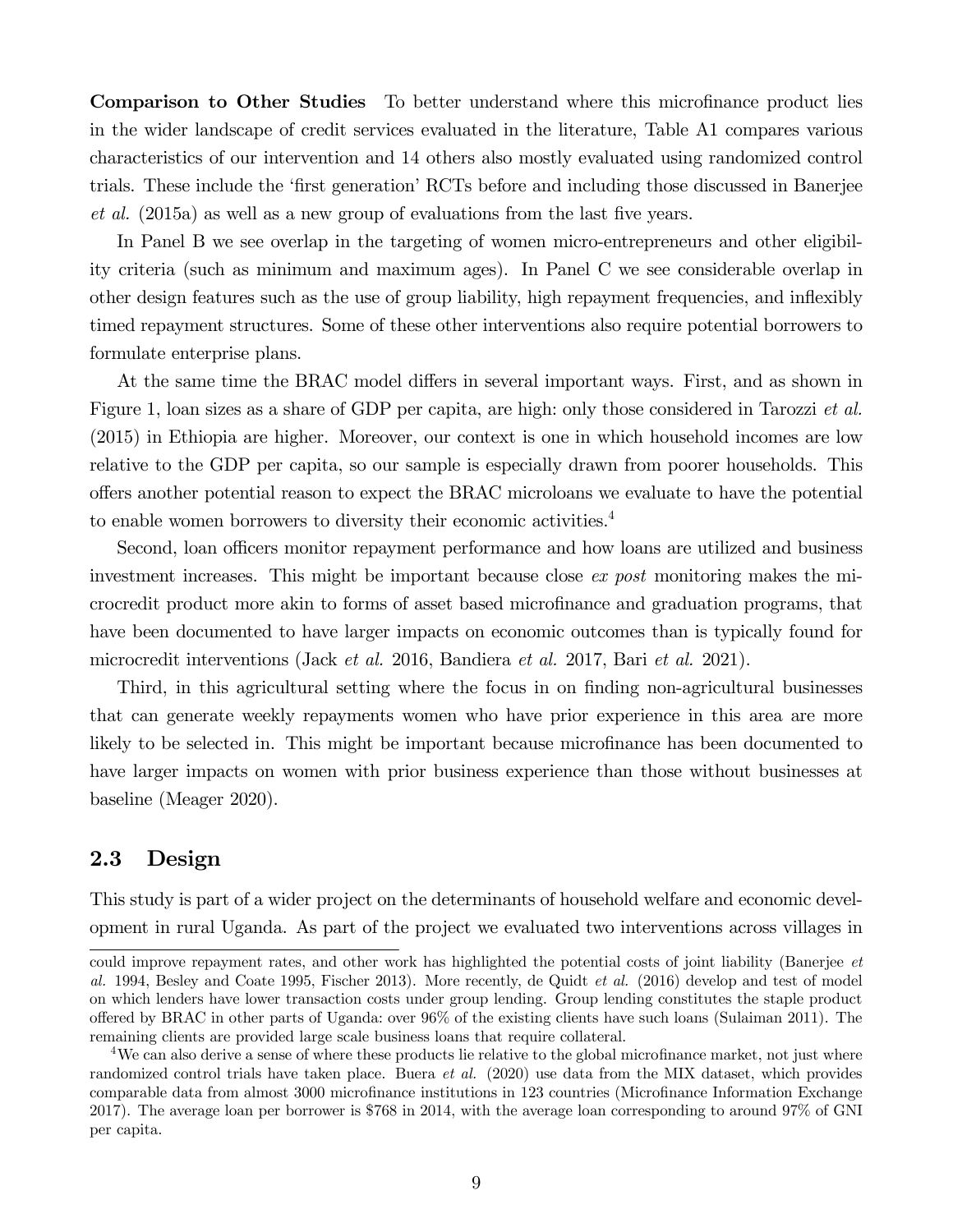rural Uganda: agricultural extension services and the provision of microfinance, using a  $2\times 2$  factorial design. The interventions are implemented entirely independently of each other. Microfinance is delivered by centrally located BRAC loan officers (while the agricultural extension program is implemented by locally recruited delivery agents in adjacent pairs of villages). For the purposes of this study, we do not utilize treatment arms involving the agricultural extension services. That intervention has been separately evaluated (Bandiera *et al.* 2021). Our current evaluation sample thus uses two of the four cells in the  $2\times 2$  factorial design. Random assignment takes place at the village level: 59 villages are randomly assigned as controls, and 62 villages are assigned the BRAC microcredit product.

Timeline Figure 2 shows the study timeline, indicating the agricultural cycle and timing of survey waves. We first conducted a census listing in all 121 villages in November/December 2011. Focusing on households where women were eligible to be part of a BRAC credit group, a sample of 4,092 households was drawn for our baseline survey fielded from May to July 2012 (corresponding to around 15% of households in each village). 2 076 households reside in treated villages, 2 016 reside in control. As the intervention targets women micro-entrepreneurs, we interview female heads of the household. The endline survey takes place two years later between April and May 2014. There are two six month cropping cycles per year in this region, and our baseline and endline surveys are timed to take place close to the end of the first cycle in each year.

Our research design and data collection are in line with the approach of earlier studies. For example, Panel D of Table A1 highlights that most studies use clustered randomized control trials (the exception being Augsburg *et al.* (2015) that exploited individual level randomization among marginal loan applicants), and the majority track a panel of households over time.

Balance and Attrition Table 1 shows balance on village characteristics. Villages are small, with around 215 households in each, thus magnifying any possible spillovers from borrowers to non-borrowers. In treated villages, the number of BRAC groups established is close to one (each with between 15 and 25 members). The average distance between treatment and control villages is just over one km. The two-way (time and monetary) cost of travelling this distance is not overly prohibitive. It is feasible for women micro-entrepreneurs to be willing to travel from control to treated villages in order to participate in BRAC credit groups, conditional on the gains from them so doing being sufficiently large. However, the cumulative costs of weekly travel to group meetings can be more severe and lead to a different selection into microcredit from those in treated and control villages.

On a continuous 0-100 household wealth score (where the index is constructed from ten underlying indicators, and 100 represents the highest possible level of wealth in this context), the average household wealth index is 54.

Table 2 shows balance on household characteristics: on the majority of dimensions the sam-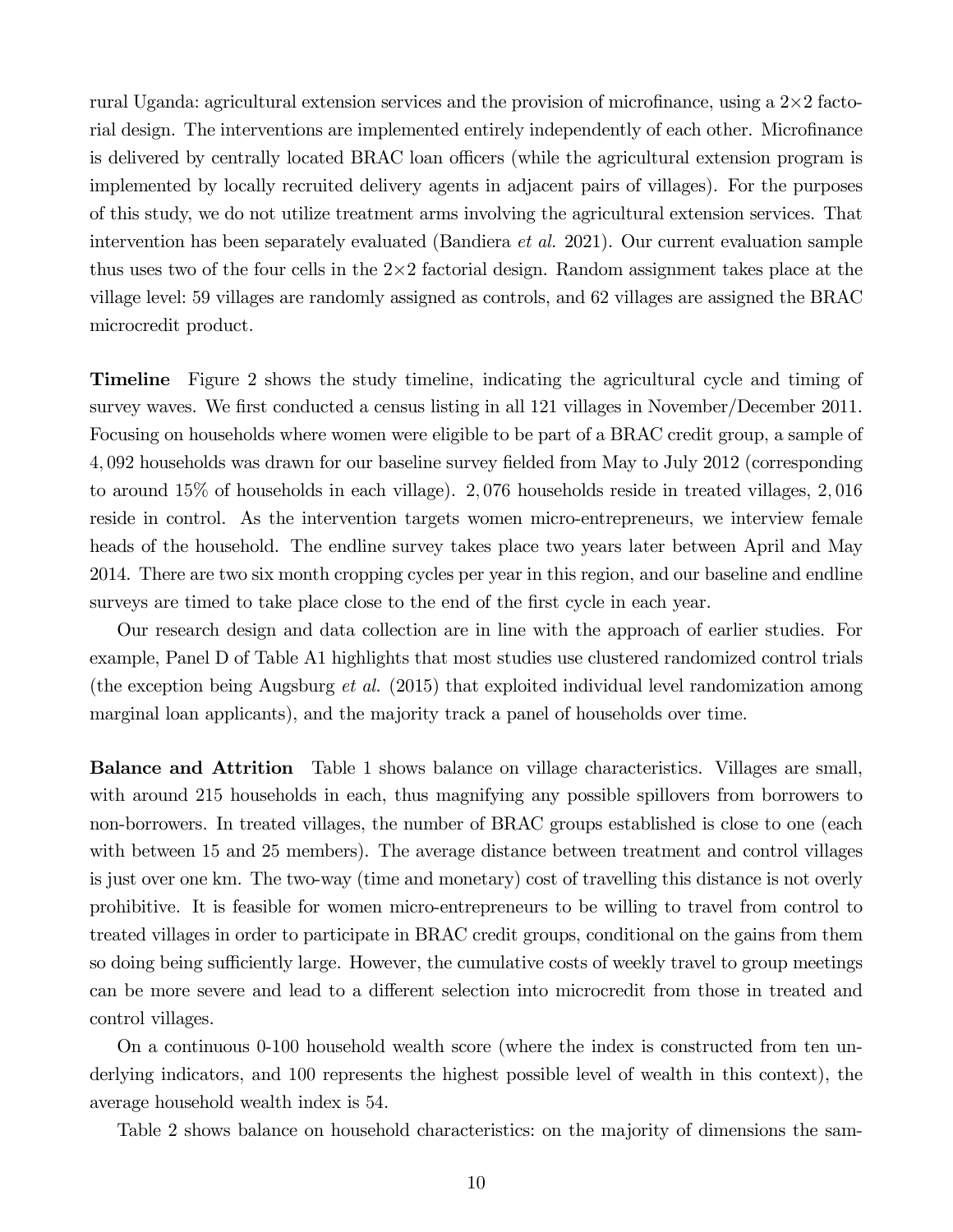ples are well balanced (with any imbalances being of relatively small magnitude). Panel A shows that household heads are aged 42, with low levels of human capital: the majority did not complete primary school for example. Just under half the households are below the extreme poverty line, so residing on less than the equivalent of \$190 per person per day. Hence even among this selected sample of potential microentrepreneurial borrowers, there are households residing in extreme economic hardship. Of course these factors mitigate against the offer of microfinance having transformative effects on the economic lives of eligible women: they might be risk averse due to residing close to subsistence and lack the skills necessary to start or expand a business.

Given microfinance is targeted to women, Panel B focuses on labor activities women engaged in the year prior to the baseline. As is common in village economies, they engage in multiple labor activities. In the split between agriculture and/or non-agricultural work, over 85% of women work in agriculture, with around 20% having some form of non-agricultural employment. Among women engaged in some form of work outside of agriculture, 45% are engaged in small-scale trading, and 17% own and run a shop or restaurant. In the split between self-employment and wage employment, again over 85% of women are self-employed (in either agriculture or non-agricultural work). Only 10% are wage workers, and these women are mostly engaged in non-agricultural work. Hence in terms of potential extensive margin impacts of the intervention, a key impact is whether women use credit to help finance a switch from agricultural work towards some form of non-agricultural employment. On the intensive margin, some borrowers might also use the credit to expand the scale of their current economic activities without changing sector.

In both cases, given frequent repayment rates, they would only be willing to do so if either the new investment financed by the microloan generated an immediate return, or they were willing to run down their stock of savings or reduce consumption in the transition before the returns to investment began to be realized. This is less likely to be the case for labour activities based on agriculture, where earning streams are often bunched at certain times of the year, and are volatile at those times of year, creating demand for short run liquidity for consumption smoothing (Casaburi and Willis 2018, Casaburi and Macchiavello 2019).

Panel C shows the relative importance of different economic activities in terms of actual earnings generated. Earnings are defined as the difference between revenues and input costs for self-employed women respondents, and so these can be negative. Total earnings are the sum of earnings from self employment and wages. Among those engaged in such activities, earnings from non-agricultural work are higher than those from agriculture. Across all income generating activities, total annual earnings for women are around \$480. Hence the typical loan size taken of  $$550$  is the equivalent of a one off injection of  $115\%$  of women's annual earnings, that is high in comparison to the figures for the global microfinance industry described in Buera *et al.* (2020).<sup>5</sup>

<sup>&</sup>lt;sup>5</sup>Buera *et al.* (2020) report a comparison of loan sizes to household income (rather than recipient income). If we assume women in our context contribute half of household income, then the loan size is equivalent to 55% of household income. Buera *et al.* (2020) report that in 2014 the average loan size to income per capita had a median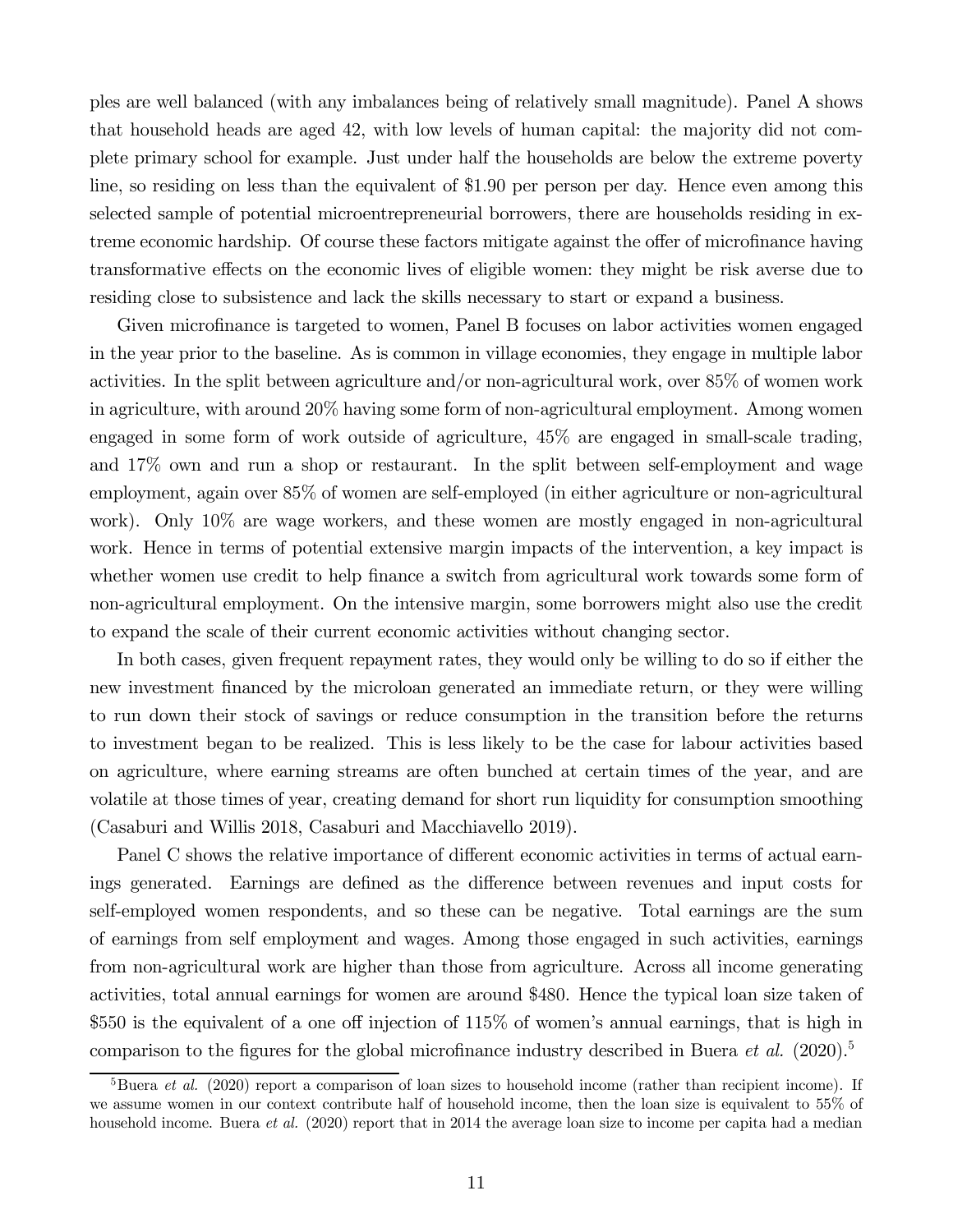To get a sense of the average returns to different labor activities, we note that in control villages, monthly hours devoted to agriculture are 94, while those devoted to non-agricultural work are 42. Hence the average hourly return is \$.18 for agriculture and more than twice as high at \$.48 for non-agricultural work. Of course women self-select into these activities so these average differentials do not reflect the counterfactual marginal return for new entrants. However, this comparison is consistent with the notion that returns to non-agricultural work are potentially higher than for agricultural work in this context, and at least some women would like to diversify labor activities into non-agricultural work given the opportunity to do so.

Finally, Panel D focuses on consumption and savings. In controls, annual consumption per capita (including the value of home production that mostly relates to own grown food) is \$1 100. Food consumption constitutes over 80% of the total value of consumption. The majority of households lack access to formal savings, with most retaining their in-kind and cash savings at home. The total stock of savings in controls is \$628, and total asset holdings are around  $$7,000$ .<sup>6</sup>

Table A2 shows correlates of household attrition from baseline to the two-year endline. Attrition is relatively low over the study period (10%), but is weakly correlated to treatment: treated households are 3pp more likely to attrit than controls. However, we find no evidence of differential attrition by characteristics of households in treatment and control villages: the p-value on the joint significance of baseline household characteristics interacted with the treatment dummy is .718.

## 2.4 Credit Markets

To begin to understand how BRAC's entry could shape credit markets in these village economies, we describe: (i) the extent to which households already engage in credit transactions pre-intervention; (ii) the sources of credit available to households pre-BRAC entry.

On (i), Table 3 shows evidence on household engagement in credit markets. Panel A shows sources of borrowing, split between informal and formal sources. Informal borrowing is far more prevalent as expected: 24% of households report having borrowed from some informal source. Households are as likely to borrow from family/friends and they are to borrow from local savings cooperatives. In contrast, 5% of households report ever having borrowed from some formal source  $-$  including from another microfinance institution or NGO. Panel B shows that there is a small share of households that lend to others: credit is mostly provided to friends (13%), followed by family members (7%).

Along all dimensions of engagement in credit transactions, treatment and control households are well balanced.

of .27 and a  $90/10$  split of  $1.51/0.06$ .

<sup>&</sup>lt;sup>6</sup>Consumption expenditures are constructed from food consumed in the last seven days (including both purchased food and valuing home produced food), consumer non durables purchased in the last month, and consumer durables purchased in the last year (all converted into monthly expenditure amounts). Total asset value includes the value of all household assets which fall into the following categories: house, furniture, agricultural assets, business assets, transportation assets.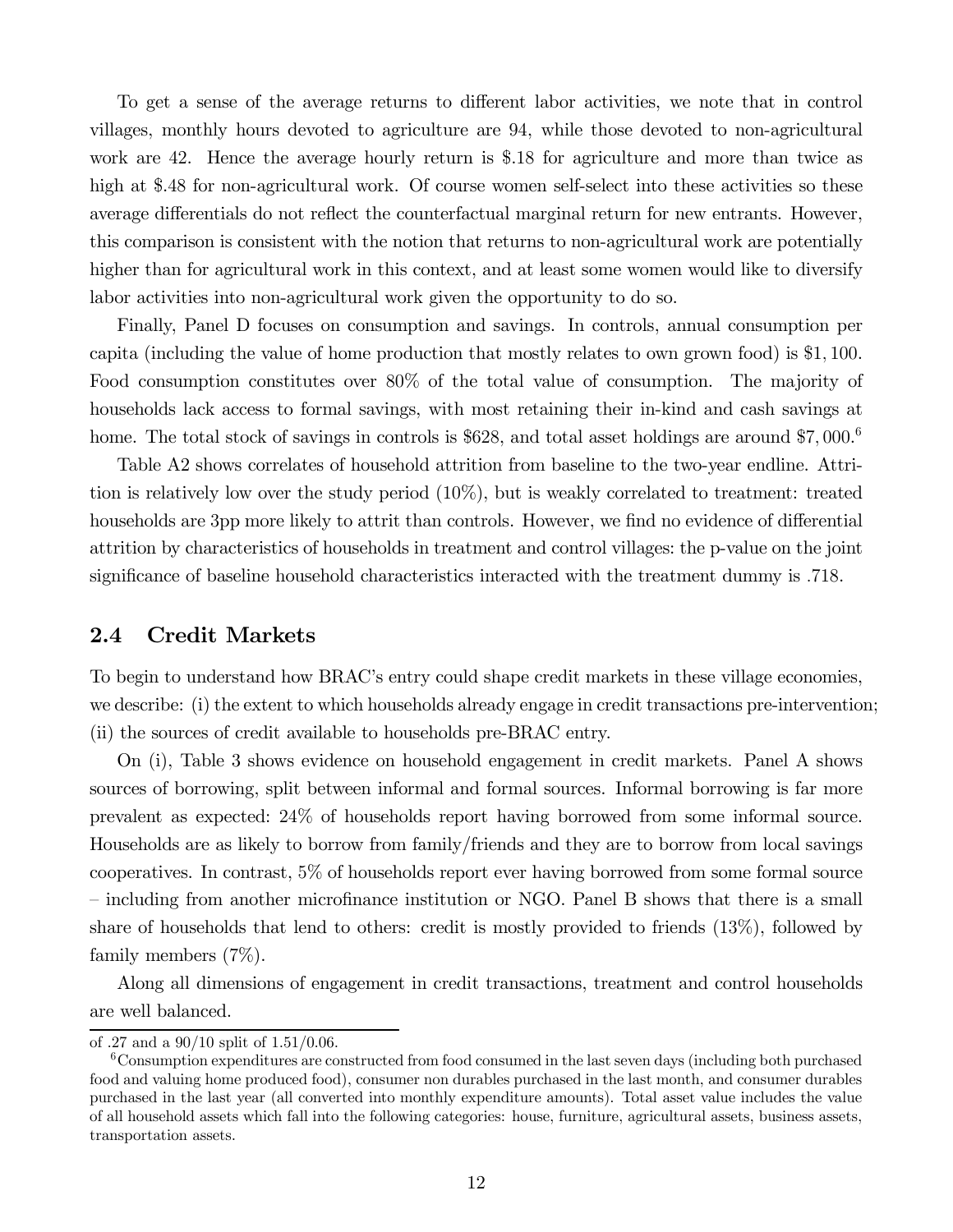On (ii), Table 4 details various sources of credit in these village economics, split between semiformal, informal and formal sources. For each source, the data comes from our baseline with the exception of details related to the BRAC microloan product. As that was introduced after the baseline survey, we use endline reports to characterize its product features. Given loan cycles are shorter than our two-year study period between baseline and endline, by endline around three quarters of borrowers are on their first or second loan cycle. The figures reported relate to their last loan from BRAC. At endline, the cumulative amount borrowed from BRAC amounts to just over \$1,000 for the average borrower.

The following key features of the BRAC product stand out relative to other credit sources.

First, the BRAC microloan enables households to borrow far larger amounts than are provided by other lenders (even formal ones that households obtain loans from): 65% of households in our sample report borrowing from BRAC at endline (from across treated and control villages), and the average amount borrowed is \$555. The next largest amounts borrowed are from other microfinance organizations (\$505, but from whom less than 06% of households report having borrowed from), formal banks  $(\$359, 0.8\%)$  and private moneylenders  $(\$216, 1.5\%)$ . The amounts borrowed from friends and family are on average less than \$100.

To benchmark the amount available from the new BRAC product, we reiterate that it corresponds to 115% of the total annual earnings of women, six times the value of total monthly per capita consumption, or 88% of the stock of household savings at baseline. Moreover, there is wide variation in the amounts borrowed. Figure 3 shows the entire distribution of amounts borrowed from BRAC, and those for other major sources of credit. The two distributions have little common support. The amounts borrowed from BRAC range from \$200 to over \$1,500.

BRAC loans do not need require security: the group-based liability essentially takes the place of such requirements. On the other hand, repayment schedules are entirely in‡exible with BRAC microloans, and the implied monthly interest rate reported by households is, at 227%, higher than those charged from a number of other sources. Unsurprisingly, private moneylenders charge the highest interest rate  $(5.41\%)$ . The extent to which these differences in monthly interest rates accumulate to differential annual interest rates is shown in the Column 9 of Table  $4<sup>7</sup>$ 

Three points are of note.

First, these multiple sources of credit can coexist in the same village economy if households vary in their demand for credit in terms of the amounts demanded, flexibility of repayments, etc. Microfinance – with its inflexible repayment structures – is not well suited for those engaged in agriculture given earnings streams tend to be volatile and bunched at certain times of the year.

<sup>7</sup>These interest rates are derived from household reports of how much they would have to hypothetically repay if they were to borrow 250 000UGX (\$232) from BRAC. We back out the implied interest rate charged by each credit source, using the formula:  $A = P(1+r)^t$ , where A is the final amount repaid, P is the initial principal, r is the monthly interest rate, and  $t$  is the number of time periods (months) elapsed. Given monthly repayments, the implied monthly interest rate is  $r = \left(\frac{A}{P}\right)^{\frac{1}{t}} - 1$ .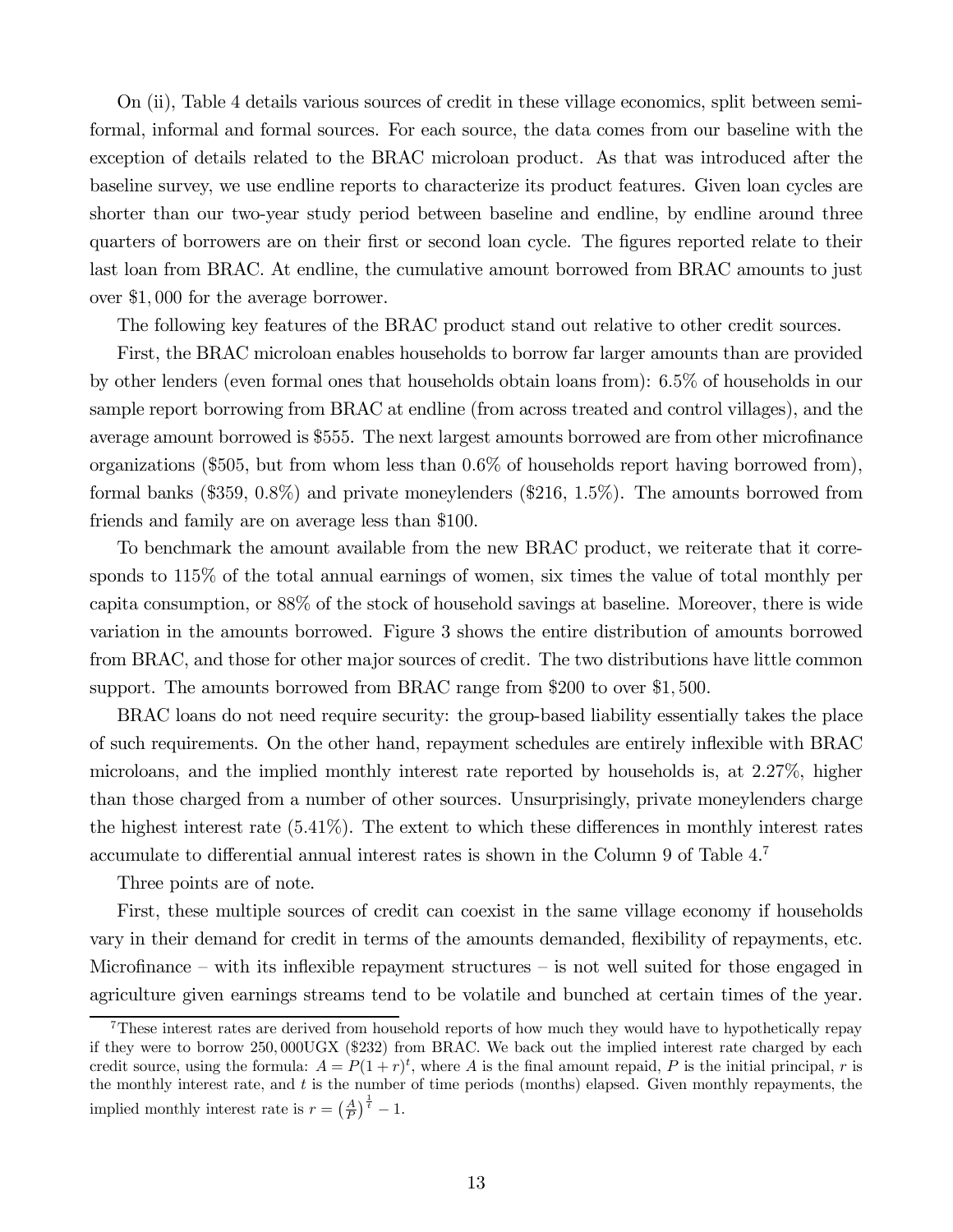Hence the focus of BRAC and other MFIs on credit provision targeting microentrepreneurship.<sup>8</sup>

Second, the entry of BRAC into these credit markets represents evaluating the impacts of increased access to microcredit, not the impacts of introducing microcredit altogether. To the extent to which BRAC microcredit simply causes households to substitute away from pre-existing credit sources that offer similar terms, will reduce the net economic impacts of BRAC microloans between treated and control villages.

Third, taking these comparisons of product characteristics together suggests we should expect non-random selection into BRAC microfinance groups and the take-up of the offer of credit. More precisely we expect those women who choose to borrow from BRAC rather than other sources to be positively selected in that they demand more credit, but are willing to take on such loans despite the inflexible timing of repayment and higher interest rates. Given the possibility of households travelling from control to treated villages and joining the groups established in treated villages, the nature of selection into BRAC groups might also be different between those resident in treated and control villages.

## 2.5 Estimation

Our empirical analysis proceeds as follows. First, we examine the correlates of women's take-up with the offer of credit from BRAC, namely whether they join a BRAC microfinance group and borrow from this source. Given that women in treated and control locations can potentially join these groups, we recognize that the nature of selection into microloans might differ between those in treated and control villages. We explore heterogenous effects of characteristics on compliance between women across villages using the following specification:

$$
BRAC\_Borrower_{iv} = \alpha + \tau_0 T_v + \tau_1 (T_v \times X_{i0}) + \tau_2 X_{i0} + \lambda_s + u_{iv}. \tag{1}
$$

 $BRAC\_Borrower_{iv}$  is a dummy equal to one for woman *i* from village  $v$  reports having borrowed from BRAC at endline,  $T_v$  is a dummy measuring the treatment assignment of village v, and  $X_{i0}$ is the characteristic considered for the heterogeneous analysis (measured at baseline). We include village-level randomization strata,  $\lambda_s$ , that are dummies for BRAC branch, village size, the share of households primarily engaged in farming, and distance to the local market.

We then measure intent-to-treat (ITT) impacts two years post-intervention using the following ANCOVA specification for household  $i$  in village  $v$ :

$$
y_{iv1} = \alpha + \beta^{ITT} T_v + \gamma y_{iv0} + \lambda_s + u_{iv}, \qquad (2)
$$

where  $y_{iv1}$  is the outcome of interest at endline  $(t = 1)$ , and  $y_{iv0}$  is the outcome of interest at

<sup>&</sup>lt;sup>8</sup>This evidence reaffirms the notion that MFIs can easily overestimate the demand for their product by not considering this range of alternative sources of credit available to borrowers.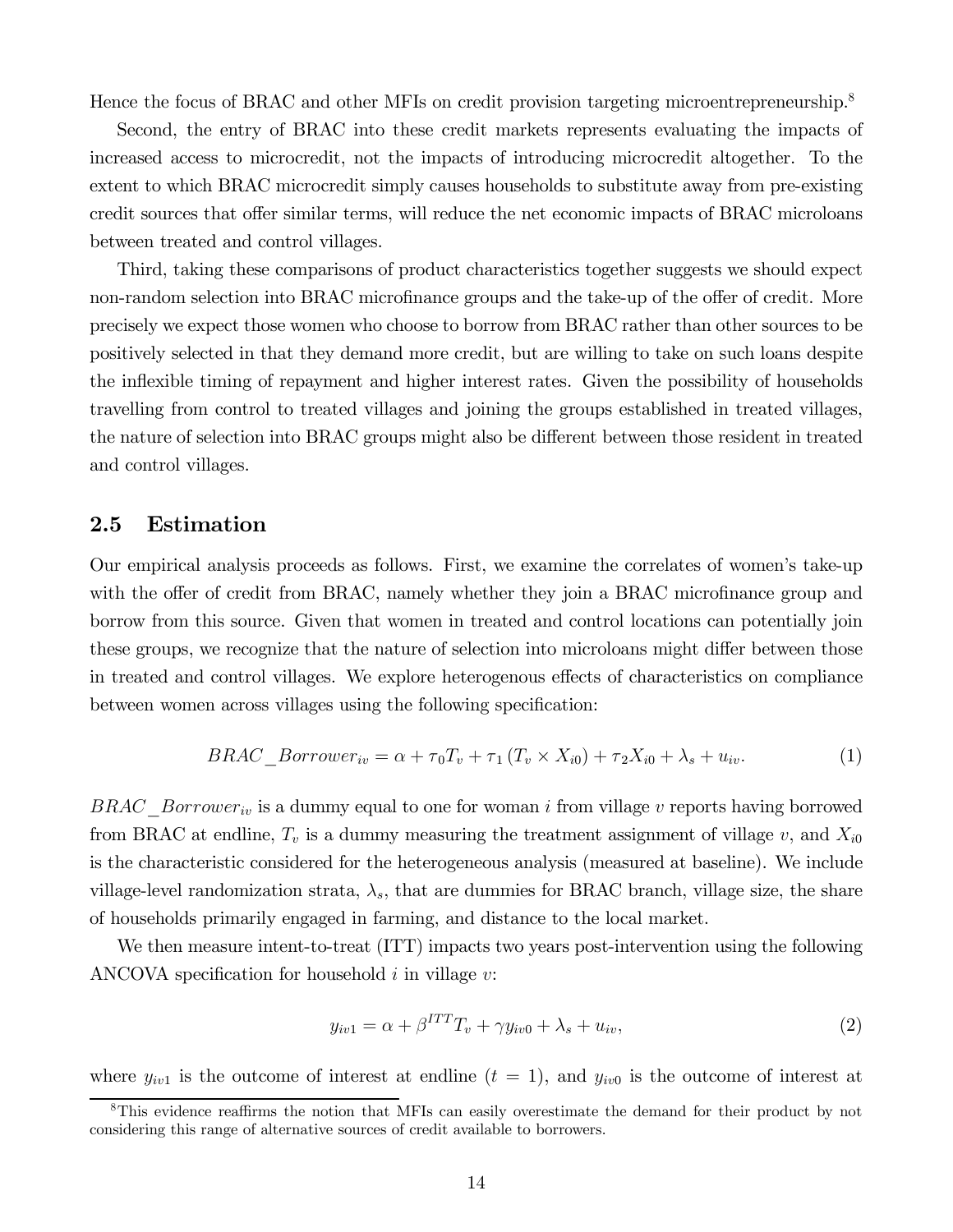baseline  $(t = 0)$ , thus exploiting the panel structure of the data. We estimate standard errors clustered by village, and report Westfall-Young p-value corrections for multiple hypothesis testing (Young 2019).

The statistical power to detect treatment effects hinges critically on the degree of differential take-up between treatment and control villages. In our study setting, and in common with some other microfinance studies, we find both relatively low take-up in treated villages, and we observe a non-trivial (lower) level of compliance also in control villages. The reflects that fact that microfinance is targeted towards those with micro-entrepreneurial intent (so not *all* households are targeted), and there are often multiple pre-existing credit sources available to households in village economies.

Third, to dig deeper to understand economic impacts onto those that select into borrowing from BRAC, we estimate the following treatment-on-the-treated  $(TOT)$  specification:

$$
y_{iv1} = \alpha + \beta^{TOT} BRAC\_Borrower_{iv} + \gamma y_{iv0} + \lambda_s + u_{iv}, \qquad (3)
$$

where we instrument  $BRAC$  Borrower<sub>iv</sub> using the offer of treatment (the village treatment dummy  $T_v$ ). The effective scaling-up of ITT estimates into TOT estimates requires the additional assumption that there are no spillover effects of the offer of microfinance. These could plausibly occur through multiple channels such as the expectation of future credit access, business creation, higher labor demand, reduced precautionary savings, changes in informal lending or risk sharing arrangements (Kaboski and Townsend 2011, Banerjee *et al.* 2015b, Meager 2020, Breza and Kinnan 2021). Furthermore, there are likely concerns with treatment heterogeneity, wherein those who take-up have higher returns to capital than those who do not (Beaman *et al.* 2020, Crépon *et al.* 2020, Meager 2020, Bryan *et al.* 2021).

At a final stage, we also reflect on the fact that there is huge variation in the amounts borrowed from BRAC – as shown in Figure 3. Hence the intensity of treatment from the availability of microfinance varies across women. We use the following specification to estimate the intensity effect of treatment:

$$
y_{iv1} = \alpha + \beta^{\epsilon} BRAC\_Amount_{iv} + \gamma y_{iv0} + \lambda_s + u_{iv}, \tag{4}
$$

where  $BRAC\_Amount_{iv}$  is the size of the last loan that woman *i* takes from BRAC. We instrument the loan size this with the village treatment dummy  $T_v$ . We focus on estimates where outcomes  $y_{iv1}$  are in logs and in monetary amounts, so  $\beta^{\epsilon}$  captures the elasticity of the monetary outcome with regards to BRAC loans.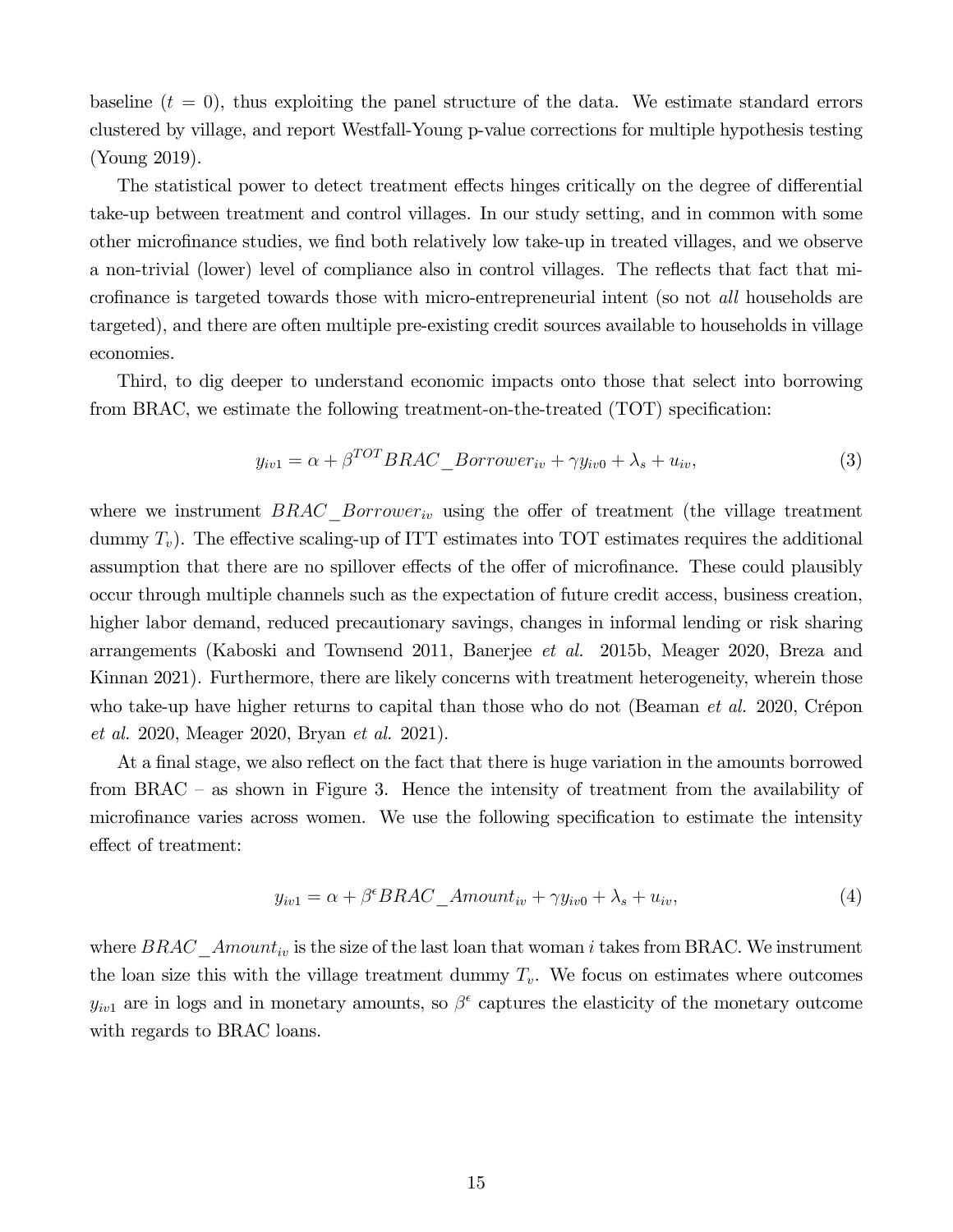# 3 Results

### 3.1 Take-up

Table 5 shows estimates from (1). To begin with we only control for the village treatment assignment dummy. Column 1 shows take-up is 37pp higher among women in treated villages than in controls. At the foot of the table we report the take-up rate in control villages: this is 42%, so just under half the overall take-up rate in treated villages, that then corresponds to 79%. Overall, 65% of all women in our sample report having borrowed from BRAC by the two-year endline. Three points are of note.

First, the degree of take-up is small – this is as expected given that only a small share of households could possibly comply and borrow from BRAC across treated villages. Recall that BRAC groups are fixed to have between 15 and 25 members, most treated villages establish one group, and average village size is around 215 households. Hence with one group, the highest plausible take-up rate within treated villages is 12%.

Second, there are across-village spillovers of the microloan program onto control villages in the sense that some share of individuals in controls are willing to travel to treated villages in order to join a BRAC group. Hence there might be differential selection on gains into joining BRAC groups between those in treated villages and those in controls.

Two points are of note in comparison to the studies summarized in Banerjee *et al.* (2015a). First, take up rates in our study are among the lowest – this might go hand in hand with the fact that loan sizes are far larger than from other credit sources in these village economies. The primary determinant of statistical power – the difference in take up between treated and control subjects is also lower than other studies, at 37%. However, the fact that households in control villages also appear to take-up the offer of credit is a phenomena not restricted to our study context – other microfinance studies also find high take-up rates in controls, and in some cases take-up rates in controls are more than half those in actual treated villages.

The remaining Columns in Table 5 examine heterogeneous take-up. At the foot of each Column we report the levels coefficient on the interaction, interpreted as the regression coefficient on how the interacted characteristic correlates to take-up among women in control villages.

Column 2 shows that women who have borrowed money from any source in the last year are also more likely to borrow from BRAC. This applies to women in both control and treated villages, although those in treated villages are even more likely to do so (the difference is significant at the 10% level). This reinforces the notion of differential selection into borrowing from BRAC across treated and control women. It also suggests that women's access to credit from across sources is positively correlated over time. We come back to this point below, when we examine whether borrowing from BRAC acts as a complement or substitute for women's access to other sources of credit. The result also highlights another caveat to most microfinance studies, including this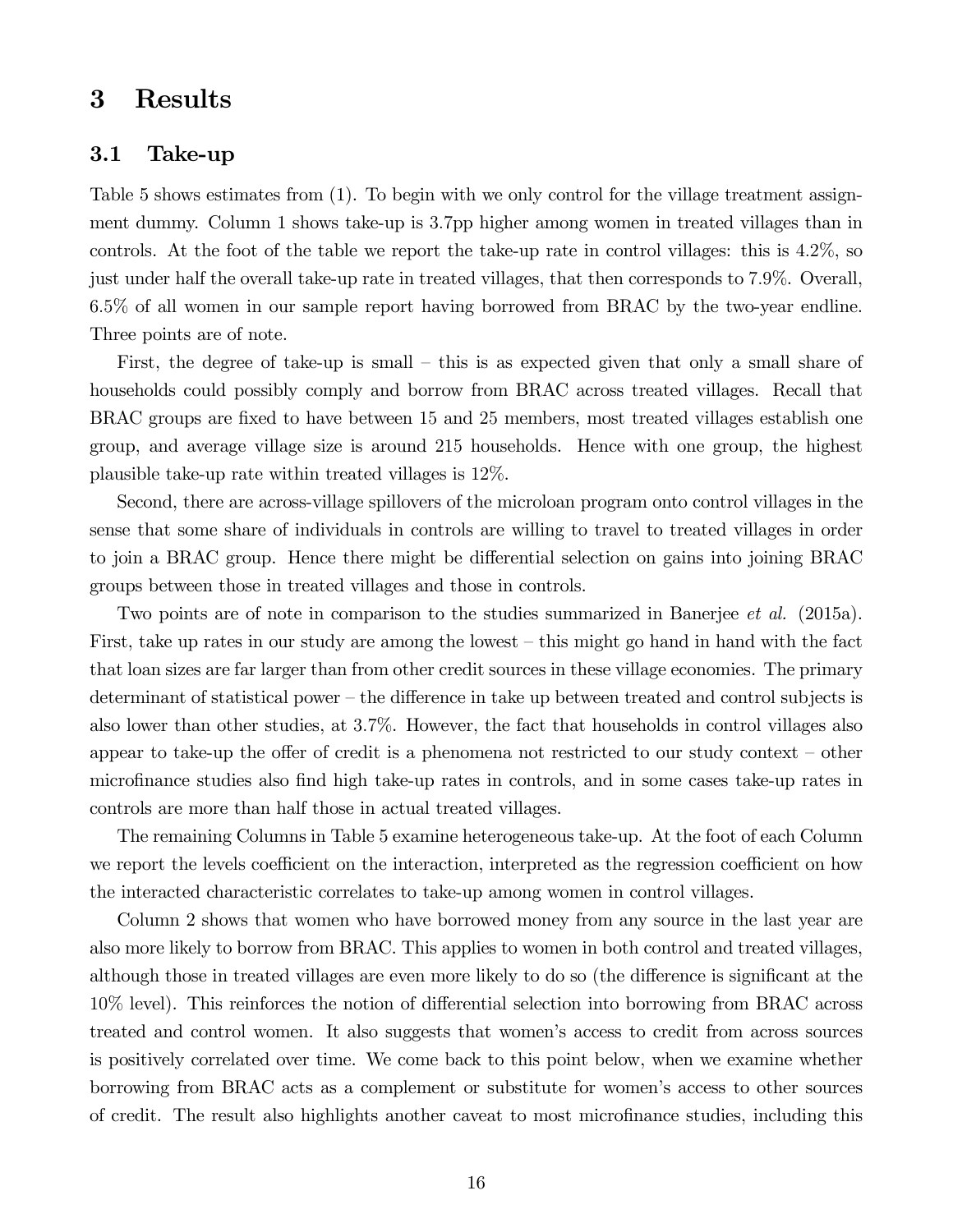one, that target micro-entrepreneurs: that we can say less on the impacts of new credit sources on inframarginal borrowers, rather than those with access to credit pre-intervention.<sup>9</sup>

Columns 3 and 4 examine heterogeneous take-up by the type of labor activity engaged in by the women at baseline. We see a positive association with engagement in self-employment (relative to wage employment), and for those engaged in non-agricultural work (relative to agricultural work). Neither effect differs between borrowers from treated and control villages, but both are again in line with the credit being targeted towards micro-entrepreneurs as intended.

Given the differential characteristics of credit sources emphasized in Table 4, where we emphasized that we expect BRAC borrowers to be positively selected in that they demand more credit, but are willing to take on such loans despite the inflexible timing of repayment and higher interest rates, Columns 5 to 7 focus on how baseline measures of respondent earnings and household wealth correlate to take-up. None of these predict take-up among controls, while in treated villages women at or above the 90th percentile of the earnings distribution are significantly more likely to become BRAC borrowers by endline. However, this applies to women in treated villages, but not those in controls – again suggesting a different process of selection into credit across the two. This is consistent with higher earning women having easier access to credit from other sources in both treatment and control villages, and therefore among those in controls, choosing not to incur the recurrent travel costs to treatment villages to attend weekly group meetings.

Across Columns we note the very low adjusted R-squared, highlighting the difficulty in predicting compliance based on observables. This is true both within the microfinance literature, and studies using information on enterprise business plans (as are formulated by potential BRAC borrowers) to predict future success (McKenzie 2015, 2018, Fafchamps and Woodruff 2017, McKenzie and Sansone 2019). An important and promising avenue of current research investigates further what drives the selection into microfinance and whether potential gains from take up are privately known to individuals, identifiable by community members or recoverable to the econometrician using machine learning approaches (Beaman *et al.* 2020, Bryan *et al.* 2021, Hussam *et al.* 2021).<sup>10</sup>

# 3.2 Labor Activities

We begin by considering labor market activities of women. We do so because a key target of microfinance programs is to foster micro-entrepreneurship. Given the nature of constraints on

<sup>&</sup>lt;sup>9</sup>A notable exception is Augsburg *et al.* (2015) who study an individual lending program in Bosnia-Herzegovina (targeted irrespective of gender). The borrowers in the study were chosen to be marginal borrowers based on a scoring model used by the loan officers. Targeted such marginal applicants led to a 100% take-up rate.

 $10$ Beaman *et al.* (2020) find evidence from farmers in rural Mali of selection on gains from microfinance. Farmers with higher returns to capital are much more likely to select – or be selected – into borrowing. This implies that some of the variation in returns is predictable *ex ante*, and that farmers are aware of this heterogeneity in expected returns. Bryan *et al.* (2021) use machine learning using psychometric data to reveal this to be a key driver of heterogeneity in returns to loans to entrepreneurs in Egypt. Hussam *et al.* (2021) find that entrepreneurs in urban India, and their community members, are able to predict which will have the highest returns to capital in their microenterprises.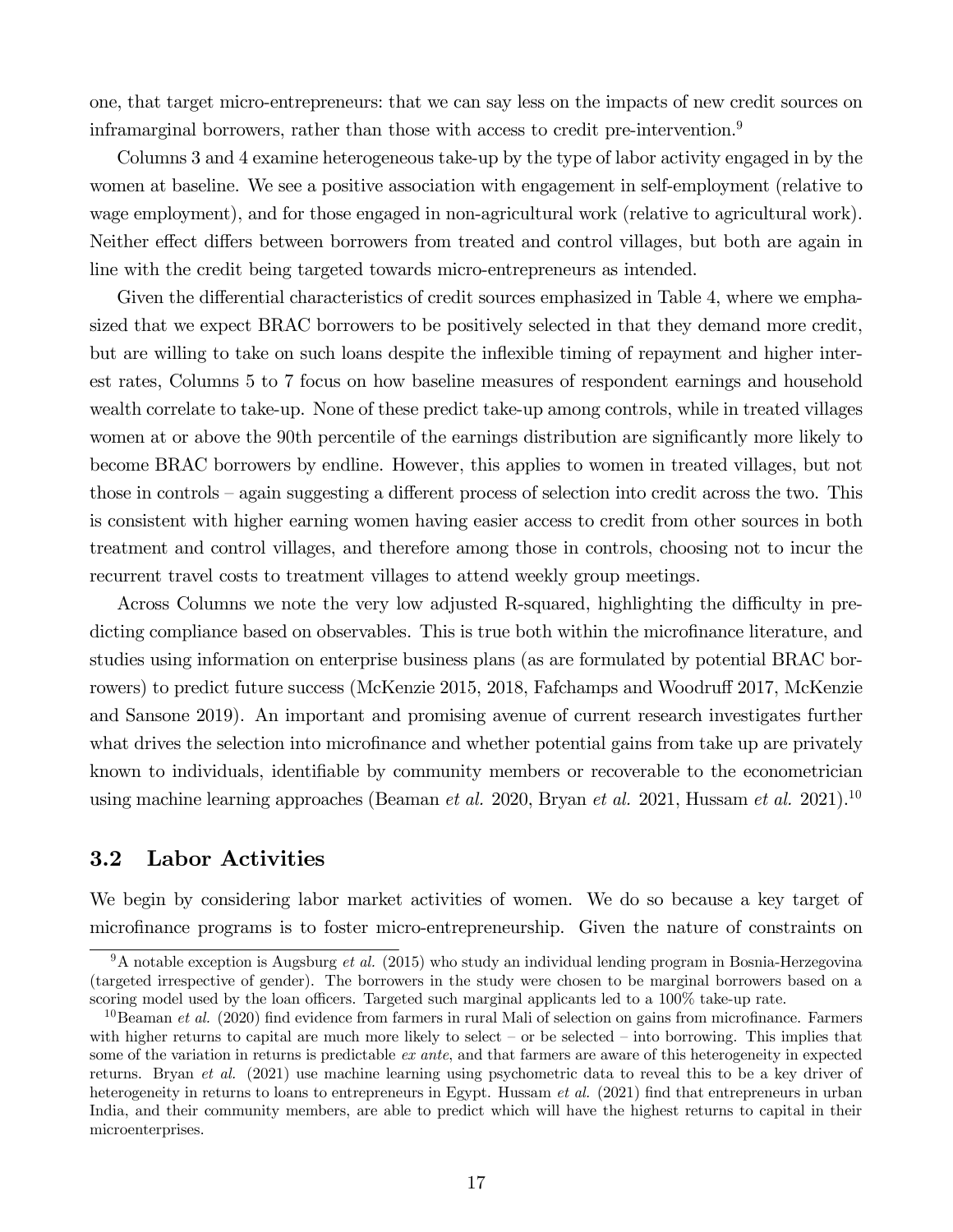agricultural productivity in this context, enabling households to diversify economic activities and generate earnings streams from work in non-agricultural jobs seems a key intermediate step for microfinance to have any impact on economic welfare.

Panels A and B in Table 6 show ITT and TOT estimates using specifications  $(2)$  and  $(3)$ . Given the dominance of self-employment activities in our context, Columns 1 and 2 focus on self-employment in agriculture and in non-agricultural work. The ITT estimates show a shifting on the extensive margin of women out of agriculture and into non-agriculture. The magnitude of the impacts is large: the 31pp reduction in agriculture corresponds to 37% reduction over the baseline mean in controls, and the 6.9pp increase into non-agriculture corresponds to a  $53\%$ increase over the baseline mean in controls. The TOT estimates in Panel B remain precise for the shifts into self-employed non-agricultural work. Indeed, we cannot reject  $\hat{\beta}^{TOT} = 1$  on this margin  $(p=.577)$ , so that *all* BRAC borrowers make this transition into non-agricultural labor activities. This is entirely in line with the intent of the program: to foster micro-entrepreneurship among eligible women. The pattern of results is robust to p-value corrections for multiple hypothesis testing.

We next consider the intensive margin of monthly hours of labor supply in each activity. The same pattern of impact is found as on the extensive margin. The ITT estimates imply a significant reduction in labor supply in agriculture, and significant increases in labor supply in non-agricultural work, but both results are imprecisely estimated in the TOT impacts for actual borrowers (Panel B, Columns 3 and 4). Among borrowers, Panel B shows that the monthly labor supply reduction in agriculture of 267 hours is almost the same magnitude of the increase in non-agricultural activities increases by 239 hours per month (or around eight hours per day). The combined labor supply estimates across both activities suggest total labor supply of borrowers remains unchanged. The is in contrast to findings of studies of large scale asset transfer interventions (Bandiera *et al.* 2017) – where it is found that asset transfers lead to a reallocation of labor activities from agriculture to non-agricultural work but that the poor are also willing to supply more labor overall if given productive opportunities to do so.

Taken together the pattern of findings suggests women's use of BRAC credit to change economic activities into non-agricultural work, but perhaps not at the expense of giving up on agricultural work altogether. In Columns 5 to 8, when we examine in more detail impacts across outcomes specific to agriculture, the TOT estimates suggests no significant shifts down in the scale of agricultural production in terms of the number of crops grown, the share of output that is sold (rather than consumed). This reaffirms the notion that  $-$  at least over the two year horizon of our evaluation — households diversify economic activities (rather than altogether switching economic activities, or using the newly available source of credit to scale up expansion into existing nonagricultural businesses.)

Finally, Columns 9 and 10 consider the nature of non-agricultural work, focusing on the two most prevalent forms of non-agricultural work at baseline: small trade, and shop ownership. The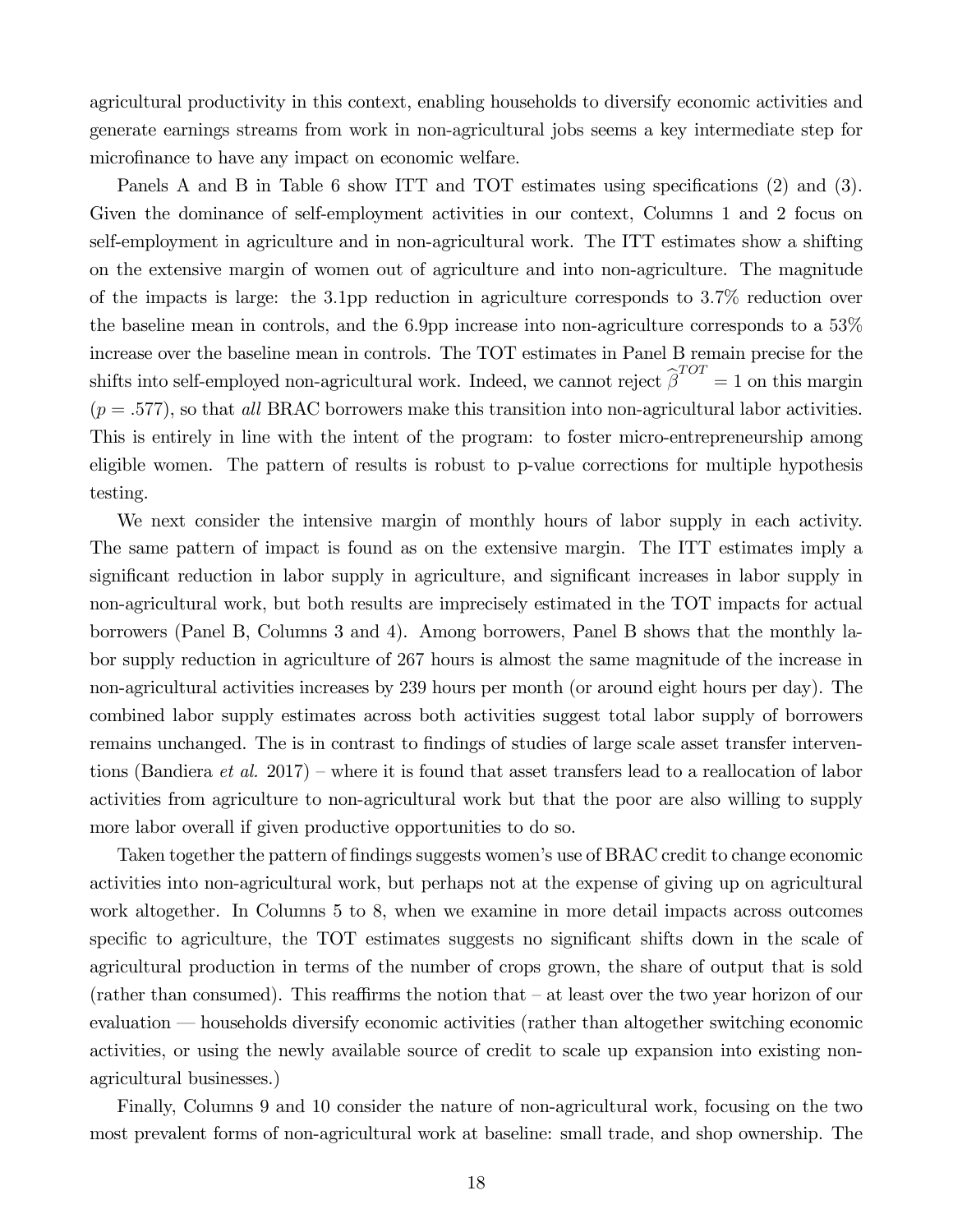ITT and TOT estimates both imply that women are significantly more likely to start engaging in some small trade form of micro-entrepreneurship. Indeed, the TOT estimate in Panel B implies that the majority of borrowers expand activities on the extensive margin to set up in some small scale trade  $(\hat{\beta}^{TOT} = .847)$ , a finding robust to multiple hypothesis testing.

## 3.3 Individual Earnings

We next build on the patterns of economic diversification into non-agricultural labor activities to shed light on the earnings impact on women. When doing so we have the important caveat of there could be severe measurement error in any monetary outcome in this context (Karlan and Zinman 2012). In Table 7 we see that in line with much of the earlier literature, the ITT estimates on aggregates related to earnings are positive but very imprecise and hence, we cannot rule out a very wide range of estimates that include zero (Panel A) (Banerjee *et al.* 2015a). The low rate of take up means we lack power to detect effects at the right tail of the earnings distribution, yet that tail is likely to have disproportionate influence for village-wide outcomes (Meager 2020).

In Columns 4 and 5 we use cruder indicators of whether positive earnings are generated from each labor activity. We see some evidence of a higher likelihood of positive earnings being generated from non-agricultural work, the magnitude of the impact being 3.4pp. We also note that we find earnings from agriculture are more likely to be non-positive – this might reflect the relative low scale of production of such remaining activities given the switches on the extensive margin, or also capture some women moving out of agricultural work altogether as suggested by the earlier results on labor market activities.

The TOT estimates in Panel B give a very similar pattern of results – with estimates being imprecisely estimated and not ruling out potential increases. The fact that TOT earnings impacts remain imprecise even for non-agricultural labor activities might also be partly due to the concentration of women in non-agricultural activities in just a few types of work: recall that at baseline, among women engaged in some form of work outside of agriculture, 45% are engaged in small-scale trading, and  $17\%$  own and run a shop or restaurant.

## 3.4 Credit

We next examine the impacts on women's engagement in credit transactions, specifically, their ability to borrow from non-BRAC sources as well as lend to others. The entry of BRAC into these rural credit markets serves to provide women with an additional source of credit (rather than access to microfinance for the first time). In terms of deepening engagement in credit markets, it is thus important to understand whether BRAC credit acts as a complement or substitute for other credit sources.

Panels A and B in Table 8 show ITT and TOT estimates using specifications  $(2)$  and  $(3)$ .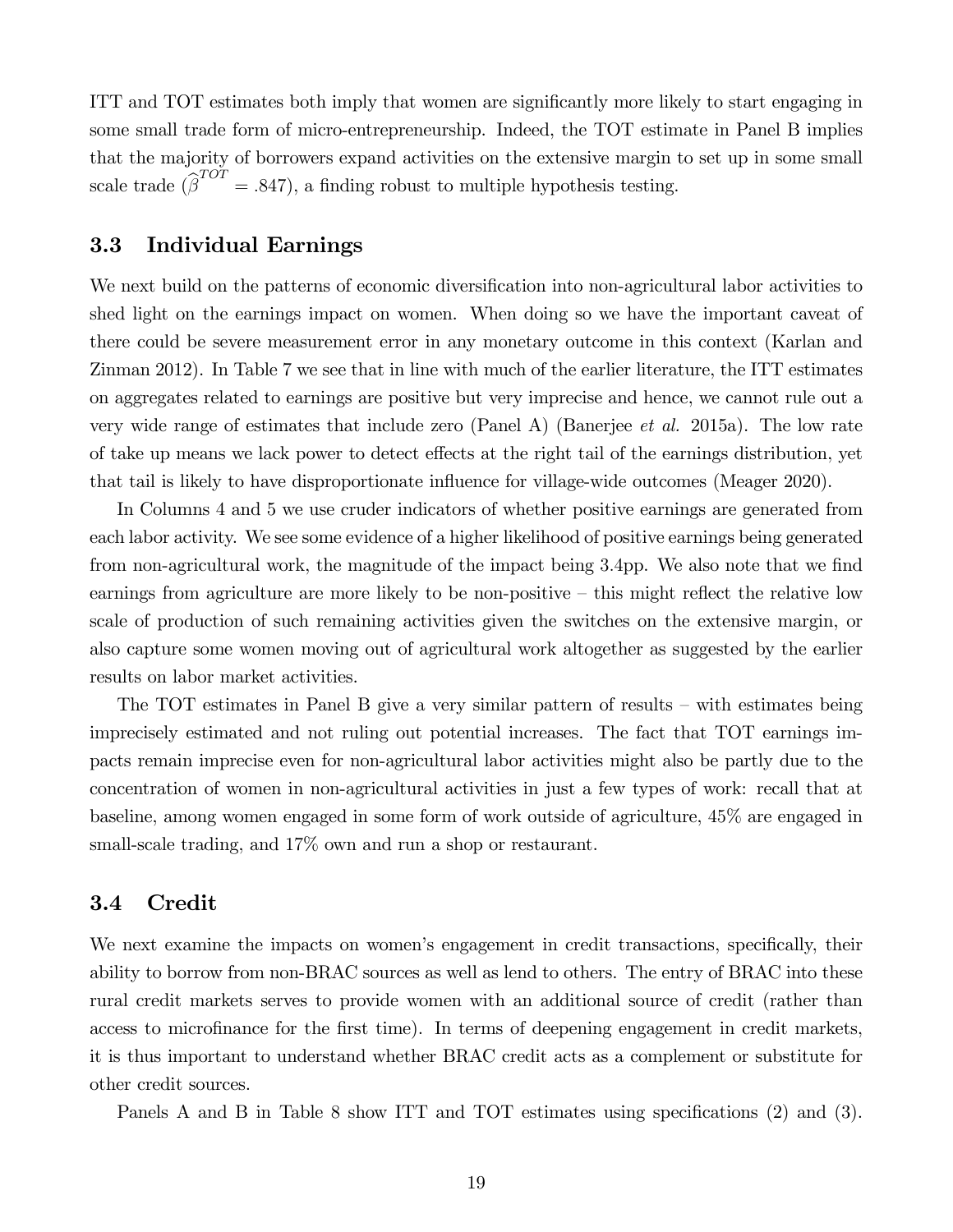While in Panel A we see that the ITT impacts are imprecise, the TOT estimates reported in Panel B show that among those that actually borrow from BRAC, they are not more likely to report borrowing from other sources, nor do they significantly increase rates of lending to friends and family.

BRAC microloans thus appear to be neither complements nor substitutes for other credit sources. This implies that perhaps households no longer remain credit constrained after having access to BRAC microloans, consistent with the scale of loans on offer being far larger than available from other credit sources. Reassuringly, the result is also consistent with households not entering debt traps because they need to engage in further borrowing in order to pay off existing loans.

## 3.5 Consumption, Savings, Assets and Wealth

Our final set of outcomes consider how the patterns of economic diversification into non-agricultural labor activities translate into other economic aggregates related to consumption, savings, asset accumulation and welfare. As for earnings, we have the important caveat there is likely to be measurement error in these monetary outcomes, so that it is not straightforward to trace how credit affects how such credit is utilized (Karlan and Zinman 2012). As Banerjee *et al.* (2015b) describe, improved access to credit can affect consumption and/or investment. For example, credit allows households to make lumpy consumption purchases (say on durables), or it might allow for more investment without cutting back consumption and for higher consumption today at the cost of lowered future consumption.

To begin examining such impacts, Column 1 of Table 9 focuses on the value of consumption (including home produced food). Panel A shows null ITT impacts for consumption, and the same is found in the TOT estimate in Panel B for actual BRAC borrowers (although the point estimate is positive). Columns 2 to 5 break down types of consumption expenditure. We see there are very large (but imprecise) increases in the value of food consumption, while there are no precise impacts on discretionary spending, spending on durables, or spending on health or education.<sup>11</sup>

The remaining Columns in Table 9 show that we find no precise evidence of savings increases, asset accumulation or the overall wealth score of households, proxying their permanent income or

 $11$ The existing evidence on how microcredit impacts consumption is quite mixed. Our results are somewhat in line with the findings of the studies reported in Banerjee *et al.* (2015a) where four studies find null effects. Most other studies find reductions in discretionary spending. The null impacts on health and education spending are more in line with earlier evidence, although in common with other studies, these null impacts are imprecise. At the same time, other studies have documented how many borrowers use microfinance as a consumption loan (Devoto *et al.* 2012, Kaboski and Townsend 2012, Tarozzi *et al.* 2015, Ben-Yishay *et al.* 2017). Kaboski and Townsend (2011, 2012) use Thailand's Million Baht program as a natural experiment to examine the impacts of microcredit, and are able to probe dynamic responses to a far greater extent than many other studies (including our own). They find evidence that both consumption and incomes go up when the program is started but then converge back to trend, while asset growth slows down at first and then returns to trend. The magnitudes of the consumption increases they find are very large, and almost all take the form of durable consumption.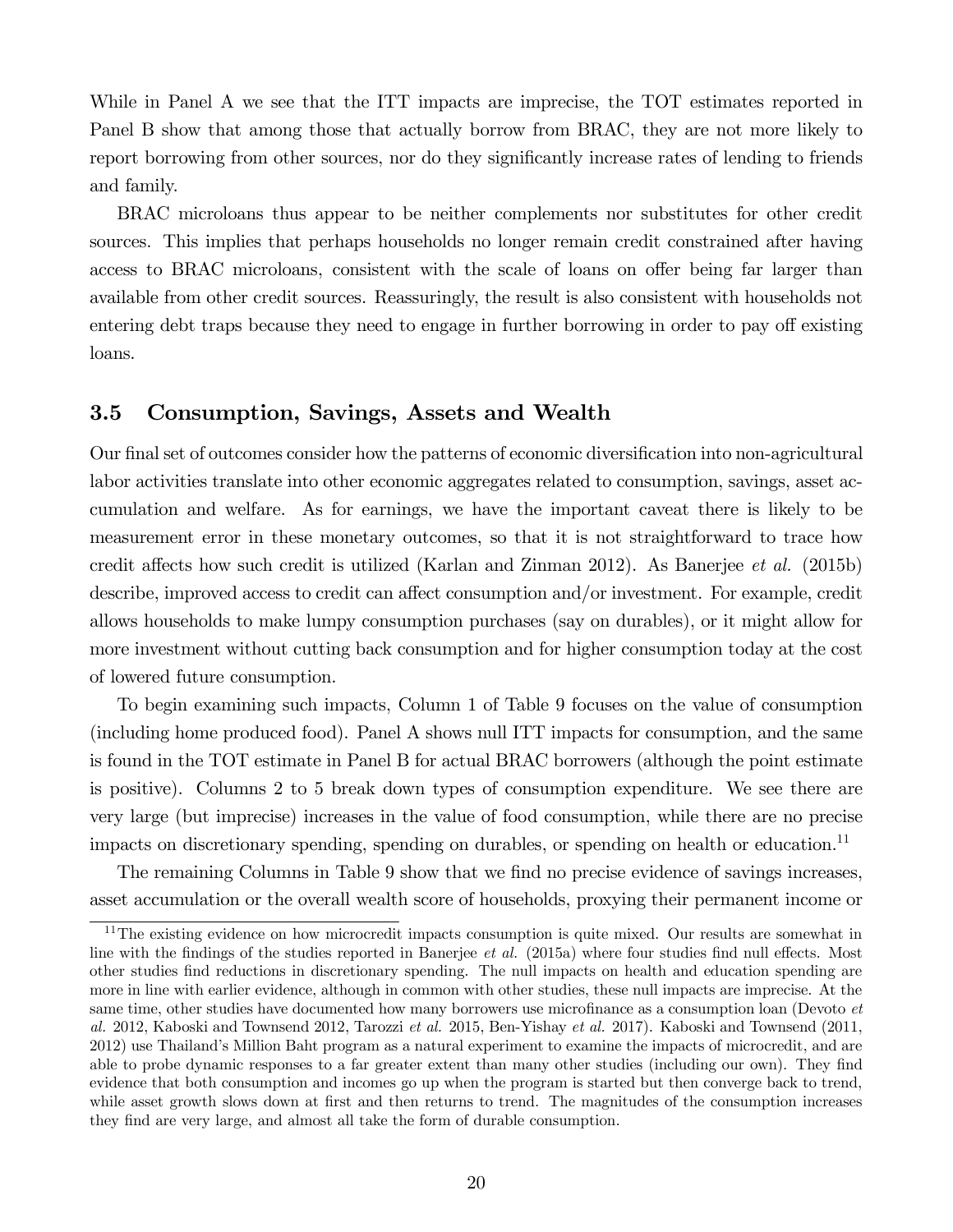welfare (Column 8).

Finally, in Panel C for the subset of monetary outcomes shown, we report estimates from specification  $(4)$ . This gives implied elasticities of these outcomes with respect to the size of the last loan from BRAC. We see that the elasticity of total consumption is 18 and the elasticity of the value of food consumption with respect to the borrowed amount is 42. These elasticities can be benchmarked against other interventions such as cash transfers.

# 4 Conclusion

Jobs and poverty are tightly linked and for the bulk of the world's extreme poor subsistence agriculture lies at the bottom of the job ladder. Occupational diversification is therefore seen as a key way of climbing out of poverty both for an individual (Bandiera *et al.* 2021) or a country (Buera *et al.* 2021).

The microfinance intervention we study is interesting precisely because it offers capital targeted at encouraging non-agricultural activities in a fairly typical rural African context where households are largely bereft of other sources of formal finance. It is in this type of poor, agricultural setting where the extreme poor are becoming increasingly concentrated even when other parts of the economy may be growing (Page and Pande 2018). It also where formal financial institutions find it most difficult to operate given low, infrequent and variable returns from agriculture.

Taking these two considerations together we want to know whether, in this context, micro finance – a core development intervention now reaching  $140$  million borrowers per year – can encourage diversification out of agriculture and improve welfare. We use a randomized roll-out of the internationally important BRAC microfinance product within households in rural Uganda to answer this question. At baseline close to 50% of these households are below the extreme poverty line of \$1.90 a day and more than 80% are engaged in subsistence agriculture.

The key result of this paper is that a transfer of capital does encourage diversification into non-agricultural labor market activities but does not improve household welfare. On the extensive margin women borrowers are setting up non-agricultural business activities such as small-scale trading. On the intensive margin they putting more hours into these non-agricultural labor market activities. The arrival of formal capital to Ugandan villages appears to have enabled female borrowers to shift their labor effort into a range of non-agricultural labor market activities. In the total set of papers summarized in Table A1 we see that only Attanasio *et al.* (2015) and Crépon *et al.* (2020) find an effect of microfinance on movement into self-employment. Of these, neither occurs in a context which is directly comparable to rural Uganda. In fact the paper which is most akin to our project is Tarozzi *et al.* (2015) which takes place in rural Ethiopia with a similarly unbanked population but finds neither a welfare or diversification result.

This diversification however is not associated with improvements in welfare as measured by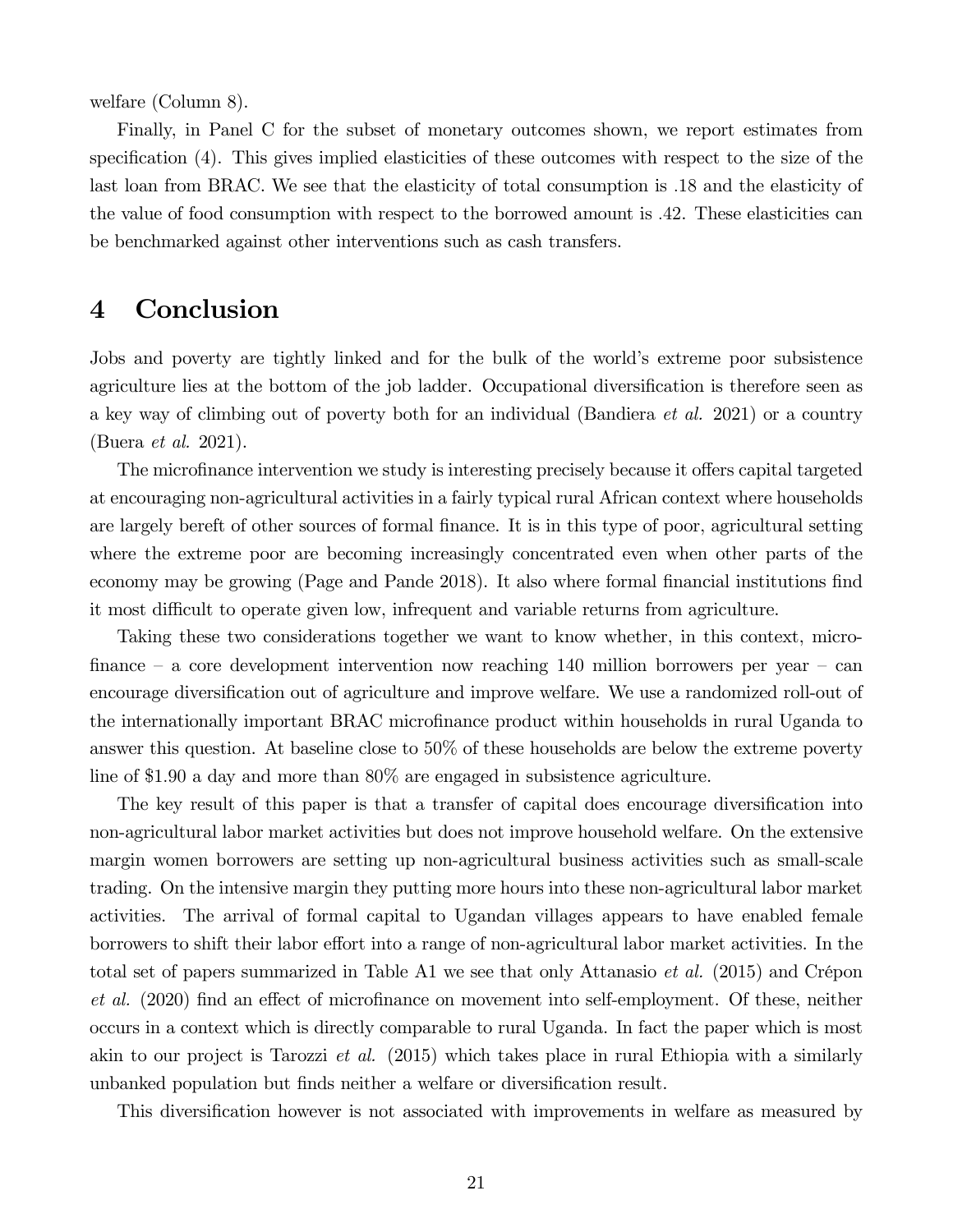earnings, consumption, savings, investment or overall wealth. The null effect on overall welfare seems consistent with much of the literature and is confirmed in Meager's  $(2019)$  meta-analysis (Table A1). The type of small-scale trade businesses such door-to-door selling and selling food and beverages, textiles and clothing, agricultural inputs and other products in local market which women borrowers into are not, however, transformative in terms of improving welfare. As is the case in the much of the studies covered in Table A1 this may be the types of businesses that have limited to scope to expand.

Our finding of effects on diversification but with no effects on welfare place the results of this study somewhere between the bulk of the microcredit literature where neither diversification or welfare effects tend to be observed (see Table A1) and the big push literature which finds that bigger capital transfers, sometimes paired with training, are generating effects both on diversification and on welfare (Blattman *et al.* 2014, Banerjee *et al.* 2015, Bandiera *et al.* 2017, Balboni *et al.* 2021).

Part of this may have to do with the size of the transfer – the transfer to GDP per capita ratio for Blattman *et al.* (2014) is 81% and that for Bandiera *et al.* (2017) is 54% both of which dwarf the 27% observed in this study which, nonetheless, is on the upper range of loan to GDP per capita values for microfinance interventions (see Figure 1 and Table A1). Another reason for this may be that in this rural African setting there is limited presence of banks and other formal lenders – in Table A1 we see that the proportion of households borrowing from banks is the very bottom of the range of the 15 studies covered there – there may be unmet demand for capital which BRAC part meets thus allowing women to start new non-agricultural activities. Additionally, the cost of starting a new self-employment activity may be low relative to richer rural or urban contexts.

Our data only allows us to examine two year impacts. It would be interesting to monitor how the situation unfolds in rural Uganda to see if the small businesses that have been started or expanded as a result of the arrival of microfinance develop into more significant entities that can affect household welfare over the longer term. Karlan and Zinman (2012) study a longer run horizon after many loan cycles have elapsed and perhaps that is when we might see effects on health and education. Also more recent works suggest the modest impacts of microfinance are persistent and grow over time especially for incumbent businesses (Banerjee *et al.* 2019, Beaman *et al.* 2019).

Both the low take-up rate for these loans and the null effect on welfare suggest that there is a limited set of business opportunities in these rural contexts. Apart for lack of access to capital this might also be to do with lack of supporting infrastructure (e.g. roads, electricity, internet) which might constrain the ability of businesses to grow.

Whether loans should be directed toward women borrowers (as they are in the bulk of studies in Table A1) is also an open question. A key feature of microfinance has been the targeting of women on the grounds that, compared to men, they perform better as clients of microfinance institutions and that their participation has more desirable development outcomes (Pitt and Khandker 1998). The actual evidence for such targeting remains thin. Indeed, a growing literature on micro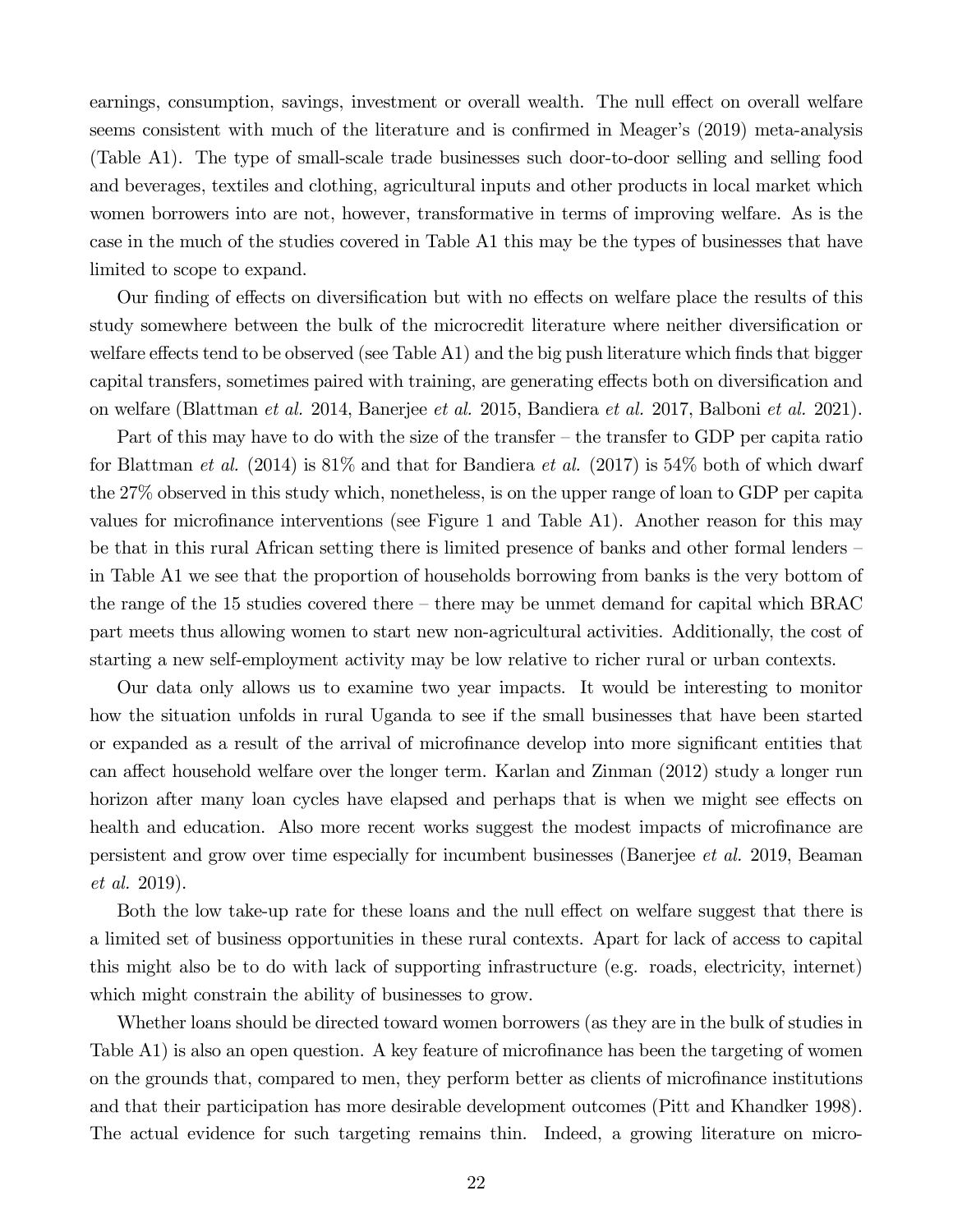entrepreneurship in developing countries has shown that male but not female-operated enterprises benefit from unconditional cash transfers. A number of explanations have been put forward for this: (i) women are subject to expropriation by husbands (de Mel *et al.* 2008, Jakiela and Ozier 2015); (ii) women are less committed to grow their enterprises or are more impatient (Fafchamps *et al.* 2014); (iii) women sort into less profitable sectors because of unequal labor market access or a preference for flexibility (Bernhardt *et al.* 2019).

There is a vast macro literature where movement out of agriculture is an essential component of economic development. But it remains unclear how policy can encourage diversification out of agriculture. Connecting that macro literature which studies structural change to program evaluation micro literature is an important endeavor.

Finally, an exciting research frontier in this area is to understand the general equilibrium effects of microfinance. As Buera *et al.* (2020) point out the effects of microfinance programs in the short run, which can be substantially positive if programs are expanded, are materially different from, and even opposite of, the aggregate and distributional effects microfinance will have in the long run, when scaled up to the entire economy. It important for both research and policy to understand the role microfinance plays as scale in the macro-economy, whether through aggregate demand, business investment, labor demand, labor diversification or other channels in general equilibrium. A recent literature suggests these effects are important (Breza and Kinnan 2021, Buera *et al.*) 2021). These impacts, would, in theory be felt most acutely by the world's extreme poor, who are found in rural areas of Sub-Saharan Africa and South Asia, and work in subsistence agriculture (World Bank 2021).

# A Appendix

## A.1 Research Ethics

Following Asiedu *et al.* (2021) we detail key aspects of research ethics related to this study. On policy equipoise and scarcity, there was uncertainty regarding the net benefits from treatment for any given woman. The microfinance intervention under study did not pose any potential harm to participants and non-participants, although concerns over borrowers entering debt traps has been discussed in the literature. The program implementation was coordinated with the randomization protocol so that after the study was completed, the control group also received the treatment. As randomization was conducted at the village level, all eligible study participants in treated villages could potentially access the intervention. Accessing any of the intervention services were voluntary for study subjects.

The researchers coordinated throughout with the implementing organization, BRAC. The program rollout took place according to the evaluation protocol. The researchers did not have any influence in the way the program was implemented or how microfinance groups were formed. We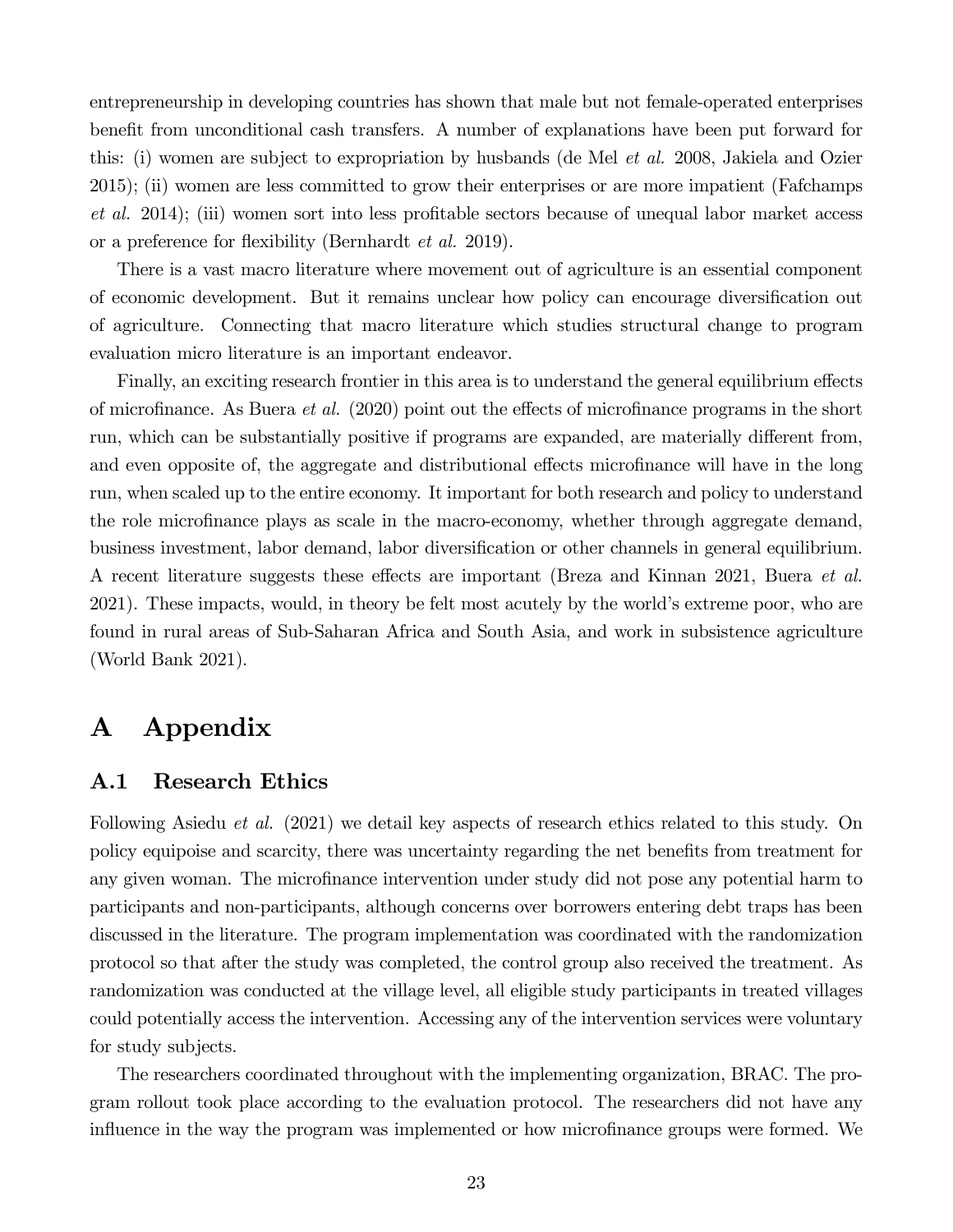obtained informed consent from all participants prior to the study. The informed consent included an explanation of the microfinance program. The consent form also described the research team, and met IRB requirements of explaining the purpose of the study, the participants' risks and rights, confidentiality, and contact information. Research staff and enumerator teams were not subject to additional risks in the data collection process. None of the researchers have financial or reputational conflicts of interest with regard to the research results. No contractual restrictions were imposed on the researchers limiting their ability to report the study findings.

On potential harms to participants or nonparticipants, our data collection and research procedures adhered to protocols around privacy, confidentiality, risk-management, and informed consent. Regardless of their access to the interventions, participants were not considered vulnerable (beyond residing in poverty). Participants capacity to access future services or policies is not reduced by their participation in the study. Besides individual consent from study participants, consultations were conducted with local representatives at the district and community levels.

In the four study districts, separate Memorandum of Understanding were signed, and the Local Council Chairperson (LC1) in each village was consulted before any data collection took place. All the enumerators involved in data collection were recruited from the study districts to ensure they were aware of implicit social norms in these villages. Summary findings from the project have been presented to district level authorities and policy briefs were distributed to the national and district level stakeholders. However, no activity for sharing results to participants in each study village is planned due to resource constraints. We do not foresee risks of the misuse of research findings.

# References

- [1] angelucci.m, d.karlan and j.zinman (2015) "Microcredit Impacts: Evidence from a Randomized Microcredit Program Placement Experiment by Compartamos Banco," *American Economic Journal: Applied Economics* 7: 151-82.
- [2] asiedu.e, d.karlan, m.lambon-quayefio and c.udry (2021) A Call for Structured Ethics Appendices in Social Science Papers, mimeo, Northwestern.
- [3] attanasio.o, b.augsburg, r.de haas, e.fitzsimons and h.harmgart (2015) "The Impacts of Microfinance: Evidence from Joint-Liability Lending in Mongolia," *American Economic Journal: Applied Economics* 7: 90-122.
- [4] AUGSBURG.B, R.DE HAAS, H.HARMGART AND C.MEGHIR (2015) "The Impacts of Microcredit: Evidence from Bosnia and Herzegovina," *American Economic Journal: Applied Economics* 7: 183-203.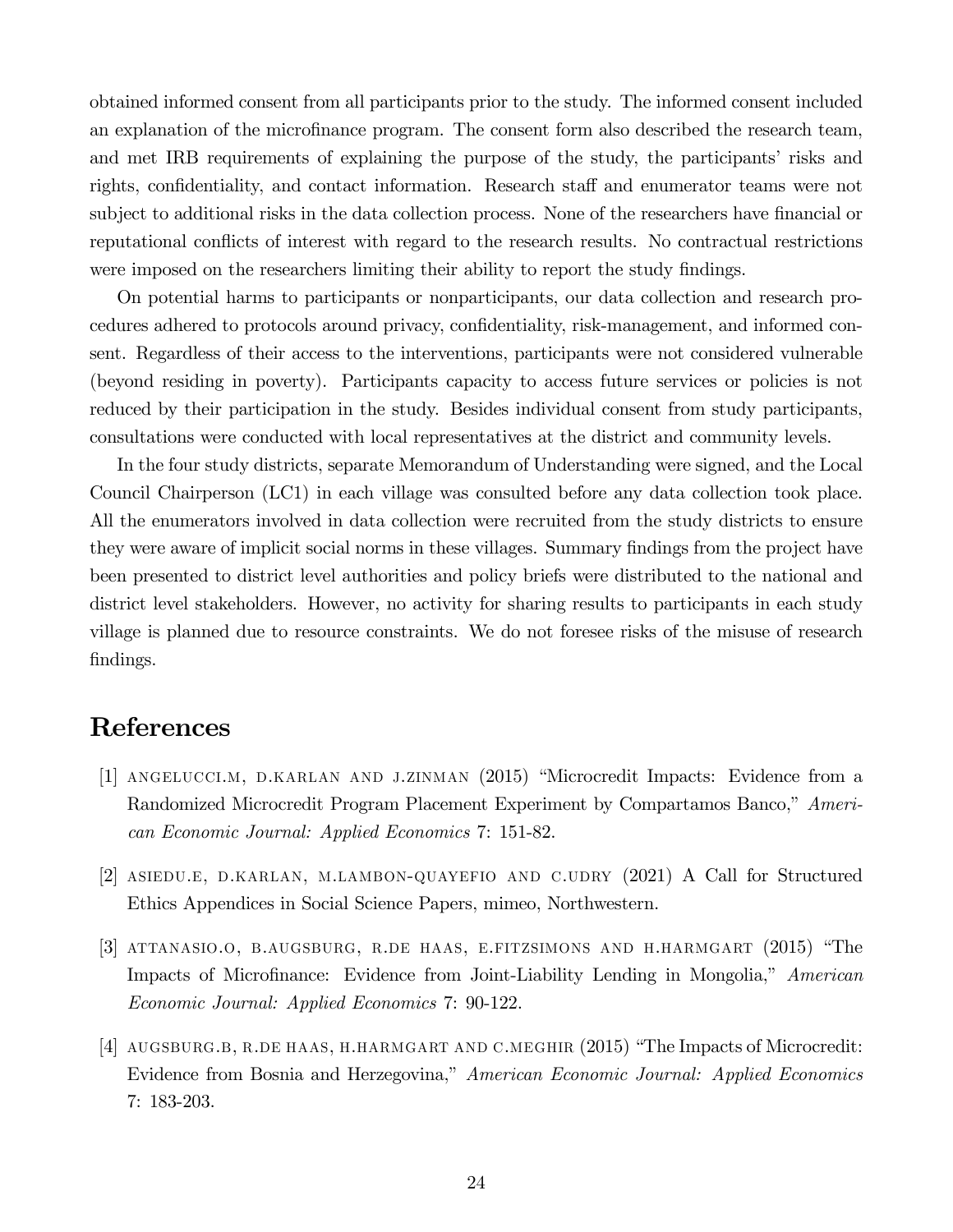- [5] balboni.c, o.bandiera, r.burgess, m.ghatak, and a.heil, (2021) "Why Do People Stay Poor," *Quarterly Journal of Economics,* forthcoming.
- [6] bandiera.o, r.burgess, n.das, s.gulesci, i.rasul and m.sulaiman (2017) "Labor Markets and Poverty in Village Economies," *Quarterly Journal of Economics* 132: 811-70.
- [7] bandiera.o, r.burgess, e.deserranno, r.morel, i.rasul and m.sulaiman (2021) Social Incentives, Delivery Agents and the Effectiveness of Development Interventions, mimeo UCL.
- [8] banerjee.a.v and a.newman (1993) "Occupational Choice and the Process of Development," *Journal of Political Economy* 101: 274-98.
- [9] banerjee.a.v, t.besley and t.guinnane (1994) "The Neighbor's Keeper: The Design of a Credit Cooperative with Theory and a Test," *Quarterly Journal of Economics* 491-515.
- [10] BANERJEE.A.V AND E.DUFLO (2011) "Poor Economics," *PublicAffairs*.
- [11] banerjee.a.v (2013) "Microcredit Under the Microscope: What Have we Learned in the Past Two Decades and What do we Need to Know, " *Annual Review of Economics* 5: 487-519
- [12] banerjee.a.v, d.karlan and j.zinman (2015a), "Six Randomized Evaluations of Microcredit: Introduction and Further Steps," *American Economic Journal: Applied Economics* 7: 1-21.
- [13] banerjee.a.v. e.duflo, r.glennerster and c.kinnan (2015b) "The Miracle of Micro- …nance? Evidence from a Randomized Evaluation," *American Economic Journal: Applied Economics* 7: 22-53.
- [14] BARBONI.G AND P.GARWAL (2018) Knowing What's Good for You: Can a Repayment Flexibility Option in Microfinance Contracts Improve Repayment Rates and Business Outcomes?, mimeo, Warwick University.
- [15] BARI.F, K.MALIK, M.MEKI AND S.QUINN (2021) Asset-based Microfinance for Microenterprises: Evidence from Pakistan, CSAE WPS/2021-03.
- [16] battaglia.m, s.gulesci and a.madestam (2021) Repayment Flexibility and Risk Taking: Experimental Evidence from Credit Contracts, mimeo Trinity College Dublin.
- [17] beaman.l, d.karlan, b.thuysbaert and c.udry (2020) Selection into Credit Markets: Evidence from Agriculture in Mali, mimeo Yale University.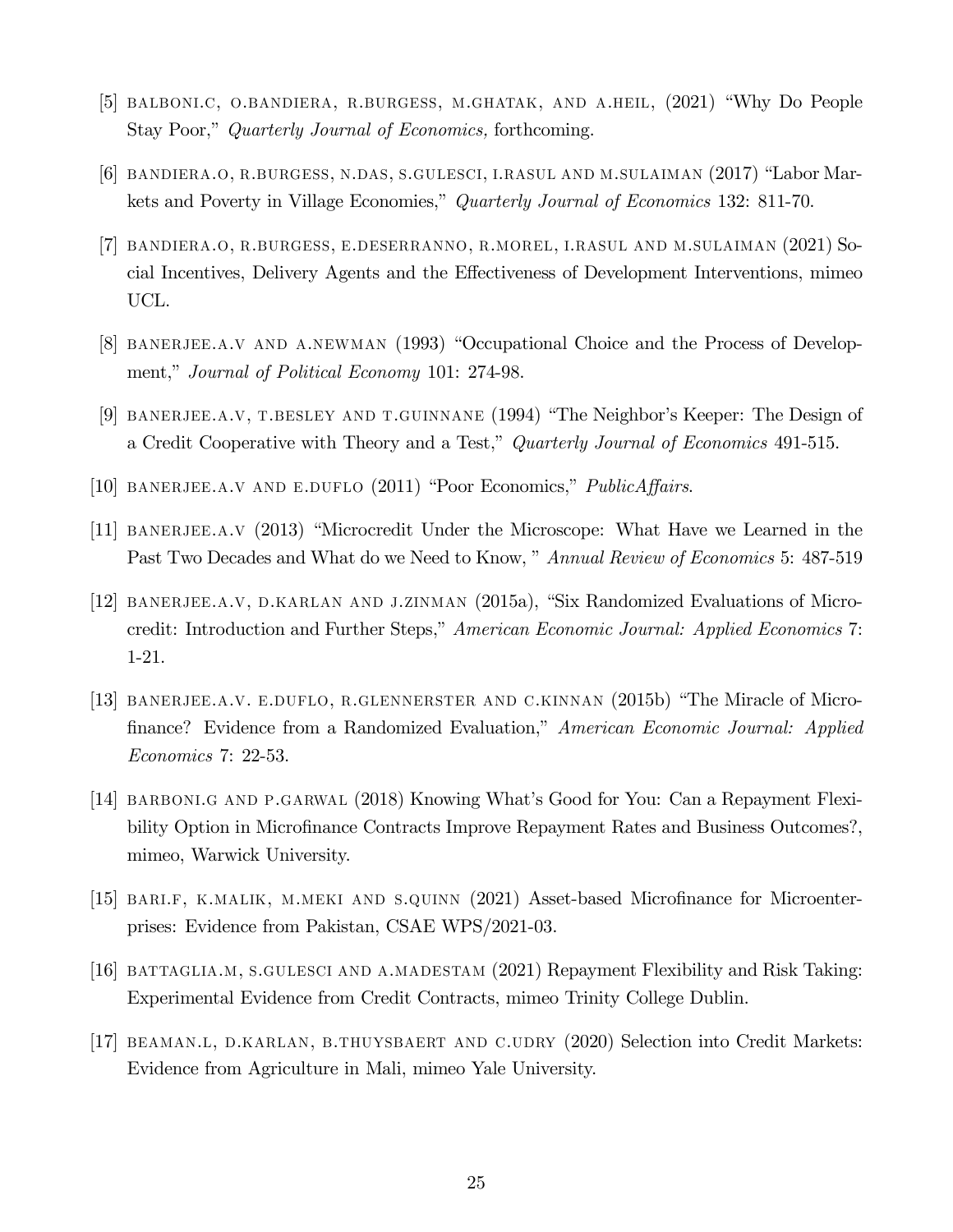- [18] ben-yishay.a, a.fraker, r.guiteras, g.palloni, n.b.shah, s.shirrell and p.wang (2017) "Microcredit and Willingness to Pay for Environmental Quality: Evidence from a Randomized-controlled trial of Finance for Sanitation in Rural Cambodia," *Journal of Environmental Economics and Management* 86: 121-40.
- [19] berge.l, k.bjorvatn, and b.tungodden, (2015) "Human and Financial Capital for Microenterprise Development: Evidence from a Field and Lab Experiment," *Management Science* 61(4): 707-722.
- [20] BESLEY.T.J AND S.COATE (1995) "Group Lending, Repayment Incentives and Social Collateral," *Journal of Development Economics* 46: 1-18.
- [21] blattman.c, e.green, j.jamison, c,lehmann, and j.annan, (2016) "The Returns to Cash and Microenterprise Support Among the Ultra-Poor: A Field Experiment in Postwar Uganda," *American Economic Journal: Applied Economics* 8: 35-64.
- [22] blattman.c, n.fiala and s.martinez (2014) "Generating Skilled Self-Employment in Developing Countries: Experimental Evidence from Uganda," *Quarterly Journal of Economics* 129: 697-752.
- [23] breza.e and c.kinnan (2021) "Measuring the Equilibrium Impacts of Credit: Evidence from the Indian Microfinance Crisis," *Quarterly Journal of Economics* 136: 1447-97.
- [24] BRYAN.G, D.KARLAN AND A.OSMAN (2021) Big Loans to Small Businesses: Predicting Winners and Losers in an Entrepreneurial Lending Experiment, mimeo LSE.
- [25] buera.f, j.kaboski, and y.shin (2015) "Entrepreneurship and Financial Frictions: A Macro-Development Persepctive," *Annual Review of Economics* 7: 409-36.
- [26] BUERA.F, J.P.KABOSKI AND Y.SHIN (2020) "The Macroeconomics of Microfinance," *Review of Economic Studies* 88: 126-61.
- [27] BUERA.F, J.P.KABOSKI AND R.TOWNSEND (2021) "From Micro to Macro Development," *Journal of Economic Literature* forthcoming
- [28] casaburi.l and j.willis (2018) "Time versus State in Insurance: Experimental Evidence from Contract Farming in Kenya," *American Economic Review* 108: 3778-813.
- [29] CASABURI.L AND R.MACCHIAVELLO (2019) "Demand and Supply of Infrequent Payments as a Commitment Device: Evidence from Kenya," *American Economic Review* 109: 523-55.
- [30] crépon.b, f.devoto, e.duflo and w.pariente (2015) "Estimating the Impact of Microcredit on Those Who Take It Up: Evidence from a Randomized Experiment in Morocco," *American Economic Journal: Applied Economics* 7: 123-50.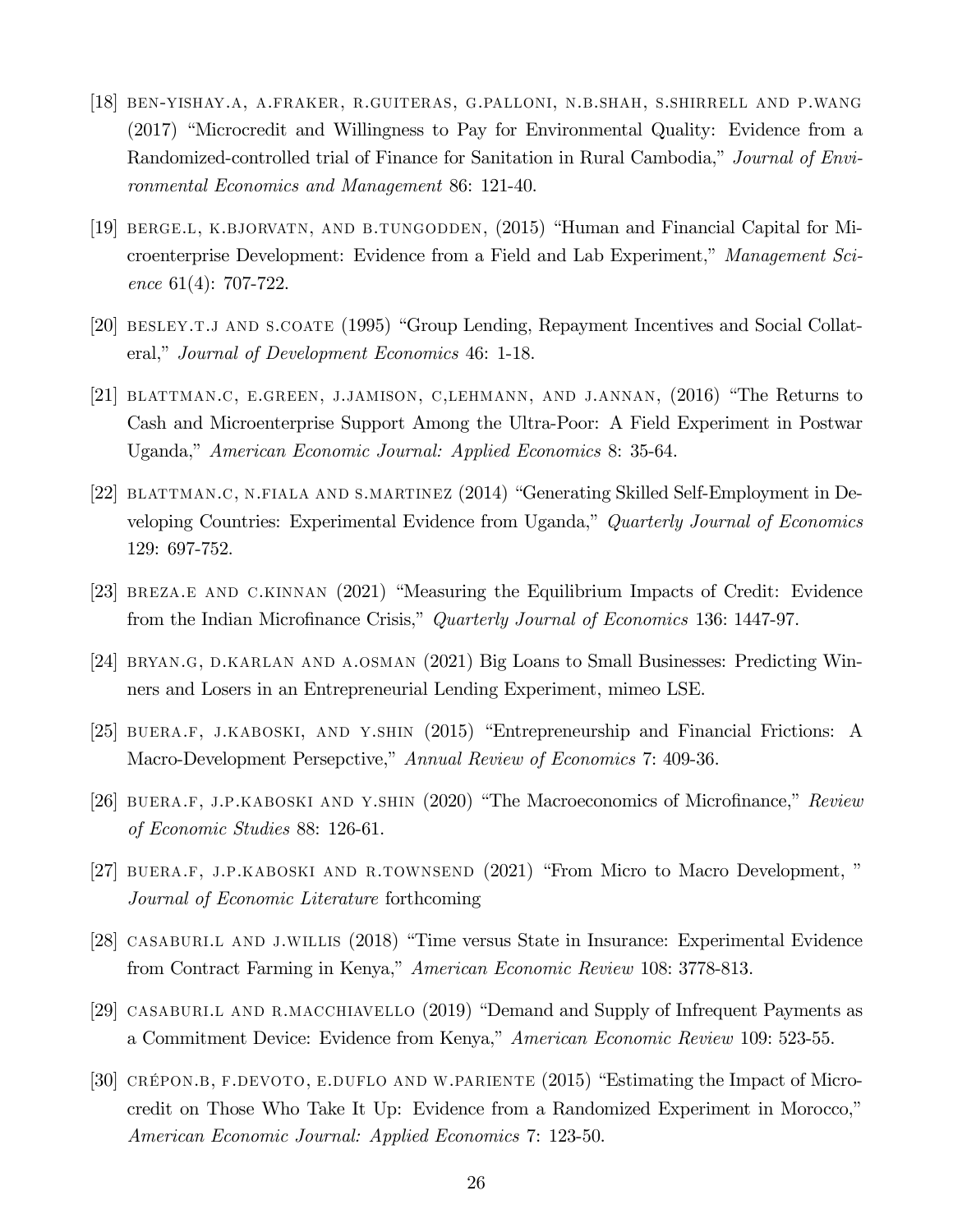- [31] crépon.b, m.el komi and a.osman (2020) Is It Who You Are or What You Get? Comparing the Impacts of Loans and Grants for Microenterprise, mimeo CREST.
- [32] DE MELS, D.MCKENZIE AND C.WOODRUFF (2008) "Returns to Capital in Microenterprises: Evidence from a Field Experiment," *Quarterly Journal of Economics* 123: 1329-72.
- [33] DE QUIDT.J, T.FETZER AND M.GHATAK (2016) "Group Lending Without Joint Liability," *Journal of Development Economics* 121: 217-36.
- [34] DEVOTO.F, E.DUFLO, P.DUPAS, W.PARIENTE AND V.PONS (2012) "Happiness on Tap: Piped Water Adoption in Urban Morocco," *American Economic Journal: Economic Policy* 4: 68-99.
- [35] EVENSON.R.E AND D.GOLLIN (2003) "Assessing the Impact of the Green Revolution, 1960 to 2000," *Science* 300: 758-62.
- [36] fafchamps.m, d.mckenzie, s.quinn and c.woodruff (2014) "Microenterprise Growth and the Flypaper Effect: Evidence from a Randomized Experiment in Ghana," *Journal of Development Economics* 106: 211-26.
- [37] FAFCHAMPS.M AND C.WOODRUFF (2017) "Identifying Gazelles: Expert Panels vs. Surveys as a Means to Identify Firms with Rapid Growth Potential," *World Bank Economic Review* 31: 670-86.
- [38] fiala.n (2018) "Returns to Microcredit, Cash Grants and Training for Male and Female Microentrepreneurs in Uganda," *World Development* 105: 189-200.
- [39] finscope-uganda (2009) *Results of a National Survey on Demand, Usage and Access to Financial Services in Uganda*, Finscope Uganda.
- [40] fischer.g (2013) "Contract Structure, Risk Sharing and Investment Choice," *Econometrica* 81:883-939.
- [41] fischer.g and m.ghatak (2016) Repayment Frequency in Lending Contracts, mimeo LSE.
- [42] FEIGENBERG.B, E.FIELD AND R.PANDE (2013) "The Economic Returns to Social Interaction: Experimental Evidence from Microfinance," *Review of Economic Studies* 80: 1459-83.
- [43] GHATAK.M AND T.W.GUINNANE (1999) "The Economics of Lending with Joint Liability: Theory and Practice," *Journal of Development Economics* 60: 195-228.
- [44] hussam.r, n.rigol and b.n.roth (2021) "Targeting High Ability Entrepreneurs Using Community Information: Mechanism Design in the Field," *American Economic Review*, forthcoming.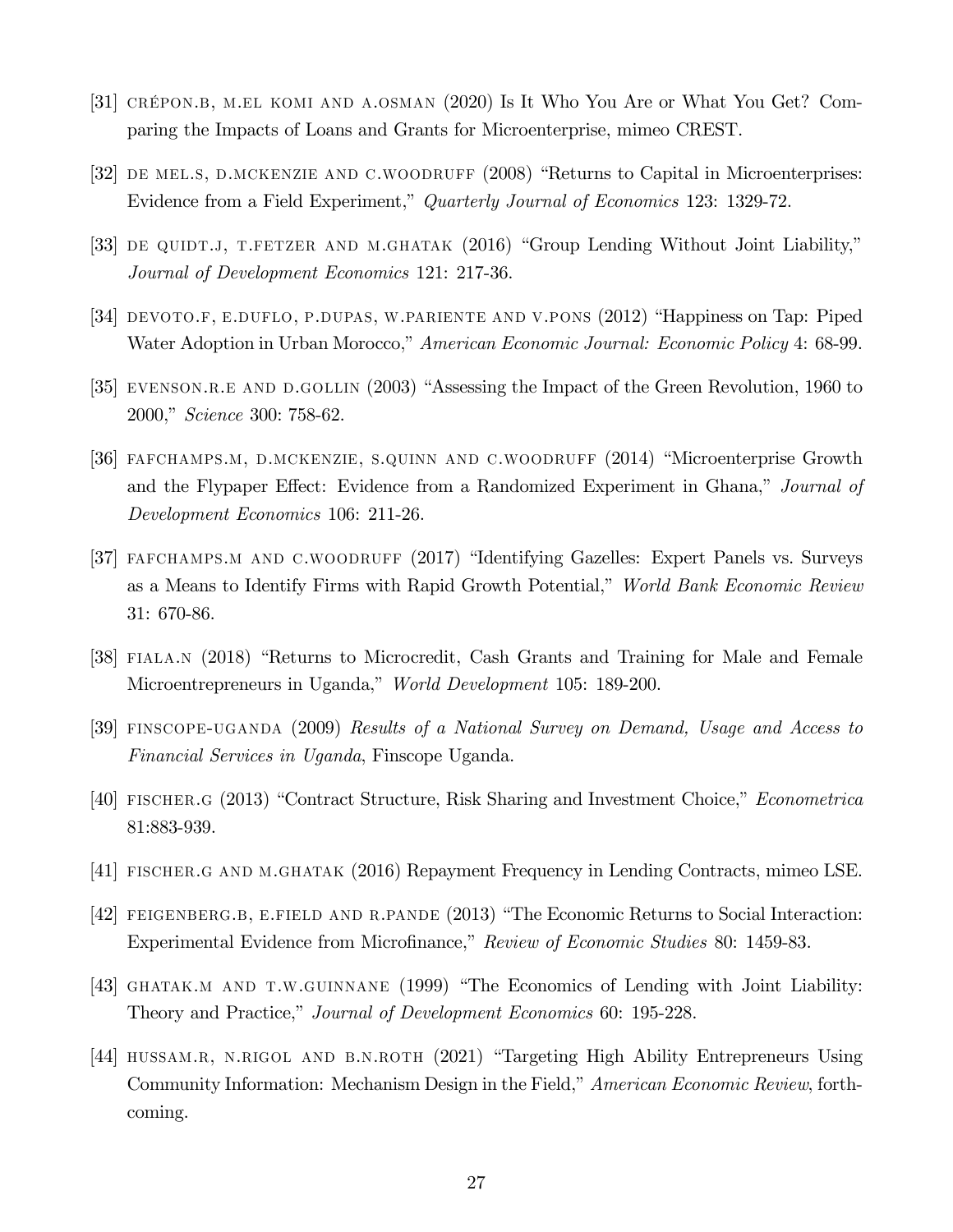- [45] jackiela.p and o.ozier (2015) "Does Africa Need a Rotten Kin Theorem? Experimental Evidence from Village Economies," *Review of Economic Studies* 83: 231-68.
- [46] jack.w, m.kremer, j.de laat and t.suri (2016) Borrowing Requirements, Credit Access, and Adverse Selection: Evidence from Kenya, NBER WP22686.
- [47] jain.s and g.mansuri (2003) "A Little at a Time: The Use of Regularly Scheduled Repayments in Microfinance Programs," *Journal of Development Economics* 72: 253-79.
- [48] kaboski.j.p and r.m.townsend (2011) "A Structural Evaluation of a Large-scale Quasiexperimental Microfinance Initiative," *Econometrica* 79: 1357-406.
- [49] kaboski.j.p and r.m.townsend (2012) "The Impact of Credit on Village Economies," *American Economic Journal: Applied Economics* 4: 98-133.
- [50] KARLAN.D AND J.ZINMAN (2011) "Microcredit in Theory and Practice: Using Randomized Credit Scoring for Impact Evaluation,"*Science* 332(6035): 1278-84
- [51] KARLAN.D AND J.ZINMAN (2012) "List Randomization for Sensitive Behavior An Application for Measuring Use of Loan Proceeds," *Journal of Development Economics* 98: 71-5.
- [52] maitra.p, s.mitra, d.mookherjee, a.motta and s.visaria (2017) "Financing Smallholder Agriculture: An Experiment with Agent-intermediated Microloans in India," *Journal of Development Economics* 127: 306-37.
- [53] maitra.p, s.mitra, d.mookheerjee and s.visaria (2021) Decentralized Targeting of Agricultural Credit Programs: Private versus Political Intermedaries, mimeo BU.
- [54] MCKENZIE.D, AND C.WOODRUFF (2008) Experimental Evidence on Returns to Capital and Access to Finance in Mexico," *World Bank Economic Review* 22: 457-82.
- [55] mckenzie.d (2015) Identifying and Spurring High-Growth Entrepreneurship: Experimental Evidence from a Business Plan Competition, World Bank Policy Res WP.
- [56] MCKENZIE.D AND D.SANSONE (2019) "Predicting Entrepreneurial Success is Hard: Evidence from a Business Plan Competition in Nigeria," *Journal of Development Economics* 141: 102369.
- [57] mckenzie.d (2018) "Can Business Owners form Accurate Counterfactuals? Eliciting Treatment and Control Beliefs About their Outcomes in the Alternative Treatment Status," *Journal of Business and Economic Statistics* 36: 714-22.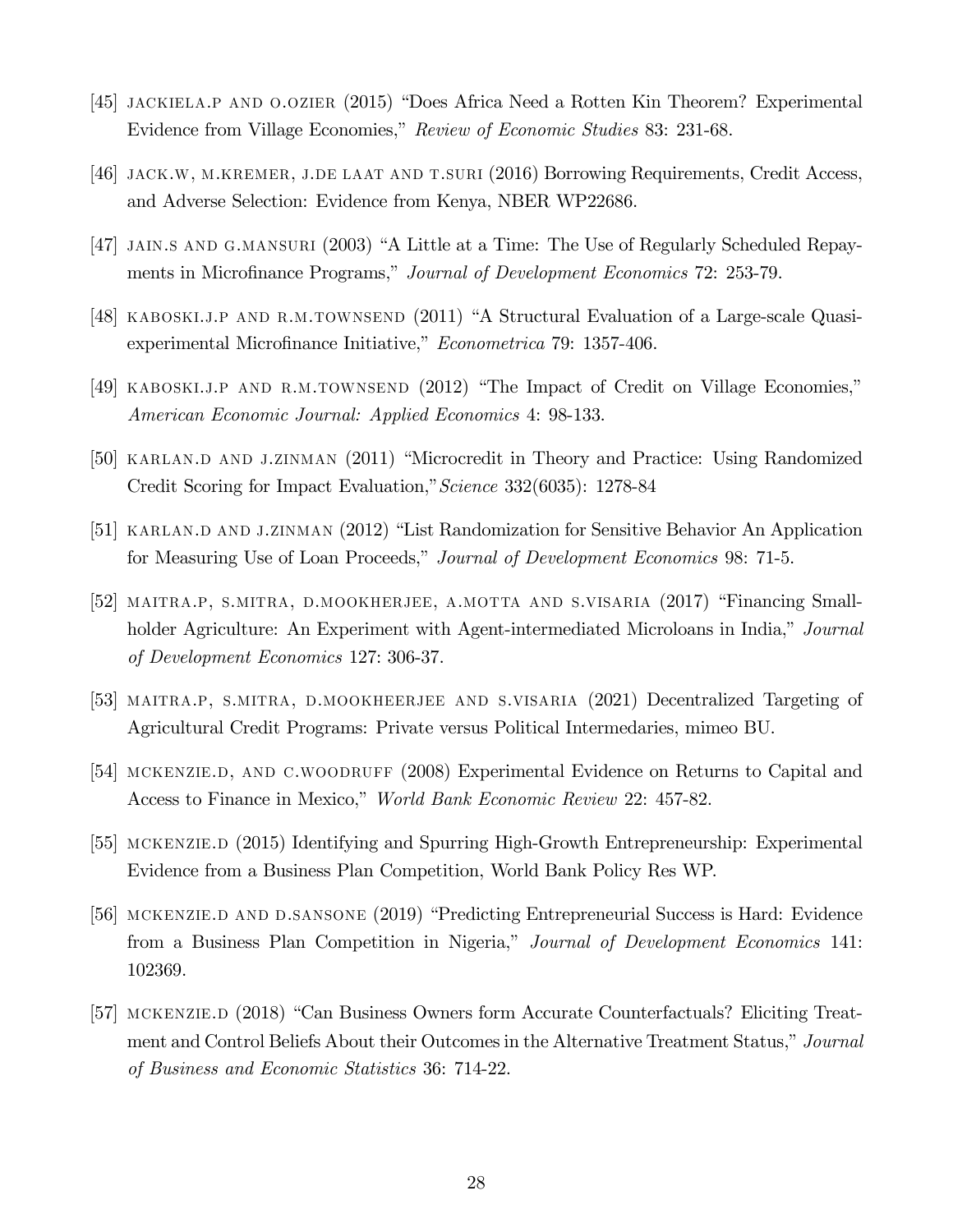- [58] MEAGER.R (2019) "Understanding the Average Impact of Microcredit Expansions: A Bayesian Hierarchical Analysis of Seven Randomized Experiments," *American Economic Journal: Applied Economics* 11: 57-91.
- [59] MEAGER.R (2020) Aggregating Distributional Treatment Effects: A Bayesian Hierarchical Analysis of the Microcredit Literature, mimeo LSE.
- [60] MORDUCH.J (1999) "The Microfinance Promise," *Journal of Economic Literature* 37: 1569-614.
- [61] page.l and r.pande, (2018) "Ending Global Poverty: Why Money Isn't Enough," *Journal of Economic Perspectives* 32: 173-200.
- [62] sulaiman.m (2011) Borrowing and Repayment Behaviour of BRAC's Clients in Uganda: Are there Lessons for Microcredit in Africa?, mimeo BRAC.
- [63] TAROZZI.A, J.DESAI AND K.JOHNSON (2015) "The Impacts of Microcredit: Evidence from Ethiopia," *American Economic Journal: Applied Economics* 7: 54-89.
- [64] UDRY.C (1994) "Risk and Insurance in a Rural Credit Market: An Empirical Investigation in Northern Nigeria," *Review of Economic Studies* 61: 495-526
- [65] vera-cossio.d (2021) Targeting Credit Through Community Members, mimeo, IADB.
- [66] world bank (2008) *World Development Report 2008: Agriculture for Development*, World Bank, Washington, DC.
- [67] world bank (2021) *World Development Report 2021: Data for Better Lives*, World Bank, Washington, DC.
- [68] young.a (2019) "Channelling Fisher: Randomization Tests and the Statistical Insignificance of Seemingly Significant Experimental Results," *Quarterly Journal of Economics* 134: 557-98.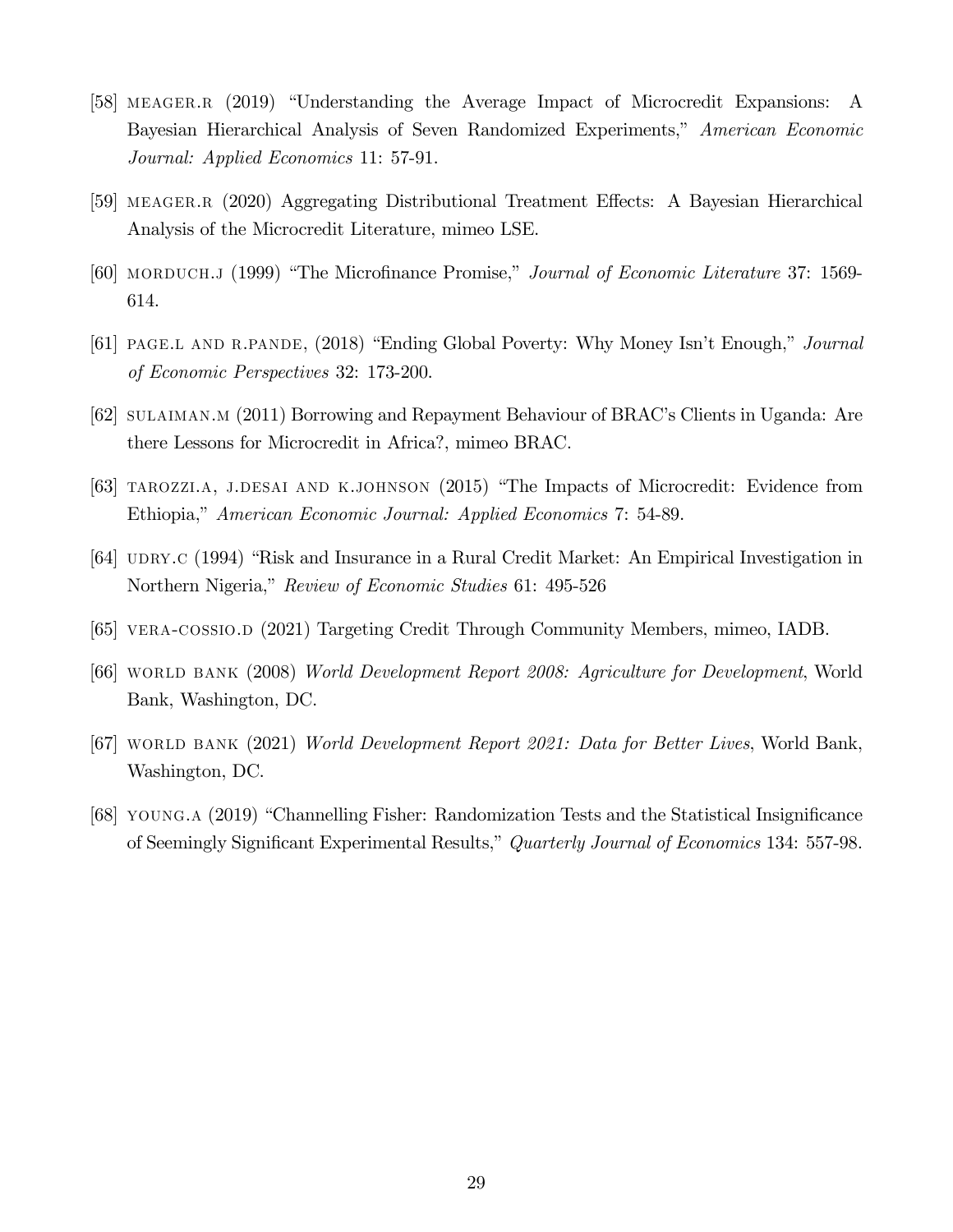# **Table 1: Balance on Village Characteristics**

|                                                   | (1) Control | (2) Treated | p-value  |  |
|---------------------------------------------------|-------------|-------------|----------|--|
| <b>Number of villages</b>                         | 59          | 62          |          |  |
| <b>Number of households</b>                       | 219.0       | 214.6       |          |  |
|                                                   | (73.86)     | (93.23)     | $[.885]$ |  |
| <b>Number of BRAC MF groups</b>                   |             | 1.097       |          |  |
|                                                   | ۰           | (1.238)     |          |  |
| Distance to nearest control/treated village (kms) | 1.139       | 1.114       | [.817]   |  |
|                                                   | (.614)      | (.602)      |          |  |
| Average household wealth score (0-100)            | 53.51       | 54.82       | [.178]   |  |
|                                                   | (4.095)     | (5.482)     |          |  |

**Means and standard deviation in parentheses**

**Notes:** Village-level summary statistics for control villages (Column 1) and treated villages (Column 2). The p-values are obtained from regressing each of the reported baseline variable on the dummy for treatment with robust standard errors and controlling for branch fixed effects. Shortest distance to a control/treated village (miles) is the distance from the control village to the closest treated village in Column 1 and the distance from the treated village to the closest control village in Column 2. The household wealth score is measured for all households in our baseline survey by aggregating ten poverty indicators into a score going from 0 to 100. Average HH wealth score (0-100) calculates the average of the wealth score in the village.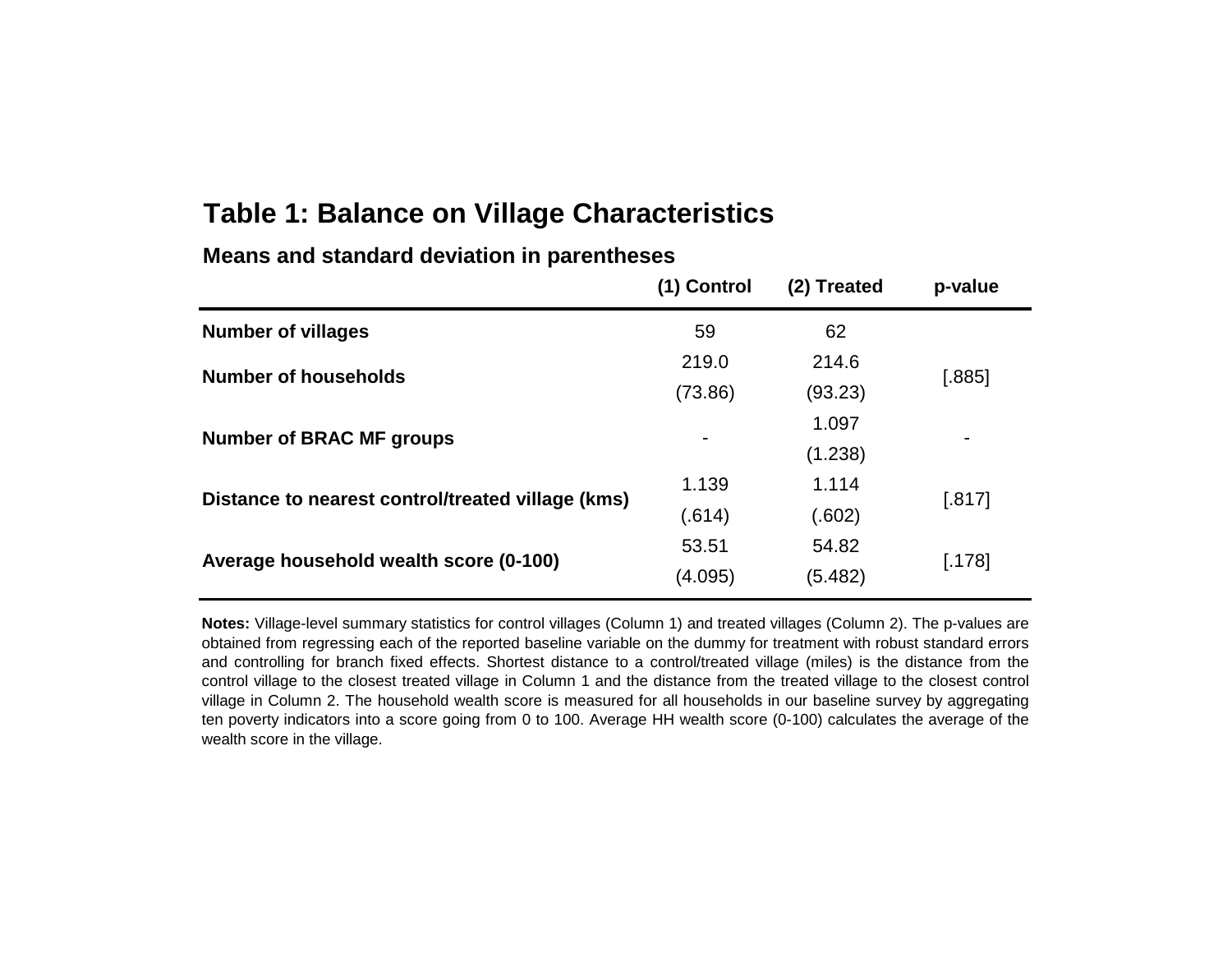#### **Table 2: Balance on Household Characteristics**

**Means and standard deviation in parentheses**

|                                                  | (1) Control     | (2) Treated     | p-value  |  |
|--------------------------------------------------|-----------------|-----------------|----------|--|
| <b>Number of households</b>                      | 2,016           | 2,076           |          |  |
| A. Socio-economic background                     |                 |                 |          |  |
|                                                  | 5.212           | 5.079           |          |  |
| Number of household members                      | (2.283)         | (2.215)         | $[.042]$ |  |
|                                                  | 42.41           | 41.55           |          |  |
| Age of household lead                            | (16.85)         | (16.45)         | [.288]   |  |
| Household head completed primary education       | .441            | .476            | $[.332]$ |  |
|                                                  | (.497)          | (.500)          |          |  |
| In extreme poverty (less than \$1.90 per day per | .459            | .408            | $[.075]$ |  |
| person)                                          | (.498)          | (.491)          |          |  |
| B. Women's labor activities (last year)          |                 |                 |          |  |
| Number of labor activities                       | 1.607           | 1.533           | [.177]   |  |
|                                                  | (.833)          | (.826)          |          |  |
| <b>Engaged in agriculture</b>                    | .879            | .841            | $[.195]$ |  |
| (self employment or wage activity)               | (.326)          | (.366)          |          |  |
| <b>Engaged in non-agriculture</b>                | .196            | .210            | $[.742]$ |  |
| (self employment or wage activity)               | (.397)          | (.407)          |          |  |
| <b>Engaged in self employment</b>                | .885            | .866            | $[.526]$ |  |
| (agriculture or non-agriculture)                 | (.319)          | (.341)          |          |  |
| Engaged in wage labor                            | .121            | .104            | [.521]   |  |
| (agriculture or non-agriculture)                 | (.326)          | (.305)          |          |  |
| C. Women's earnings in the last year             |                 |                 |          |  |
| Non-agricultural business                        | 243.20          | 394.40          | [.196]   |  |
|                                                  | (999.4)         | (1417)          |          |  |
| <b>Agricultural business</b>                     | 199.7           | 210.4           | $[.788]$ |  |
|                                                  | (2043)<br>482.3 | (1768)<br>484.8 |          |  |
| Total earnings in last year                      | (1590)          | (1420)          | [.949]   |  |
| D. Consumption and savings                       |                 |                 |          |  |
| Annual consumption per capita (including         | 1101            | 1038            |          |  |
| home production)                                 | (5757)          | (1348)          | [.551]   |  |
| Annual food consumption per capita (including    | 949.70          | 991.28          |          |  |
| home production)                                 | (846.6)         | (840.6)         | $[.535]$ |  |
|                                                  | .564            | .579            |          |  |
| Saved in home                                    | (.496)          | (.494)          | [.516]   |  |
|                                                  | .120            | .156            |          |  |
| Saved in banks                                   | (.325)          | (.363)          | $[.099]$ |  |
|                                                  | 628.4           | 502.6           |          |  |
| Savings, including zeroes                        | (14565)         | (5962)          | $[.926]$ |  |
|                                                  | 6927            | 8557            |          |  |
| <b>Total assets value</b>                        | (10822)         | (14960)         | $[.052]$ |  |

**Notes:** Household-level summary statistics for control households (Column 1) and treated households (Column 2). The p-values are obtained from regressing each of the reported baseline variable on the dummy for treatment with robust standard errors and controlling for branch fixed effects. Engaged in Agriculture is a dummy variable which =1 if the respondent is self employed in farming, self employed in animal husbandry or engaged in agricultural wage labor. Engaged in non-Agricultural business is a dummy variable which =1 if the respondent is engaged in non agricultural self employment or non-agricultural wage labor. Engaged in self employment is a dummy variable which =1 if the respondent is self employed in either agriculture or non-agriculture. Engaged in wage labor is a dummy variable which =1 if the respondent works for a wage. Earnings in non-agricultural business is the difference between revenues and input costs for respondents who are self employed in non agricultural business. Earnings in agricultural business is the difference between revenues and input costs for respondents who are self employed in agricultural business Total Earnings are the sum of profits from self employment, profits from agriculture sales, profits from animal husbandry and wages. Consumption is an annual variable constructed from food consumed in the last seven days, consumer non durables purchased in the last month, and consumer durables purchased in the last year. Saved in Home and Saved in Banks are dummy variables which equal one if the respondent reports savings held at home (at a bank). Total asset value includes the value of all household assets which fall into the following categories: house, furniture, agricultural assets, business assets, transportation assets. All monetary values are expressed in 2014 USD PPP.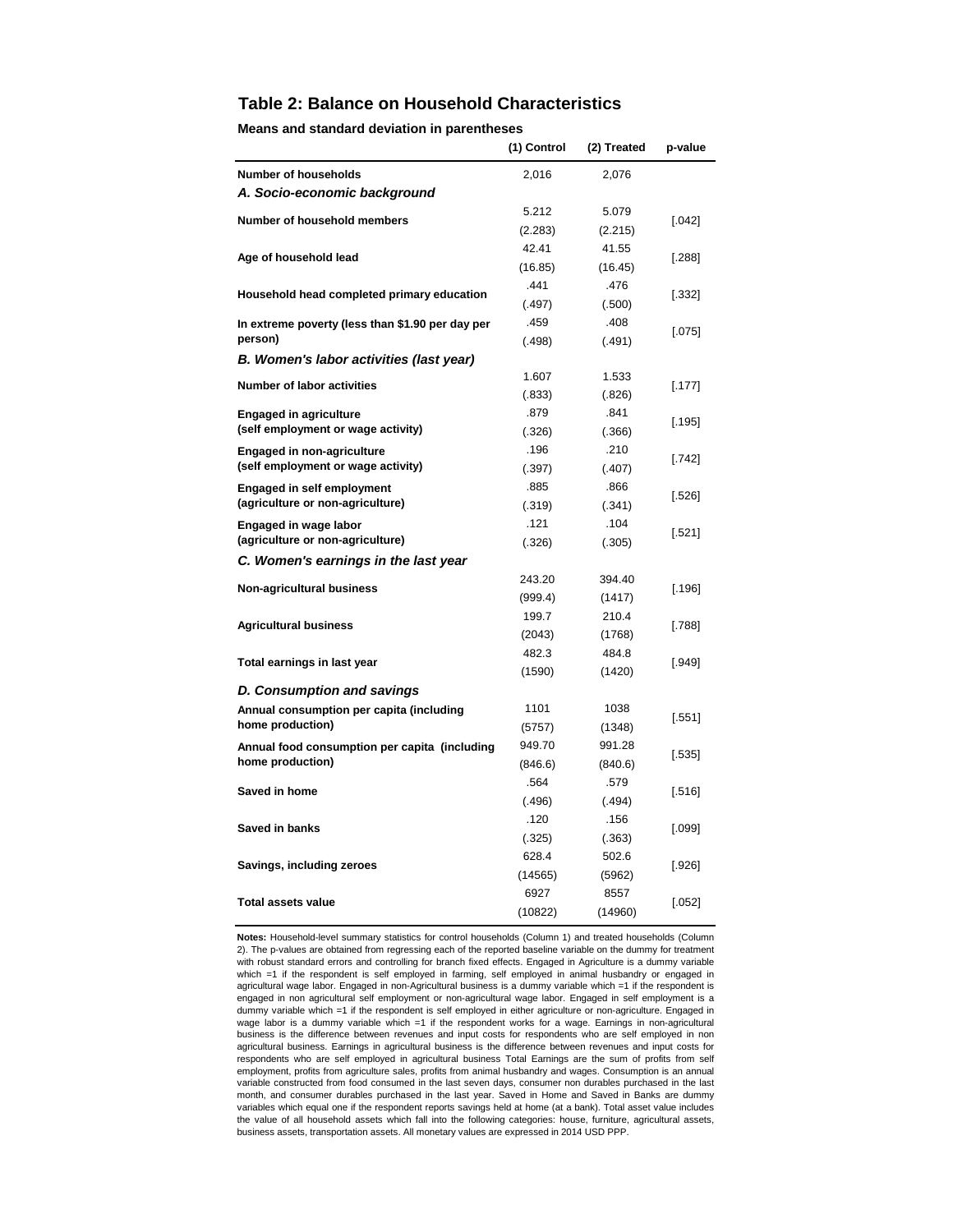# **Table 3: Engagement in Credit Transactions**

## **Means and standard deviation in parentheses**

|                                          | (1) Control | (2) Treated | p-value<br>$(1)=(2)$ |  |
|------------------------------------------|-------------|-------------|----------------------|--|
| Number of households                     | 2,016       | 2,076       |                      |  |
| A. Borrowing                             |             |             |                      |  |
| <b>Borrowed from informal sources</b>    | .242        | .217        | [.456]               |  |
|                                          | (.429)      | (.412)      |                      |  |
| <b>Borrowed from family or friends</b>   | .231        | .206        | [.427]               |  |
|                                          | (.422)      | (.405)      |                      |  |
| Borrowed from local savings/cooperatives | .222        | .226        | [.967]               |  |
|                                          | (.416)      | (.418)      |                      |  |
| <b>Borrowed from formal sources</b>      | .048        | .055        | [.603]               |  |
|                                          | (.214)      | (.123)      |                      |  |
| <b>Borrowed from MFI</b>                 | .014        | .020        | [.272]               |  |
|                                          | (.117)      | (.139)      |                      |  |
| <b>Borrowed from NGOs</b>                | .002        | .002        | [.678]               |  |
|                                          | (.045)      | (.049)      |                      |  |
| <b>B.</b> Lending                        |             |             |                      |  |
| Lend to family                           | .068        | .060        | [.462]               |  |
|                                          | (.251)      | (.237)      |                      |  |
| <b>Lend to friends</b>                   | .137        | .129        | [.648]               |  |
|                                          | (.344)      | (.335)      |                      |  |
| Lend to other people                     | .003        | .006        | [.151]               |  |
|                                          | (.055)      | (.076)      |                      |  |

**Notes:** Household-level summary statistics for control households (Column 1) and treated households (Column 2). The p-values are obtained from regressing each of the reported baseline variable on the dummy for treatment with robust standard errors and controlling for branch fixed effects. Each variable in Panel A and Panel B is a dummy which =1 if the respondent reports having borrowed/lent to/from each source**.** Borrowing from formal sources incudes MFIs, NGOs, and banks.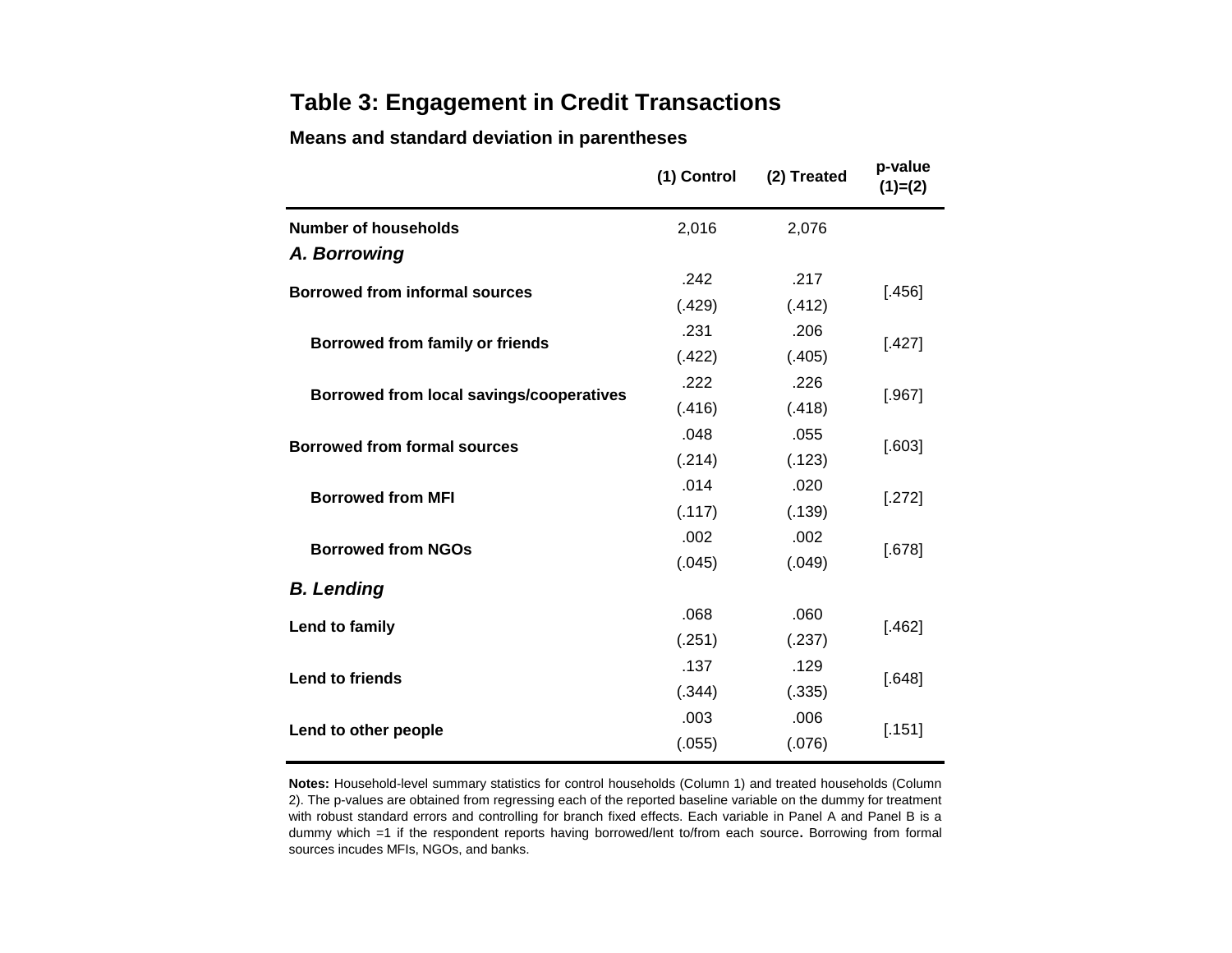## **Table 4: Credit Markets**

|                             | Have you<br>ever               | Is there $a$ [ ]                        | How much<br>did you          | If you were to borrow now 250,000 Ushs (232.84 USD) from<br>[], (based in who answered there is [] that lends money | in the village)                                       |                                                                     |                                                                      |                                     |                                    |
|-----------------------------|--------------------------------|-----------------------------------------|------------------------------|---------------------------------------------------------------------------------------------------------------------|-------------------------------------------------------|---------------------------------------------------------------------|----------------------------------------------------------------------|-------------------------------------|------------------------------------|
|                             | obtained a<br>loan from<br>[1? | that lends<br>money in your<br>village? | borrow<br>(2014 USD<br>PPP)? | <b>Would the</b><br>loan require<br>any security?                                                                   | <b>Would the</b><br>repayment<br>date be<br>flexible? | How many<br>months later<br>would you<br>have to repay<br>the loan? | How much<br>would you<br>have to pay<br>back in total<br>(2014 USD)? | Implied<br>monthly<br>interest rate | Implied<br>annual<br>interest rate |
|                             | (1)                            | (2)                                     | (3)                          | (4)                                                                                                                 | (5)                                                   | (6)                                                                 | (7)                                                                  | (8)                                 | (9)                                |
| A. SEMI-FORMAL              |                                |                                         |                              |                                                                                                                     |                                                       |                                                                     |                                                                      |                                     |                                    |
| <b>BRAC</b> (endline survey | .065                           |                                         | 554.93                       | Not required                                                                                                        | .000                                                  | 9.748                                                               | 289.7                                                                | 2.27%                               | 30.86%                             |
| data)                       | (.247)                         |                                         | (231.6)                      |                                                                                                                     |                                                       | (3.219)                                                             | (20.06)                                                              |                                     |                                    |
| Microfinance Institution    | .006                           | .026                                    | 505.44                       | .778                                                                                                                | .390                                                  | 8.789                                                               | 256.2                                                                | 1.09%                               | 13.90%                             |
|                             | (.078)                         | (.159)                                  | (602.4)                      | (.420)                                                                                                              | (.492)                                                | (6.115)                                                             | (46.59)                                                              |                                     |                                    |
| Cooperative                 | .034                           | .082                                    | 163.15                       | .604                                                                                                                | .601                                                  | 6.625                                                               | 248.1                                                                | 0.96%                               | 12.19%                             |
|                             | (.181)                         | (.274)                                  | (321.63)                     | (.490)                                                                                                              | (.491)                                                | (5.047)                                                             | (43.01)                                                              |                                     |                                    |
| Village level association   | .211                           | .392                                    | 168.10                       | .551                                                                                                                | .672                                                  | 5.828                                                               | 276.4                                                                | 2.99%                               | 42.35%                             |
| (SACCOS)                    | (.408)                         | (.488)                                  | (268.3)                      | (.498)                                                                                                              | (.470)                                                | (4.624)                                                             | (87.25)                                                              |                                     |                                    |
| <b>B. INFORMAL</b>          |                                |                                         |                              |                                                                                                                     |                                                       |                                                                     |                                                                      |                                     |                                    |
| Relatives/Family            | .266                           |                                         | 98.54                        | .150                                                                                                                | .808                                                  | 6.542                                                               | 237.9                                                                | 0.33%                               | 4.02%                              |
|                             | (.442)                         |                                         | (151.93)                     | (.357)                                                                                                              | (.394)                                                | (5.946)                                                             | (51.92)                                                              |                                     |                                    |
| Friends                     | .304                           |                                         | 91.56                        | .188                                                                                                                | .781                                                  | 6.330                                                               | 243.9                                                                | 0.74%                               | 9.20%                              |
|                             | (.460)                         |                                         | (198.90)                     | (.391)                                                                                                              | (.414)                                                | (7.008)                                                             | (58.44)                                                              |                                     |                                    |
| Private money lender        | .015                           | .080                                    | 216.17                       | .652                                                                                                                | .553                                                  | 5.468                                                               | 310.6                                                                | 5.41%                               | 88.20%                             |
|                             | (.122)                         | (.271)                                  | (449.29)                     | (.478)                                                                                                              | (.499)                                                | (3.889)                                                             | (98.1)                                                               |                                     |                                    |
| Other: Specify:             | .072                           | .147                                    | 73.65                        | .401                                                                                                                | .749                                                  | 6.448                                                               | 299.2                                                                | 3.97%                               | 59.47%                             |
|                             | (.258)                         | (.355)                                  | (99.01)                      | (.491)                                                                                                              | (.434)                                                | (6.493)                                                             | (89.27)                                                              |                                     |                                    |
| <b>C. FORMAL</b>            |                                |                                         |                              |                                                                                                                     |                                                       |                                                                     |                                                                      |                                     |                                    |
| <b>Bank</b>                 | .008                           | .032                                    | 358.78                       | .743                                                                                                                | .611                                                  | 4.231                                                               | 239.7                                                                | 0.69%                               | 8.58%                              |
| (commercial/development)    | (.090)                         | (.175)                                  | (564.8)                      | (.440)                                                                                                              | (.491)                                                | (2.421)                                                             | (76.13)                                                              |                                     |                                    |
| Other: Specify:             | .016                           | .026                                    | 31.56                        | .351                                                                                                                | .798                                                  | 8.909                                                               | 300.1                                                                | 2.89%                               | 40.75%                             |
|                             | (.127)                         | (.160)                                  | (42.43)                      | (.480)                                                                                                              | (.404)                                                | (13.39)                                                             | (195.0)                                                              |                                     |                                    |

Notes: Household level summary statistics for access to credit markets at baseline. Standard deviations are shown in parentheses. The BRAC row is imputed from end-line data on the actual borrowing of respondents. Data on non-BRAC credit sources was collected in the baseline survey. 'Have you ever obtained a loan from [ ]', 'Is there a [ ] that lends in your village' are asked to all respondents and averaged over the whole sample. Column 3 'How much did you borrow' summarized the loan amounts among borrowers. Columns 4 to 7 summarize the loan conditions among respondents who reported borrowing from each source. In Column 8 the implied monthly interest rate is calculated using A=P(1+r)t where A is the amount owed, P is the initial loan principle, r is the monthly interest rate and t is the repayment period in months. All monetary values are expressed in 2014 USD PPP.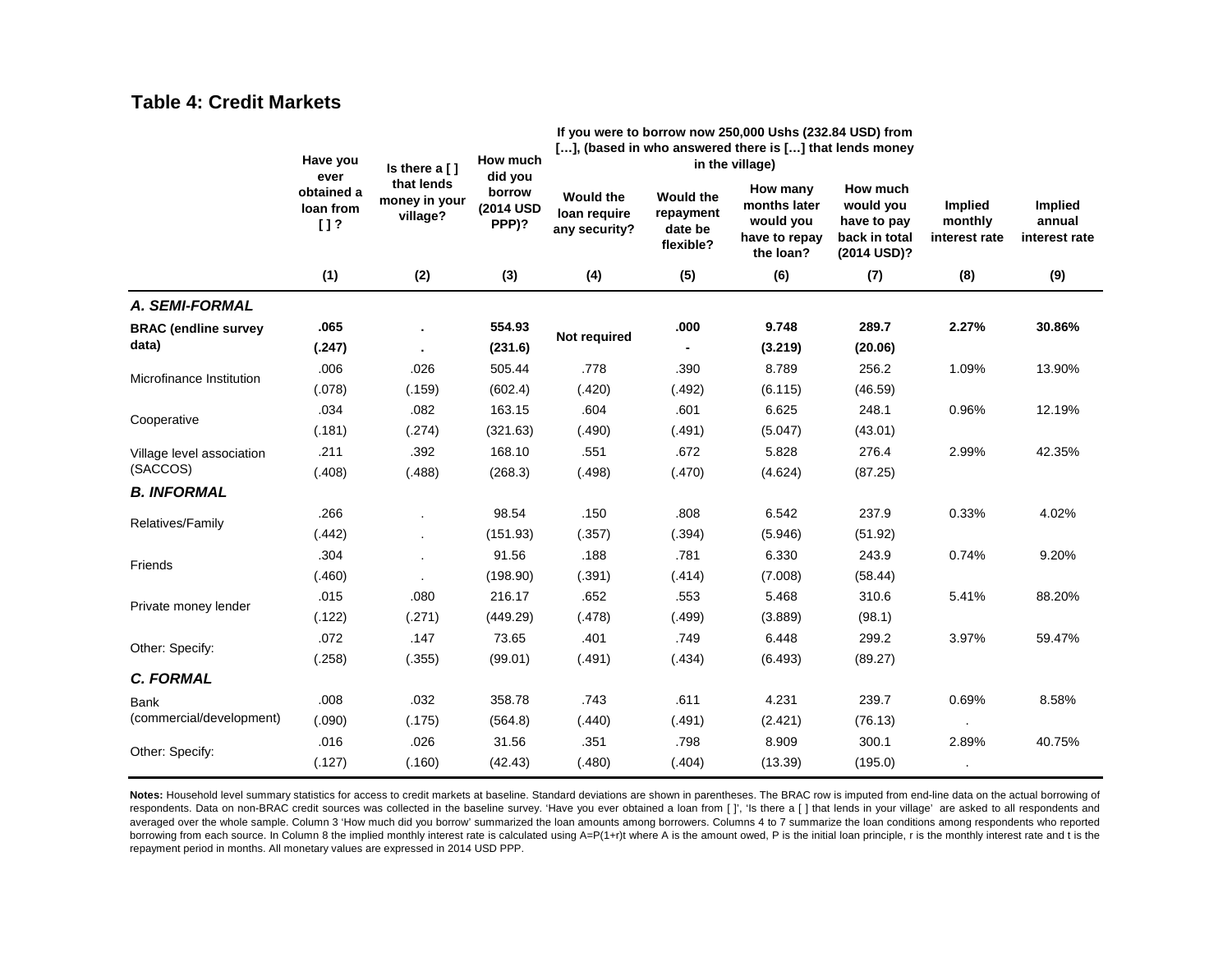# **Table 5: Take-up**

#### **Dependent Variable: Take-up (BRAC borrower at endline) Standard errors clustered by village in parentheses**

|                                      | <b>Credit</b><br><b>Baseline</b><br><b>Market</b> |           |            | <b>Labor Activities</b> |            | <b>Income and Wealth</b> |            |  |
|--------------------------------------|---------------------------------------------------|-----------|------------|-------------------------|------------|--------------------------|------------|--|
|                                      | (1)                                               | (2)       | (3)        | (4)                     | (5)        | (6)                      | (7)        |  |
|                                      | $0.037***$                                        | $0.021*$  | $0.035**$  | $0.037***$              | $0.040***$ | $0.030**$                | $0.038***$ |  |
| Treatment [1]                        | (0.012)                                           | (0.012)   | (0.015)    | (0.013)                 | (0.013)    | (0.012)                  | (0.013)    |  |
| <b>Treatment [1] x Borrowed</b>      |                                                   | $0.032*$  |            |                         |            |                          |            |  |
| money in the last year               |                                                   | (0.018)   |            |                         |            |                          |            |  |
|                                      |                                                   |           | 0.002      |                         |            |                          |            |  |
| <b>Treatment [1] x Self Employed</b> |                                                   |           | (0.019)    |                         |            |                          |            |  |
| Treatment [1] x Engaged in non-      |                                                   |           |            | $-0.001$                |            |                          |            |  |
| agricultural labour                  |                                                   |           |            | (0.021)                 |            |                          |            |  |
|                                      |                                                   |           |            |                         | $-0.000$   |                          |            |  |
| <b>Treatment [1] x Earnings</b>      |                                                   |           |            |                         | (0.000)    |                          |            |  |
| Treatment [1] x Above 90th           |                                                   |           |            |                         |            | $0.064**$                |            |  |
| <b>Percentile Baseline Earnings</b>  |                                                   |           |            |                         |            | (0.025)                  |            |  |
| Treatment [1] x Above 90th           |                                                   |           |            |                         |            |                          | $-0.002$   |  |
| <b>Percentile Baseline Wealth</b>    |                                                   |           |            |                         |            |                          | (0.020)    |  |
| <b>Level Coefficient</b>             |                                                   | $0.024**$ | $0.041***$ | $0.051***$              | 0.000      | $-0.009$                 | $-0.02$    |  |
|                                      |                                                   | (0.010)   | $-0.008$   | (0.014)                 | (0.000)    | (0.013)                  | (0.015)    |  |
| <b>Mean in controls</b>              | 4.2%                                              | 4.2%      | 4.2%       | 4.2%                    | 4.2%       | 4.2%                     | 4.2%       |  |
| <b>F-stat</b>                        | 8.94                                              |           |            |                         |            |                          |            |  |
| <b>Stratification controls</b>       | Yes                                               | Yes       | <b>Yes</b> | Yes                     | Yes        | Yes                      | Yes        |  |
| <b>Omitted group</b>                 |                                                   |           | Wage       | Agriculture             |            |                          |            |  |
| <b>Adjusted R-squared</b>            | 0.016                                             | 0.023     | 0.017      | 0.022                   | 0.016      | 0.018                    | 0.016      |  |
| <b>Observations</b>                  | 3,389                                             | 3,389     | 3,389      | 3,389                   | 3,389      | 3,389                    | 3,389      |  |

**Notes:** \*\*\*denotes significance at the 1% level, \*\* at the 5% level, \* at the 10% level. All regressions control for branch fixed effects and stratification variables. In parentheses, we report standard errors clustered at the village level. Treatment is a dummy variable which =1 if the respondent lives in a village which received the microfinance treatment. Borrowed money in the last year is a dummy variable which =1 if the respondent reported receiving any loans at baseline. Engaged in non-agricultural labor is a dummy variable which =1 if the respondent is engaged in non-agricultural self employment or non-agricultural wage labor at baseline. Income is the sum of profits from self employment, profits from agriculture sales, profits from animal husbandry and wages. The household wealth score is measured for all households in our baseline survey by aggregating ten poverty indicators into a score going from 0 to 100. Mean in Controls reports the average microfinance take-up rate across all villages at baseline. All monetary variables are reported as the 2014 USD PPP.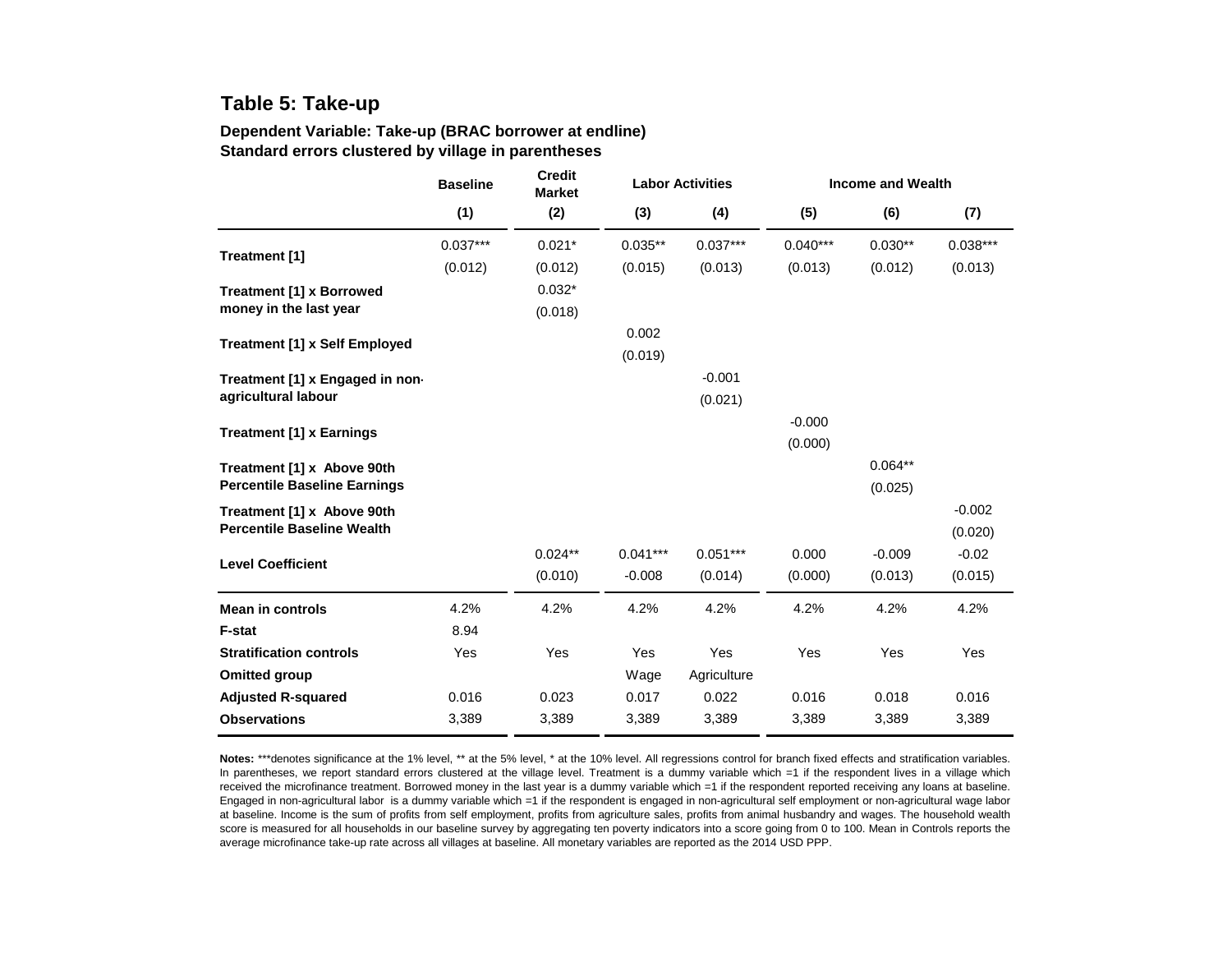## **Table 6: Labor Activities and Diversification**

#### **Standard errors clustered by village in parentheses p-values corrected for multiple hypothesis testing in braces**

|                                                            | A. Labor Activities                                                                              |            |                                        | <b>B. Labor Supply</b>                         |          | <b>C. Agricultural Outcomes</b>                                           |          |                    | D. Non-agricultural<br><b>Outcomes</b> |  |
|------------------------------------------------------------|--------------------------------------------------------------------------------------------------|------------|----------------------------------------|------------------------------------------------|----------|---------------------------------------------------------------------------|----------|--------------------|----------------------------------------|--|
|                                                            | Self-employed in<br>Self-employed<br>in agricultural<br>non-agricultural<br>business<br>business |            | <b>Monthly hours</b><br>in agriculture | <b>Monthly hours</b><br>in non-<br>agriculture |          | Share of<br><b>Acres of land</b><br>cultivated<br>output sold crops grown |          | <b>Small Trade</b> | Shop<br>Owner etc.                     |  |
|                                                            | (1)                                                                                              | (2)        | (3)                                    | (4)                                            | (5)      | (6)                                                                       | (7)      | (8)                | (9)                                    |  |
| <b>Panel A: ITT Village Treatment</b>                      |                                                                                                  |            |                                        |                                                |          |                                                                           |          |                    |                                        |  |
| <b>Treatment Village=1</b>                                 | $-0.031*$                                                                                        | $0.061***$ | $-8.699*$                              | 10.832**                                       | $-0.016$ | 0.026                                                                     | $-0.138$ | $0.028**$          | 0.008                                  |  |
|                                                            | (0.018)                                                                                          | (0.022)    | (4.661)                                | (5.231)                                        | (0.068)  | (0.018)                                                                   | (0.118)  | (0.013)            | (0.009)                                |  |
|                                                            | $.094\}$                                                                                         | ${008}$    | ${076}$                                | ${076}$                                        | ${.830}$ | $\langle .388 \rangle$                                                    | ${434}$  | ${.052}$           | ${390}$                                |  |
| Panel B: TOT Estimates (IV = village treatment assignment) |                                                                                                  |            |                                        |                                                |          |                                                                           |          |                    |                                        |  |
| <b>BRAC borrower</b>                                       | $-0.652$                                                                                         | 1.396**    | $-266.753$                             | 239.337                                        | $-1.312$ | 0.488                                                                     | $-3.876$ | $0.847**$          | 0.056                                  |  |
|                                                            | (0.534)                                                                                          | (0.710)    | (212.195)                              | (161.033)                                      | (1.766)  | (0.507)                                                                   | (3.409)  | (0.424)            | (0.231)                                |  |
|                                                            | $\langle 168 \rangle$                                                                            | ${00}$     | ${.204}$                               | ${.204}$                                       | ${502}$  | ${502}$                                                                   | ${484}$  | ${066}$            | ${.806}$                               |  |
| Control mean at baseline                                   | .832                                                                                             | .129       | 93.7                                   | 41.72                                          | .934     | 0.411                                                                     | 2.50     | 0.114              | 0.035                                  |  |
| Control mean at baseline (non-zero)                        |                                                                                                  |            | 112.3                                  | 171.6                                          | 1.10     | 0.411                                                                     | 2.96     |                    |                                        |  |
| <b>Baseline Level Included</b>                             | Yes                                                                                              | Yes        | Yes                                    | Yes                                            | Yes      | Yes                                                                       | Yes      | Yes                | Yes                                    |  |
| <b>Observations</b>                                        | 3,692                                                                                            | 3,692      | 3,464                                  | 3,692                                          | 3,680    | 3,128                                                                     | 3,692    | 4092               | 4092                                   |  |

Notes: \*\*\*denotes significance at the 1% level, \*\* at the 5% level, \* at the 10% level. Standard errors are clustered at the village level and shown in parentheses. Panel A show Intent to Treat (ITT) results regressing the interest on a dummy variable for whether the respondent lives in a treatment village, the baseline level of the dependent variable, and a constant. Westfall-Young p-values for multiple hypothesis testing are shown in {}. G multiple hypothesis testing are those in Columns (1)-(2), (3)-(4), (5)-(7) and (8)-(9). Panel B shows the Treatment on Treated (TOT) results by running Two Stage Least Squares with a dummy which =1 if the respondent lives treatment village as an instrument for borrowing from BRAC at follow-up. We control for the level of the outcome variable at baseline and randomization strata. Self employed in agricultural business is a dummy variable whi if the respondent is engaged in agriculture or animal husbandry. Self employed in non-agricultural business is a dummy variable which = 1 if the respondent is engaged in non agricultural self employment. Monthly hours worked variables are the number of hours worked in a typical day multiplied by the number of days worked in the last year/12 for non agricultural work and last season/6 for agricultural work. Positive output is the monetary value household agricultural production. Small Trade and Shop Owner are dummy variables which =1 if the respondent reports either field as their primary occupation.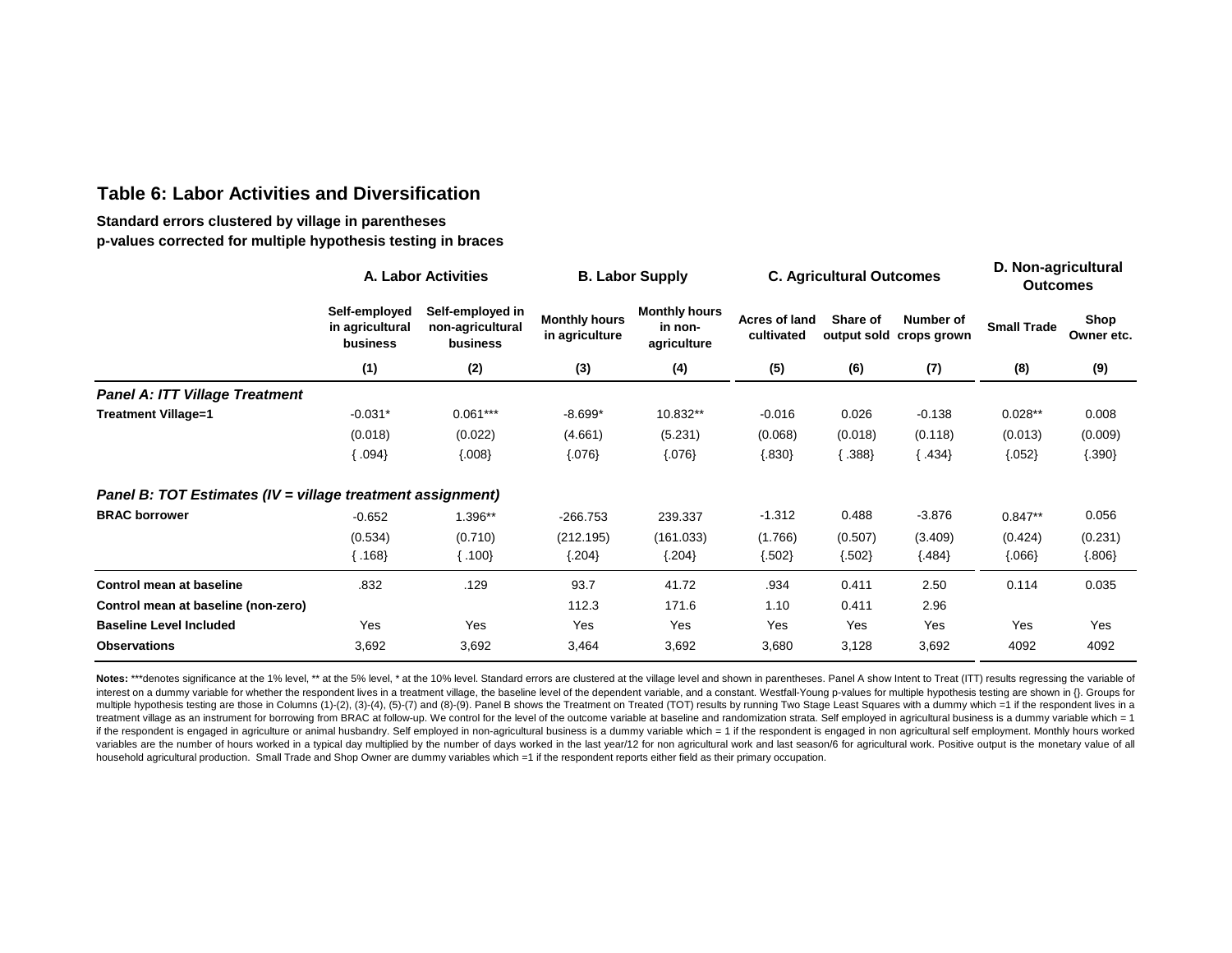# **Table 7: Individual Earnings**

# **Standard errors clustered by village in parentheses p-values corrected for multiple hypothesis testing in braces**

|                                                            | Total<br><b>Earnings</b> | Earnings from | <b>Earnings from Non-</b> | <b>Earnings from</b><br>Agricultural Labor Agricultural Labor Agricultural Labor>0 | <b>Earnings from Non-</b><br><b>Agricultural Labor&gt;0</b> |
|------------------------------------------------------------|--------------------------|---------------|---------------------------|------------------------------------------------------------------------------------|-------------------------------------------------------------|
|                                                            | (1)                      | (2)           | (3)                       | (4)                                                                                | (5)                                                         |
| <b>Panel A: ITT Village Treatment</b>                      |                          |               |                           |                                                                                    |                                                             |
| <b>Treatment Village=1</b>                                 | 7.417                    | $-9.379$      | 14.905                    | $-0.050**$                                                                         | $0.034*$                                                    |
|                                                            | (67.733)                 | (60.851)      | (26.865)                  | (0.021)                                                                            | (0.018)                                                     |
|                                                            | ${.958}$                 | ${.958}$      | ${840}$                   | ${034}$                                                                            | ${074}$                                                     |
| Panel B: TOT Estimates (IV = village treatment assignment) |                          |               |                           |                                                                                    |                                                             |
| <b>BRAC borrower</b>                                       | $-1,313.823$             | $-1,157.260$  | $-195.445$                | $-0.890$                                                                           | 0.899                                                       |
|                                                            | (1,902.444)              | (1,694.174)   | (755.228)                 | (0.642)                                                                            | (0.623)                                                     |
|                                                            | ${770}$                  | $\{.770\}$    | ${.812}$                  | ${.244}$                                                                           | ${.244}$                                                    |
| Control mean at baseline                                   | 482.31                   | 370.61        | 111.70                    | 0.667                                                                              | 0.133                                                       |
| Control mean (conditional on<br>participation)             |                          | 428.17        | 695.04                    |                                                                                    |                                                             |
| <b>Baseline Level Included</b>                             | Yes                      | Yes           | Yes                       | Yes                                                                                | Yes                                                         |
| <b>Observations</b>                                        | 3,692                    | 3,692         | 3,692                     | 4,092                                                                              | 4,092                                                       |

Notes: \*\*\*denotes significance at the 1% level, \*\* at the 5% level, \* at the 10% level. Standard errors are clustered at the village level and shown in parentheses (). Panel A show Intent to Treat (ITT) results regressing the variable of interest on a dummy variable for whether the respondent lives in a treatment village and the baseline level of the dependent variablea constant. Westfall-Young p-values for multiple hypothesis testing are shown in {}. Groups for multiple hypothesis testing are those in Columns (1)-(3) and Columns (4)-(5). Panel B shows the Treatment on Treated (TOT) results by running Two Stage Least Squares with a dummy which =1 if the respondent lives in a treatment village as an instrument for borrowing from BRAC at follow-up. We control for the level of the outcome variable at baseline and randomization strata. Earnings from (non-)agriculture are the sum of profits from self employment in (non-)agriculture plus any earnings from wage labor in (non-)agriculture. All monetary values are expressed in 2014 USD PPP.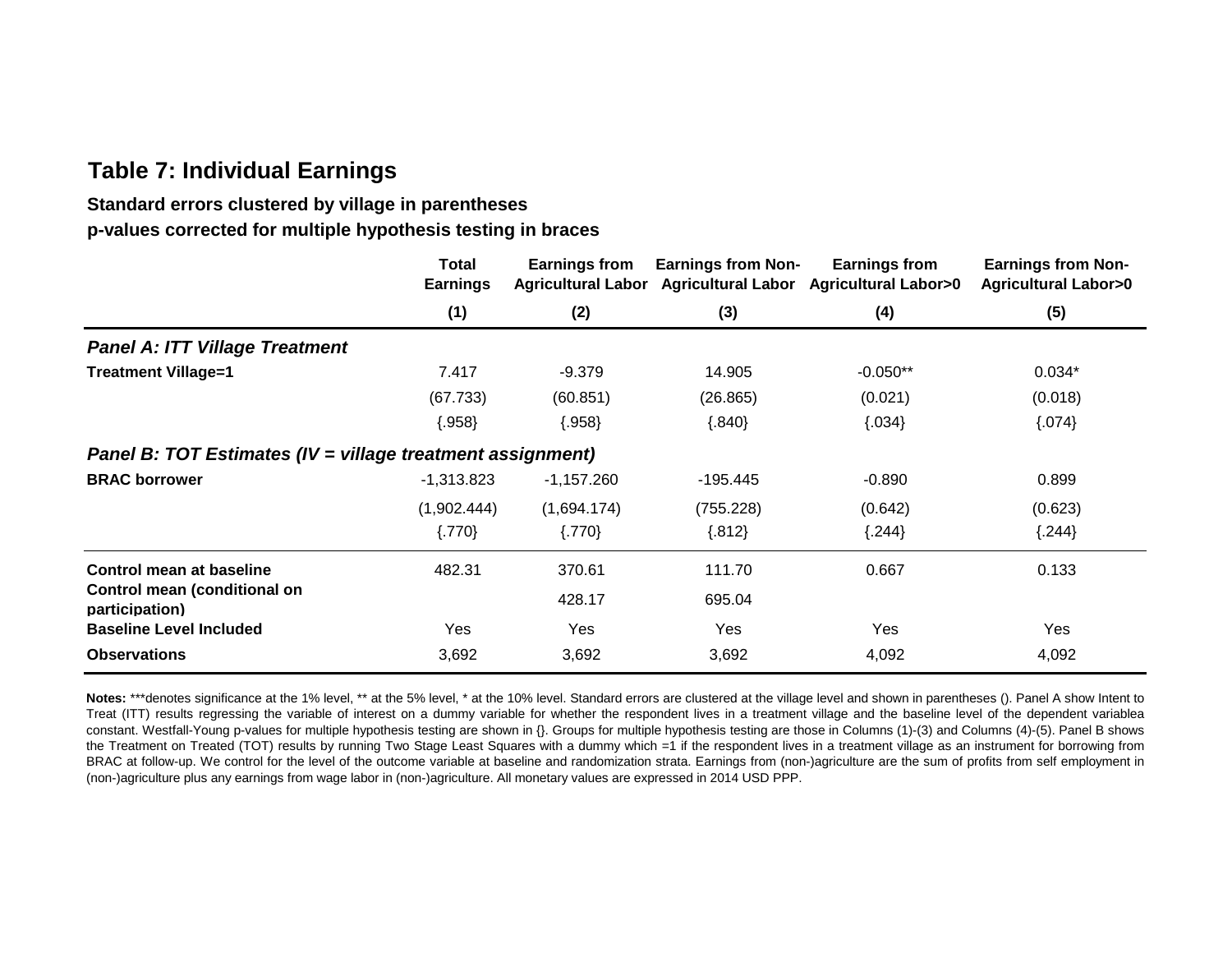# **Table 8: Credit Markets**

# **Standard errors clustered by village in parentheses**

**p-values corrected for multiple hypothesis testing in braces**

|                                                            | <b>Borrowed from</b><br>any Non-BRAC<br>source in last year | <b>Borrowed from</b><br>any Non-BRAC<br>formal source in<br>last year | <b>Borrowed from</b><br>any informal<br>source in last<br>year | Lent to family<br>and friends |
|------------------------------------------------------------|-------------------------------------------------------------|-----------------------------------------------------------------------|----------------------------------------------------------------|-------------------------------|
|                                                            | (1)                                                         | (2)                                                                   | (3)                                                            | (4)                           |
| <b>Panel A: ITT Village Treatment</b>                      |                                                             |                                                                       |                                                                |                               |
| <b>Treatment Village=1</b>                                 | 0.000                                                       | 0.002                                                                 | 0.013                                                          | 0.029                         |
|                                                            | (0.025)                                                     | (0.005)                                                               | (0.022)                                                        | (0.019)                       |
|                                                            | ${.986}$                                                    | ${.922}$                                                              | ${.882}$                                                       | ${418}$                       |
| Panel B: TOT Estimates (IV = village treatment assignment) |                                                             |                                                                       |                                                                |                               |
| <b>BRAC borrower</b>                                       | 0.209                                                       | $-0.042$                                                              | 0.435                                                          | 0.560                         |
|                                                            | (0.715)                                                     | (0.126)                                                               | (0.606)                                                        | (0.574)                       |
|                                                            | ${.934}$                                                    | ${.934}$                                                              | ${790}$                                                        | ${684}$                       |
| <b>Control mean at baseline</b>                            | .517                                                        | .048                                                                  | .242                                                           | .202                          |
| <b>Baseline Levels Included</b>                            | Yes                                                         | <b>Yes</b>                                                            | Yes                                                            | Yes                           |
| <b>Observations</b>                                        | 3,692                                                       | 4,092                                                                 | 3,655                                                          | 3,692                         |
|                                                            |                                                             |                                                                       |                                                                |                               |

**Notes:** \*\*\*denotes significance at the 1% level, \*\* at the 5% level, \* at the 10% level. Standard errors are clustered at the village level and shown in parentheses (). Panel A show Intent to Treat (ITT) results regressing the variable of interest on a dummy variable for whether the respondent lives in a treatment village, the baseline level of the dependent variable and a constant. Westfall-Young p-values for multiple hypothesis testing are shown in {}. We group all variables in this table for the multiple hypothesis testing. Panel B shows the Treatment on Treated (TOT) results by running Two Stage Least Squares with a dummy which =1 if the respondent lives in a treatment village as an instrument for borrowing from BRAC at follow-up. We control for the level of the outcome variable at baseline and randomization strata. Credit market variables are a dummy which =1 if the respondent reports having borrowed from any of the sources.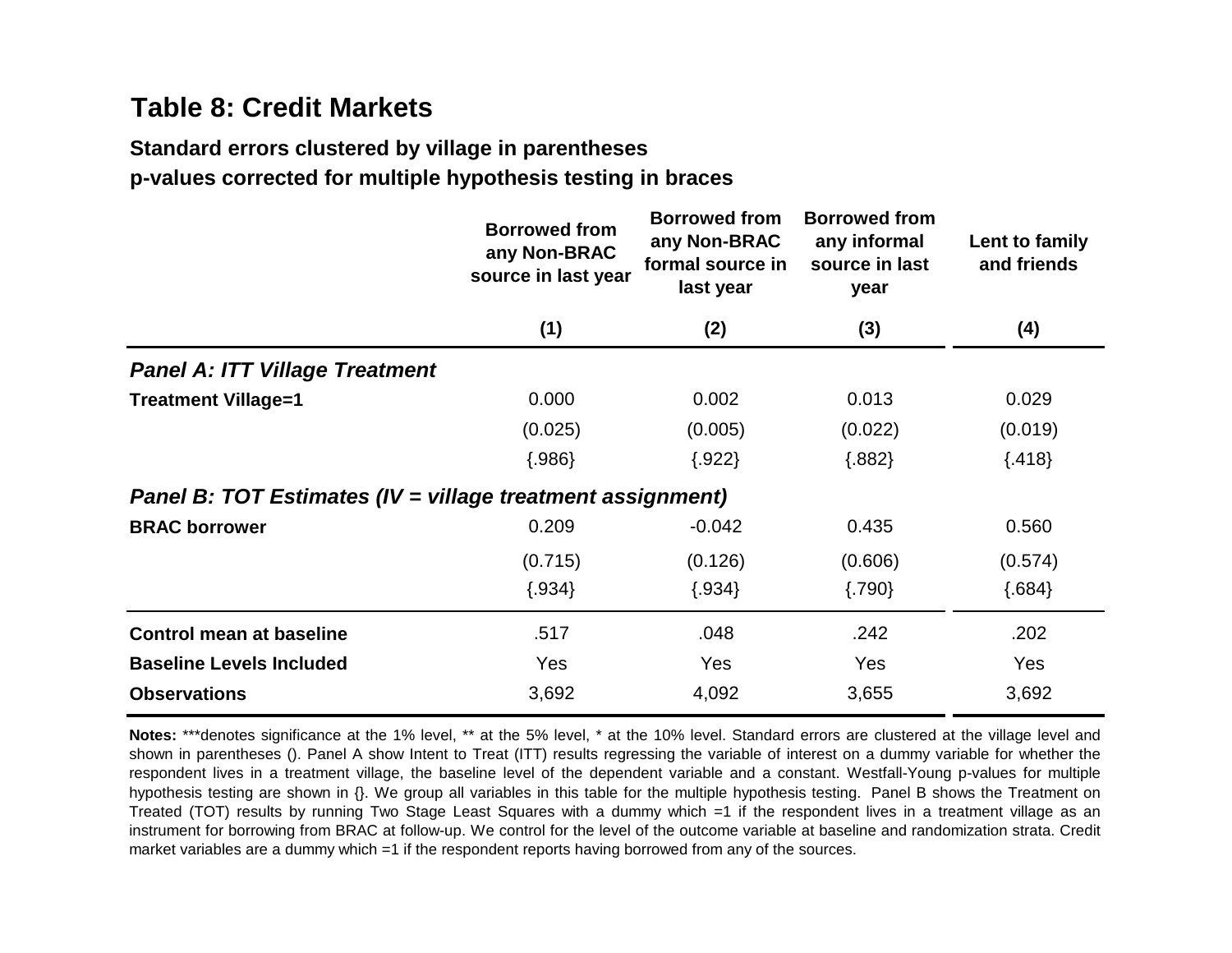## **Table 9: Consumption, Savings, Assets and Wealth**

**Standard errors clustered by village in parentheses**

**p-values corrected for multiple hypothesis testing in braces**

|                                                            | <b>Consumption, Per</b><br><b>Capita Equivalent</b><br>(logs) | Value of Food (include<br>home production), Per<br><b>Capita Equivalent (logs)</b> | <b>Discretionary</b><br>Spending, Per Capita<br><b>Equivalent (logs)</b> | <b>Spending on Health</b><br>and Education Per<br><b>Capita Equivalent</b><br>(logs) | Spending on<br>Durables, Per<br>Capita<br>Equivalent (logs) | <b>Savings</b><br>(logs) | <b>Total Assets</b><br>(logs) | Wealth<br><b>Score</b> |
|------------------------------------------------------------|---------------------------------------------------------------|------------------------------------------------------------------------------------|--------------------------------------------------------------------------|--------------------------------------------------------------------------------------|-------------------------------------------------------------|--------------------------|-------------------------------|------------------------|
|                                                            | (1)                                                           | (2)                                                                                | (3)                                                                      | (4)                                                                                  | (5)                                                         | (6)                      | (7)                           | (8)                    |
| <b>Panel A: ITT Village Treatment</b>                      |                                                               |                                                                                    |                                                                          |                                                                                      |                                                             |                          |                               |                        |
| <b>Treatment Village=1</b>                                 | 0.046                                                         | 0.086                                                                              | 0.085                                                                    | 0.056                                                                                | 0.097                                                       | 0.203                    | 0.002                         | $-1.079$               |
|                                                            | (0.063)                                                       | (0.089)                                                                            | (0.067)                                                                  | (0.088)                                                                              | (0.124)                                                     | (0.189)                  | (0.070)                       | (0.867)                |
|                                                            | ${868}$                                                       | ${.808}$                                                                           | ${.802}$                                                                 | ${868}$                                                                              | ${.868}$                                                    | ${.802}$                 | ${986}$                       | ${.802}$               |
| Panel B: TOT Estimates (IV = village treatment assignment) |                                                               |                                                                                    |                                                                          |                                                                                      |                                                             |                          |                               |                        |
| <b>BRAC borrower</b>                                       | 1.215                                                         | 2.910                                                                              | 1.423                                                                    | 1.275                                                                                | 2.027                                                       | 5.740                    | $-0.571$                      | 16.197                 |
|                                                            | (1.844)                                                       | (2.841)                                                                            | (1.948)                                                                  | (2.490)                                                                              | (3.522)                                                     | (5.522)                  | (1.964)                       | (15.519)               |
|                                                            | ${.926}$                                                      | ${804}$                                                                            | ${926}$                                                                  | ${926}$                                                                              | ${926}$                                                     | ${804}$                  | ${926}$                       | ${.804}$               |
| <b>Panel C: Elasticity</b>                                 |                                                               |                                                                                    |                                                                          |                                                                                      |                                                             |                          |                               |                        |
| <b>Amount Borrowed from BRAC (logs)</b>                    | 0.177                                                         | 0.420                                                                              | 0.206                                                                    | 0.181                                                                                | 0.290                                                       | 0.818                    | $-0.088$                      |                        |
|                                                            | (0.264)                                                       | (0.405)                                                                            | (0.278)                                                                  | (0.358)                                                                              | (0.507)                                                     | (0.788)                  | (0.283)                       |                        |
|                                                            | ${.928}$                                                      | ${.822}$                                                                           | ${.928}$                                                                 | ${.928}$                                                                             | ${.928}$                                                    | ${.822}$                 | ${.928}$                      |                        |
| Control mean at baseline                                   | 6.57                                                          | 6.51                                                                               | .889                                                                     | 4.00                                                                                 | 2.06                                                        | 3.12                     | 8.097                         | 53.19                  |
| Control mean at baseline (non-zero)                        |                                                               | 6.59                                                                               | 2.48                                                                     | 4.43                                                                                 | 2.17                                                        | 4.32                     | 8.097                         |                        |
| <b>Baseline Level Included</b>                             | Yes                                                           | Yes                                                                                | Yes                                                                      | Yes                                                                                  | Yes                                                         | Yes                      | Yes                           | Yes                    |
| <b>Observations</b>                                        | 3,643                                                         | 3,691                                                                              | 3,691                                                                    | 3,691                                                                                | 3,691                                                       | 3,692                    | 3,672                         | 4.092                  |
|                                                            |                                                               |                                                                                    |                                                                          |                                                                                      |                                                             |                          |                               |                        |

Notes: \*\*\*denotes significance at the 1% level, \*\* at the 5% level, \* at the 10% level. Standard errors are clustered at the village level and shown in parentheses. Panel A show Intent to Treat (ITT) results regressing the interest on a dummy variable for whether the respondent lives in a treatment village and a constant. Westfall-Young p-values for multiple hypothesis testing are shown in {}. We group all variables in this table for the mul hypothesis testing. Panel B shows the Treatment on Treated (TOT) results by running Two Stage Least Squares with a dummy which =1 if the respondent lives in a treatment village as an instrument for borrowing from BRAC at follow-up. In Panel C the instrumented variable is log(Amount borrowed from BRAC +1). We control for the level of the outcome variable at baseline and randomization strata. Consumption is a monthly variable constructed fro food consumed in the last seven days, consumer non durables purchased in the last month, and consumer durables purchased in the last year. Adult equivalent measures count each household member under age 18 as 0.5 adults. Savings is total household savings across all savings methods. Total asset value includes the value of all household assets which fall into the following categories: house, furniture, agricultural assets, business transportation assets. All monetary values are expressed in 2014 USD PPP.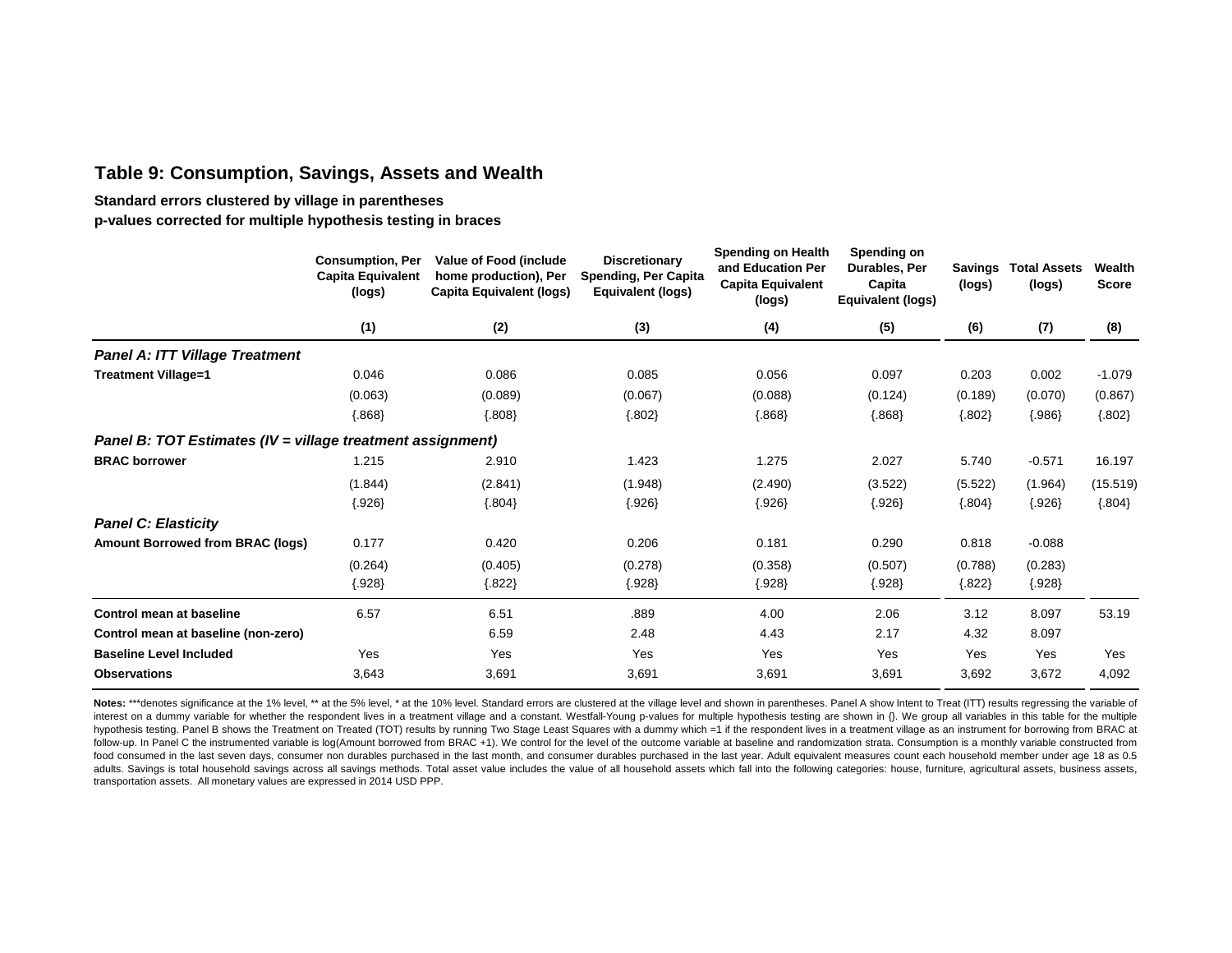# **Figure 1: Loan Size Comparisons to Other Studies**

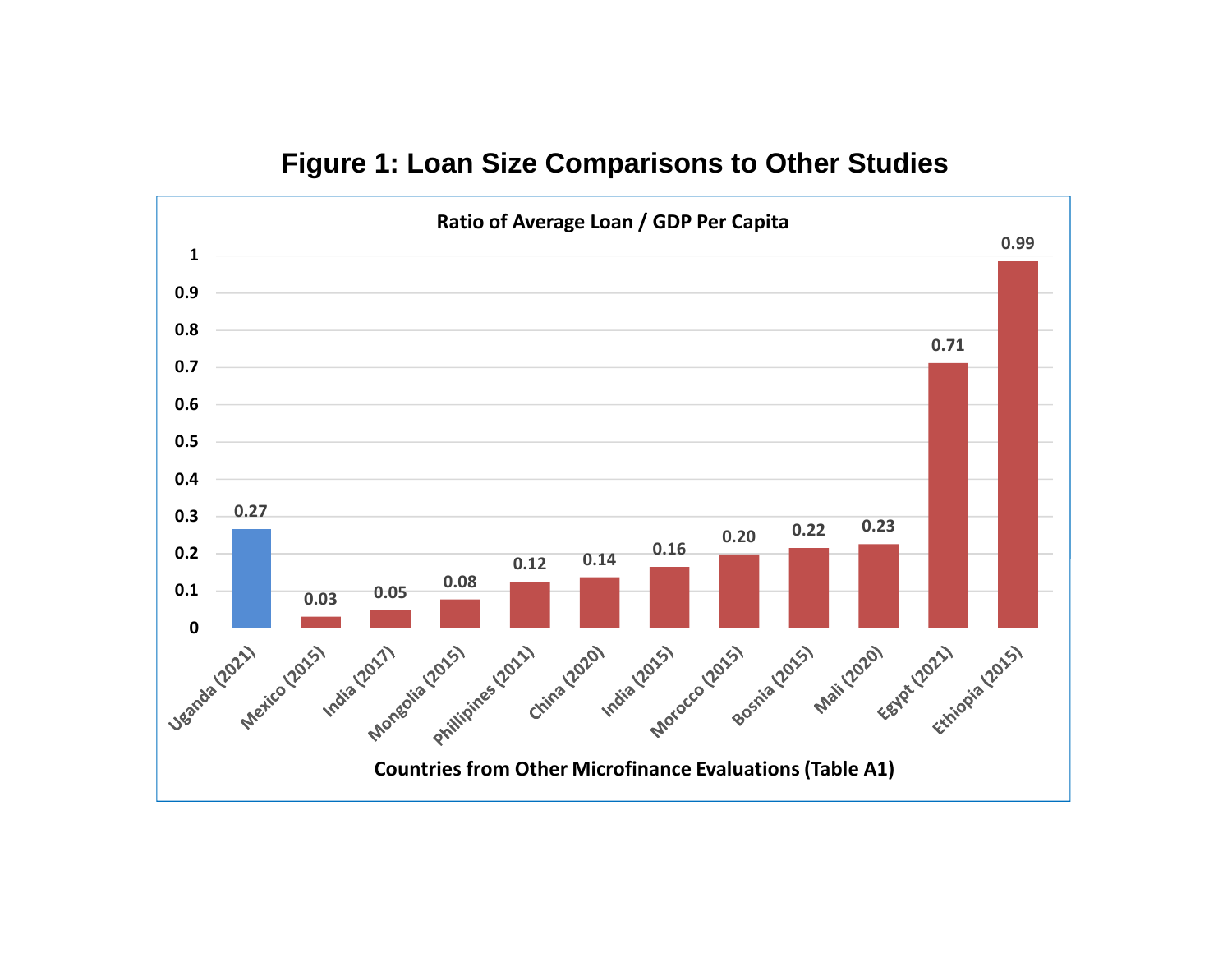# **Figure 2: Study Timeline**

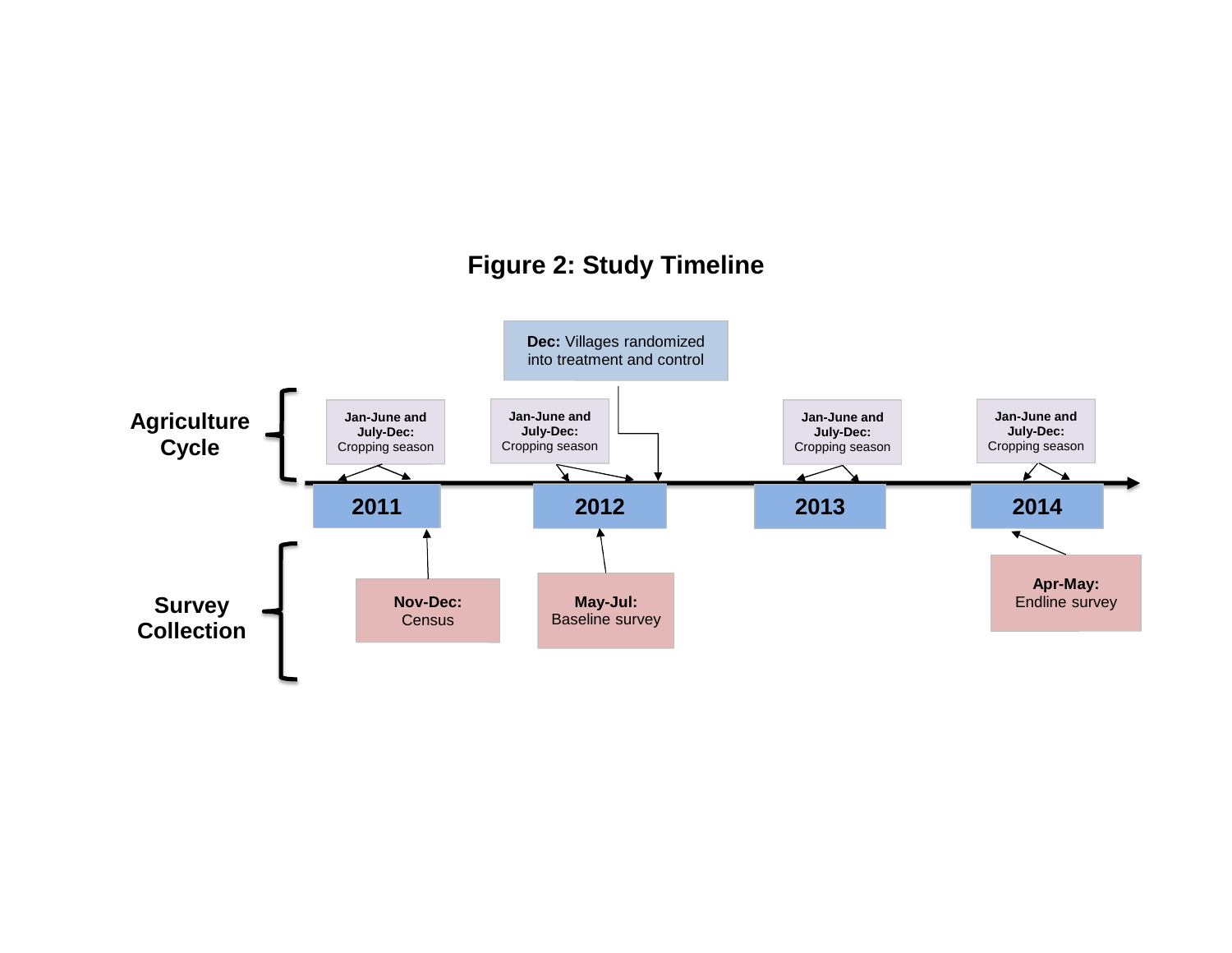

# **Figure 3: Loan Sizes from BRAC and Other Sources**

**Notes:** Histogram of amounts borrowed from BRAC and non-BRAC borrowers in 2014 USD at endline survey, among those with non-zero borrowing. Rightmost bin includes upper tail of borrowers. 1073.7 UGX=1USD PPP. The rightmost bin includes borrowers over 2000USD.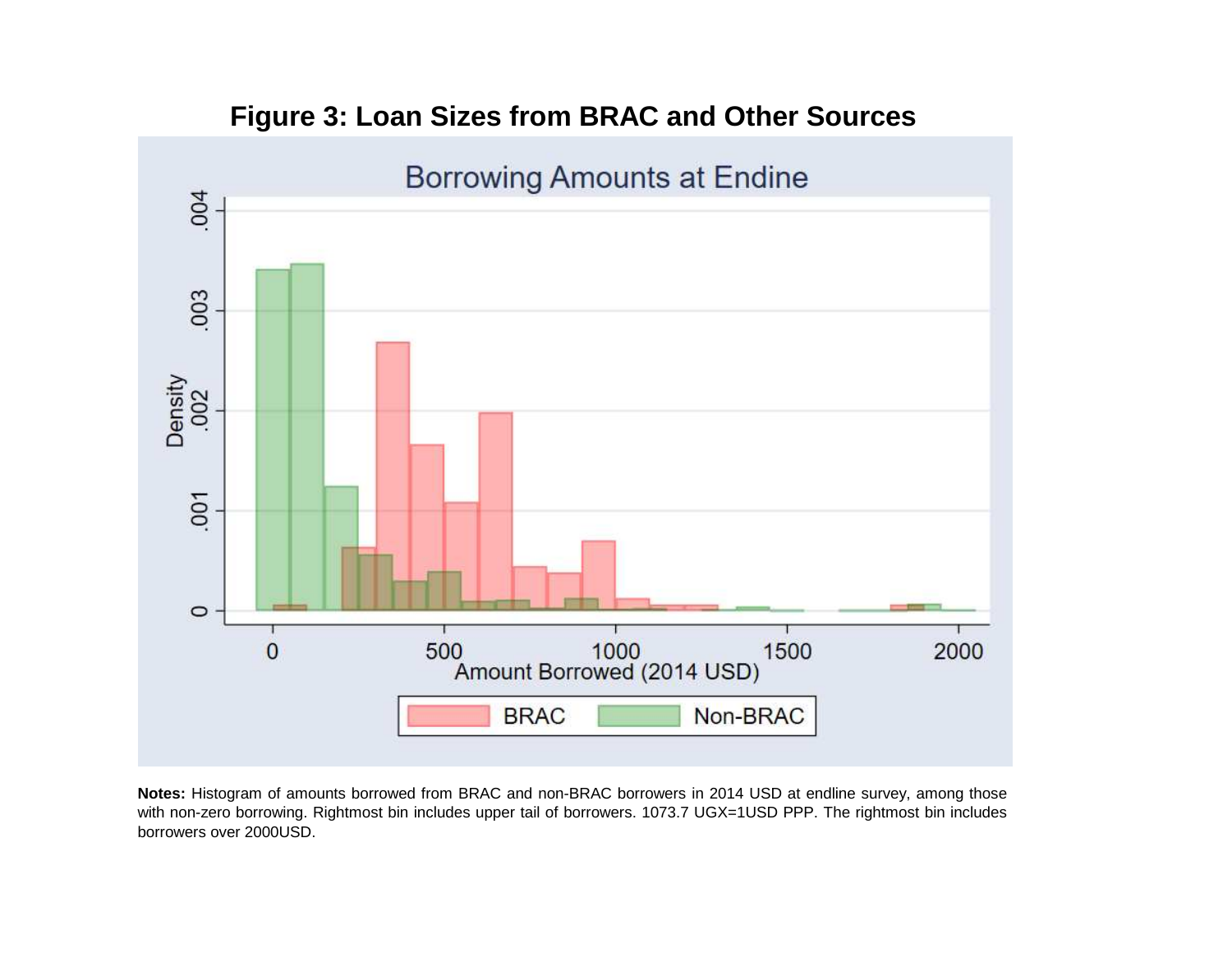#### **Table A1, Part A: Overview of Microcredit Interventions and Evaluations**

|                                      | (1) This Study                                                                                                                                                                                                                                                                    | (2) Banerjee et al. (2015)                                                                                                                                                                                  | (3) Tarrozi et al. (2015)                                         | (4) Angelucci et al. (2015)                                                                                                                                                            | (5) Attanasio et al. (2015)                                                                                                                                                  | (6) Crépon et al. (2015)                                                                                                                                                                        | (7) Augsburg et al. (2015)                                                                                                                     |
|--------------------------------------|-----------------------------------------------------------------------------------------------------------------------------------------------------------------------------------------------------------------------------------------------------------------------------------|-------------------------------------------------------------------------------------------------------------------------------------------------------------------------------------------------------------|-------------------------------------------------------------------|----------------------------------------------------------------------------------------------------------------------------------------------------------------------------------------|------------------------------------------------------------------------------------------------------------------------------------------------------------------------------|-------------------------------------------------------------------------------------------------------------------------------------------------------------------------------------------------|------------------------------------------------------------------------------------------------------------------------------------------------|
| A. Context                           |                                                                                                                                                                                                                                                                                   |                                                                                                                                                                                                             |                                                                   |                                                                                                                                                                                        |                                                                                                                                                                              |                                                                                                                                                                                                 |                                                                                                                                                |
| Region                               | Uganda                                                                                                                                                                                                                                                                            | India                                                                                                                                                                                                       | Ethiopia                                                          | Mexico                                                                                                                                                                                 | Mongolia                                                                                                                                                                     | Morocco                                                                                                                                                                                         | Bosnia and Herzegovina                                                                                                                         |
| Year                                 | 2014                                                                                                                                                                                                                                                                              | 2007                                                                                                                                                                                                        | 2006                                                              | 2010                                                                                                                                                                                   | 2008                                                                                                                                                                         | 2007                                                                                                                                                                                            | 2009                                                                                                                                           |
| Rural or Urban?                      | Rural                                                                                                                                                                                                                                                                             | Urban                                                                                                                                                                                                       | Rural                                                             | Both                                                                                                                                                                                   | Rural                                                                                                                                                                        | Rural                                                                                                                                                                                           | Both                                                                                                                                           |
| <b>Basline Borrowing from Banks</b>  | 0.8%                                                                                                                                                                                                                                                                              | 3.6%                                                                                                                                                                                                        | 2.6%                                                              | 28.8%                                                                                                                                                                                  | 47.7%                                                                                                                                                                        | 2.0%                                                                                                                                                                                            | 51.4%                                                                                                                                          |
| <b>B. Borrowers</b>                  |                                                                                                                                                                                                                                                                                   |                                                                                                                                                                                                             |                                                                   |                                                                                                                                                                                        |                                                                                                                                                                              |                                                                                                                                                                                                 |                                                                                                                                                |
| Gender of Borrowers                  | BRAC provides credit only to women                                                                                                                                                                                                                                                | Women only                                                                                                                                                                                                  | All                                                               | Women only                                                                                                                                                                             | Women only                                                                                                                                                                   | All                                                                                                                                                                                             | All                                                                                                                                            |
| Targeted to microentrepreneurs?      | Yes                                                                                                                                                                                                                                                                               | No                                                                                                                                                                                                          | Yes                                                               | Yes                                                                                                                                                                                    | Yes                                                                                                                                                                          | Yes                                                                                                                                                                                             | Yes                                                                                                                                            |
| Loan eligibility                     | Women aged between 20-50 years; only one<br>member per household; must have lived in the<br>area for three to five years (so not a recent<br>incoming migrant); must not be a client of<br>another microfinance institution; lives within 4km<br>of the local BRAC branch office. | Women ages 18-59 who have<br>resided in the same area for<br>at least on year and have<br>valid identification and<br>residential proof (at least 80<br>percent of women in a group<br>must own their home) | Poverty status, viable business<br>plan, and other criteria       | Women ages 18-60 with<br>proof of address and valid<br>identification                                                                                                                  | Women who own less than<br>MNT 1 million (\$869 exchange<br>rate) in assets and earn less<br>than MNT 200,000 (\$174<br>exchange rate) in monthly<br>profits from a business | Men and women ages<br>18-70 who hold a national<br>ID card, have a residency<br>certificate, and have had an<br>economic activity other than<br>livestock agriculture for at<br>least 12 months | Sufficient collateral,<br>repayment capacity, credit<br>worthiness, business<br>capacity, credit history, other<br>(including characteristics) |
| C. Loans                             |                                                                                                                                                                                                                                                                                   |                                                                                                                                                                                                             |                                                                   |                                                                                                                                                                                        |                                                                                                                                                                              |                                                                                                                                                                                                 |                                                                                                                                                |
| Liability                            | Group (joint liability)                                                                                                                                                                                                                                                           | Group (joint liability)                                                                                                                                                                                     | Group (joint liability)                                           | Group (joint liability)                                                                                                                                                                | Group (joint liability) or<br>individual                                                                                                                                     | Group (joint liability)                                                                                                                                                                         | Individual                                                                                                                                     |
| Group size                           | 15-30 members                                                                                                                                                                                                                                                                     | 6-10 people                                                                                                                                                                                                 | No data                                                           | 10-50 people                                                                                                                                                                           | 7-15 people<br>6 month average for group                                                                                                                                     | 3-4 people                                                                                                                                                                                      | No Data                                                                                                                                        |
| Loan term length                     | 20 weeks or 40 weeks                                                                                                                                                                                                                                                              | 12 months                                                                                                                                                                                                   | 12 months                                                         | 4 months                                                                                                                                                                               | loans, 8 month average for<br>individual loans                                                                                                                               | 16 month average                                                                                                                                                                                | 14 month average                                                                                                                               |
| Repayment frequency                  | Weekly, beginning the second week of loan<br>disbursement                                                                                                                                                                                                                         | Weekly                                                                                                                                                                                                      | Borrower were expected to make<br>regular deposits and repayments | Weekly                                                                                                                                                                                 | Monthly                                                                                                                                                                      | Weekly, Twice Weekly, or<br>Monthly                                                                                                                                                             | Monthly                                                                                                                                        |
| Interest rate                        | 40-week loans: 40% APR                                                                                                                                                                                                                                                            | 24% APR (12% non-<br>declining)                                                                                                                                                                             | 12% APR                                                           | 110% APR                                                                                                                                                                               | 26.8% APR                                                                                                                                                                    | 14.5% APR                                                                                                                                                                                       | 22% APR                                                                                                                                        |
| Loan size                            | 554.93 (2014 USD PPP)                                                                                                                                                                                                                                                             | 1031 (2014 USD PPP)                                                                                                                                                                                         | Median 624 (2014 USD PPP)                                         | 570 (2014 USD PPP)                                                                                                                                                                     | 854 group (per borrower);<br>1,258 individual (2014 USD<br>PPP)                                                                                                              | 1,623 (2014 USD PPP)                                                                                                                                                                            | 2750 (2014 USD PPP)                                                                                                                            |
| Loan size/GDPc                       | 0.267                                                                                                                                                                                                                                                                             | 0.165                                                                                                                                                                                                       | 0.986                                                             | 0.031                                                                                                                                                                                  | 0.077 (individual)<br>$0.11$ (joint)                                                                                                                                         | 0.198                                                                                                                                                                                           | 0.215                                                                                                                                          |
| <b>D.</b> Evaluations                |                                                                                                                                                                                                                                                                                   |                                                                                                                                                                                                             |                                                                   |                                                                                                                                                                                        |                                                                                                                                                                              |                                                                                                                                                                                                 |                                                                                                                                                |
| Sampling frame                       | Households with at least one woman ages 20-<br>50 who either have a business or economic<br>activity and have resided in the area for 3-5<br>years.                                                                                                                               | Households with at least one<br>woman age 18-55 that have<br>resided in the same area for<br>at least three vears                                                                                           | Random selection of households                                    | Mexican women ages 18-60<br>who either have a<br>business/economic activity,<br>would start one if they had<br>enough money, or would<br>consider taking credit from an<br>institution | Women who met eligibility<br>criteria and signed up to<br>declare interest in receiving<br>loan from lender                                                                  | (1) Households deemed<br>likely borrowers, (2) random<br>selection of households                                                                                                                | Marginal loan applicants<br>considered too risky and<br>"unreliable" to be offered<br>credit as regular borrowers<br>under the terms above     |
| Samples                              | 4088 households, 121 villages                                                                                                                                                                                                                                                     |                                                                                                                                                                                                             | 6863 households, 52 clusters 6412 households, 162 villages        | 16560, 238 clusters                                                                                                                                                                    | 1148, 40 villages                                                                                                                                                            | 4465 households, 81<br>villages                                                                                                                                                                 | 1196 marginal loan applicants                                                                                                                  |
| Panel                                | Yes                                                                                                                                                                                                                                                                               | No                                                                                                                                                                                                          | No                                                                | Partial                                                                                                                                                                                | Yes                                                                                                                                                                          | Yes                                                                                                                                                                                             | Yes                                                                                                                                            |
| Randomization                        | Across clusters                                                                                                                                                                                                                                                                   | Across clusters                                                                                                                                                                                             | Across clusters                                                   | Across clusters                                                                                                                                                                        | Across clusters                                                                                                                                                              | Across clusters                                                                                                                                                                                 | Across individuals                                                                                                                             |
| E. Results                           |                                                                                                                                                                                                                                                                                   |                                                                                                                                                                                                             |                                                                   |                                                                                                                                                                                        |                                                                                                                                                                              |                                                                                                                                                                                                 |                                                                                                                                                |
| Diversification into self-employment | Yes                                                                                                                                                                                                                                                                               | <b>No</b>                                                                                                                                                                                                   | N <sub>o</sub>                                                    | <b>No</b>                                                                                                                                                                              | Yes                                                                                                                                                                          | <b>No</b>                                                                                                                                                                                       | <b>No</b>                                                                                                                                      |
| Welfare                              | No                                                                                                                                                                                                                                                                                | No                                                                                                                                                                                                          | No                                                                | Yes; for 2 out of 6 indices<br>(depression and fire sales of<br>assets)                                                                                                                | Yes; Food consumption, per<br>capita consumption                                                                                                                             | No                                                                                                                                                                                              | No                                                                                                                                             |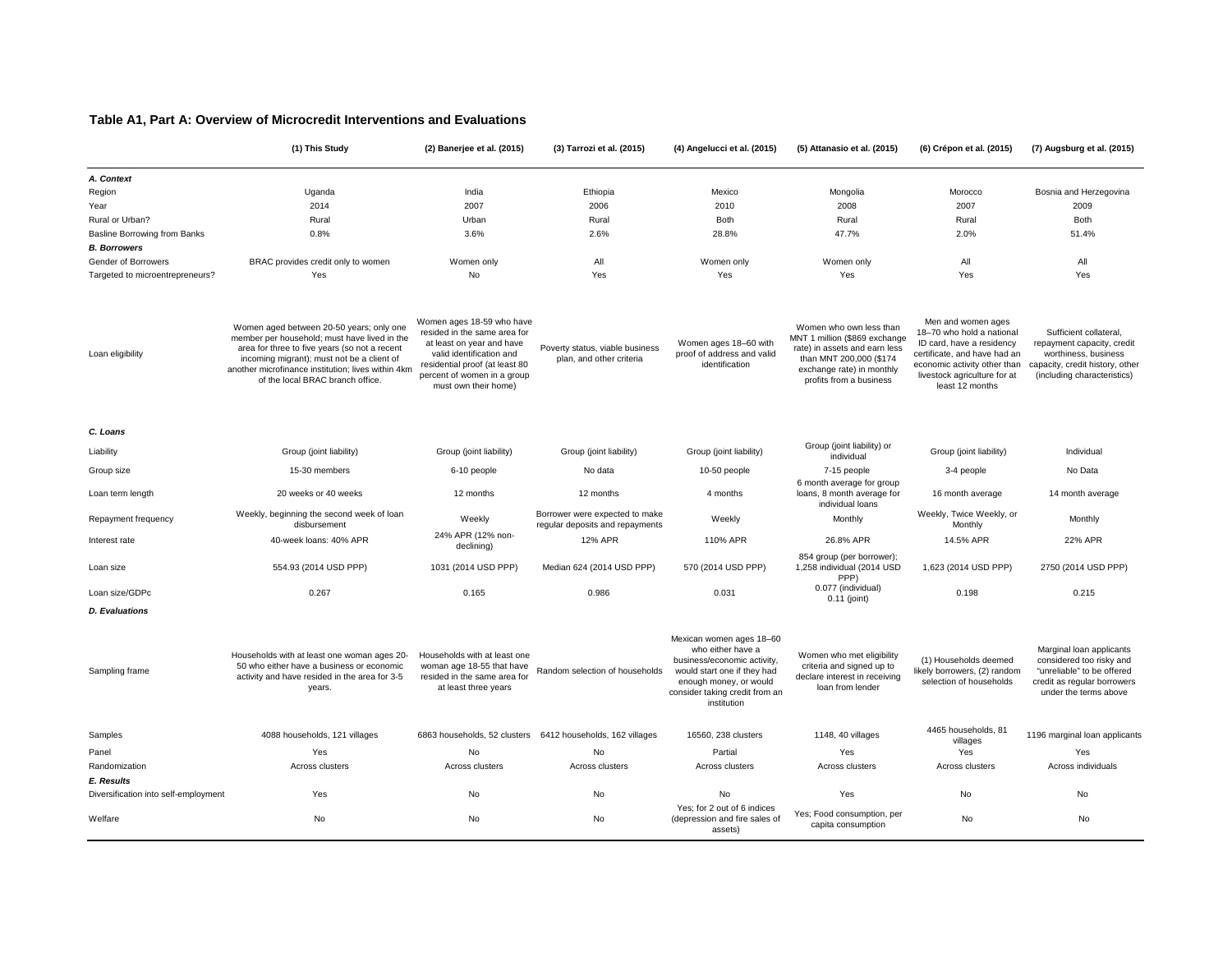#### **Table A1, Part B: Overview of Microcredit Interventions and Evaluations**

|                                                    | (1) This Study                                                                                                                                                                                                                                                                                                   | (8) Karlan and<br>Zinman<br>(2011)                                                                                                                          | (9) Kaboski and Townsend<br>(2012)                                                                                                                                                                                                   | (10) Maitra et al (2017)                                                                                                                                                                                                                                                                                   | (11) Fiala (2018)                                                                                                                                                                                                                                                                              | (12) Cai et al. (2020)                                                                                                                                                                                                                                                                                                                                   | (13) Beaman et al (2020)                                                                                                                                                                                                               | (14) Crépon et al. (2020)                                                                                                                                                                                 | (15) Bryan et al (2021)                                                                                                                                                                                                                                                                                                         |
|----------------------------------------------------|------------------------------------------------------------------------------------------------------------------------------------------------------------------------------------------------------------------------------------------------------------------------------------------------------------------|-------------------------------------------------------------------------------------------------------------------------------------------------------------|--------------------------------------------------------------------------------------------------------------------------------------------------------------------------------------------------------------------------------------|------------------------------------------------------------------------------------------------------------------------------------------------------------------------------------------------------------------------------------------------------------------------------------------------------------|------------------------------------------------------------------------------------------------------------------------------------------------------------------------------------------------------------------------------------------------------------------------------------------------|----------------------------------------------------------------------------------------------------------------------------------------------------------------------------------------------------------------------------------------------------------------------------------------------------------------------------------------------------------|----------------------------------------------------------------------------------------------------------------------------------------------------------------------------------------------------------------------------------------|-----------------------------------------------------------------------------------------------------------------------------------------------------------------------------------------------------------|---------------------------------------------------------------------------------------------------------------------------------------------------------------------------------------------------------------------------------------------------------------------------------------------------------------------------------|
| A. Context                                         |                                                                                                                                                                                                                                                                                                                  |                                                                                                                                                             |                                                                                                                                                                                                                                      |                                                                                                                                                                                                                                                                                                            |                                                                                                                                                                                                                                                                                                |                                                                                                                                                                                                                                                                                                                                                          |                                                                                                                                                                                                                                        |                                                                                                                                                                                                           |                                                                                                                                                                                                                                                                                                                                 |
| Region                                             | Uganda                                                                                                                                                                                                                                                                                                           | Philippines                                                                                                                                                 | Thailand                                                                                                                                                                                                                             | India                                                                                                                                                                                                                                                                                                      | Uganda                                                                                                                                                                                                                                                                                         | China                                                                                                                                                                                                                                                                                                                                                    | Mali                                                                                                                                                                                                                                   | Egypt                                                                                                                                                                                                     | Egypt                                                                                                                                                                                                                                                                                                                           |
| Year                                               | 2014                                                                                                                                                                                                                                                                                                             | 2007                                                                                                                                                        | 2001                                                                                                                                                                                                                                 | 2007                                                                                                                                                                                                                                                                                                       | 2012                                                                                                                                                                                                                                                                                           | 2010                                                                                                                                                                                                                                                                                                                                                     | 2010                                                                                                                                                                                                                                   | 2016                                                                                                                                                                                                      | 2016                                                                                                                                                                                                                                                                                                                            |
| Rural or Urban?                                    | Rural                                                                                                                                                                                                                                                                                                            | Urban                                                                                                                                                       | <b>Both</b>                                                                                                                                                                                                                          | Rural                                                                                                                                                                                                                                                                                                      | Semi-urban                                                                                                                                                                                                                                                                                     | Rural                                                                                                                                                                                                                                                                                                                                                    | Rural                                                                                                                                                                                                                                  | Rural                                                                                                                                                                                                     | No Data                                                                                                                                                                                                                                                                                                                         |
| <b>Basline Borrowing from Banks</b>                | 0.8%                                                                                                                                                                                                                                                                                                             | No Data                                                                                                                                                     | No Data                                                                                                                                                                                                                              | 5%                                                                                                                                                                                                                                                                                                         | No Data                                                                                                                                                                                                                                                                                        | 13%                                                                                                                                                                                                                                                                                                                                                      | No Data                                                                                                                                                                                                                                | No Data                                                                                                                                                                                                   | No Data                                                                                                                                                                                                                                                                                                                         |
| <b>B.</b> Borrowers                                |                                                                                                                                                                                                                                                                                                                  |                                                                                                                                                             |                                                                                                                                                                                                                                      |                                                                                                                                                                                                                                                                                                            |                                                                                                                                                                                                                                                                                                |                                                                                                                                                                                                                                                                                                                                                          |                                                                                                                                                                                                                                        |                                                                                                                                                                                                           |                                                                                                                                                                                                                                                                                                                                 |
| Gender of Borrowers                                | BRAC provides credit only to women                                                                                                                                                                                                                                                                               | All                                                                                                                                                         | All                                                                                                                                                                                                                                  | All                                                                                                                                                                                                                                                                                                        | All                                                                                                                                                                                                                                                                                            | All                                                                                                                                                                                                                                                                                                                                                      | Female                                                                                                                                                                                                                                 | All                                                                                                                                                                                                       | All                                                                                                                                                                                                                                                                                                                             |
| Targeted to microentrepreneurs?                    | Yes                                                                                                                                                                                                                                                                                                              | Yes                                                                                                                                                         | No                                                                                                                                                                                                                                   | No                                                                                                                                                                                                                                                                                                         | Yes                                                                                                                                                                                                                                                                                            | <b>No</b>                                                                                                                                                                                                                                                                                                                                                | No - farmers                                                                                                                                                                                                                           | Yes                                                                                                                                                                                                       | Yes                                                                                                                                                                                                                                                                                                                             |
| Loan eligibility                                   | Women aged between 20-50 years; only one<br>member per household; must have lived in the<br>area for three to five years (so not a recent<br>incoming migrant); must not be a client of<br>another microfinance institution; lives within 4km renter; and daily income of at<br>of the local BRAC branch office. | 18-60 years<br>old; in business for at least one<br>year; in residence for at least<br>one year if owner, or at least<br>three years if<br>least 750 pesos. | All villages eligible for the<br>Million Baht Village Fund<br>injected<br>potential funds into 77,000<br>heterogeneous Thai villages.<br>Each transfer used to form an<br>independent village bank for<br>lending within the village | Less than 1.5 acres of land<br>TRAIL (Trader recommended<br>borrowing arm): Trader<br>recommended 30 borrowers,<br>and 10 were randomly<br>selected.<br>GBL: Two 5-member groups<br>formed out of those who were<br>also successful in keeping a<br>savings account with the MFI<br>for previous 6 months. | Surveyed 4630 Central and<br>North Uganda districts. Next,<br>selected 1550 individuals<br>who were willing to take a<br>loan and interested in an ILO<br>training. Further, divided<br>these into 5 groups of<br>Treatment and Control with<br>combinations of grants, loans<br>and training. | Collateral required for<br>individual liability. Group<br>iability (5-7 people) need not<br>be with collateral.<br>For eligibility: More than 18<br>years of age, and only one<br>member of household can<br>become a member. Need to<br>fill an application and pay<br>membership fees (refundable<br>if no default). Poor<br>households given priority | Loan product designed for<br>women farmers, who are<br>organized into associations<br>(JL groups). Loans are<br>dispersed at the beginning of<br>the season and collected in<br>the end. Informal application<br>process               | 35 (ii) Submitting a basic<br>business plan (iii) Screening<br>by NGO and finally (iv)<br>randomization.<br>Also had a training<br>component, that experienced<br>businesspersons were<br>allowed to exit | (i) Be between the ages of 21- Existing clients of the partner<br>MFI were shortlisted based<br>on information with loan<br>officer. This shortlist fills up a<br>loan application that is used<br>by a central credit committee<br>to make final decisions<br>(based on borrowers'<br>repayment of least three prior<br>loans) |
| C. Loans                                           |                                                                                                                                                                                                                                                                                                                  |                                                                                                                                                             |                                                                                                                                                                                                                                      |                                                                                                                                                                                                                                                                                                            |                                                                                                                                                                                                                                                                                                |                                                                                                                                                                                                                                                                                                                                                          |                                                                                                                                                                                                                                        |                                                                                                                                                                                                           |                                                                                                                                                                                                                                                                                                                                 |
| Liability                                          | Group (joint liability)                                                                                                                                                                                                                                                                                          | Individual                                                                                                                                                  | <b>NA</b>                                                                                                                                                                                                                            | Individual vs Joint                                                                                                                                                                                                                                                                                        | Individual                                                                                                                                                                                                                                                                                     | Individual and Groups (joint<br>liability)                                                                                                                                                                                                                                                                                                               | Group (Joint liability) in<br>practice                                                                                                                                                                                                 | Individual                                                                                                                                                                                                | Individual or firm                                                                                                                                                                                                                                                                                                              |
| Group size                                         | 15-30 members                                                                                                                                                                                                                                                                                                    | No Data                                                                                                                                                     | <b>NA</b>                                                                                                                                                                                                                            | 5 for GBL                                                                                                                                                                                                                                                                                                  | <b>NA</b>                                                                                                                                                                                                                                                                                      | 5-7 for Group                                                                                                                                                                                                                                                                                                                                            | 30                                                                                                                                                                                                                                     | <b>NA</b>                                                                                                                                                                                                 | <b>NA</b>                                                                                                                                                                                                                                                                                                                       |
| Loan term length                                   | 20 weeks or 40 weeks                                                                                                                                                                                                                                                                                             | No Data                                                                                                                                                     | <b>NA</b>                                                                                                                                                                                                                            | 4 months                                                                                                                                                                                                                                                                                                   | 12 months                                                                                                                                                                                                                                                                                      | 12 months                                                                                                                                                                                                                                                                                                                                                | 4-6 months                                                                                                                                                                                                                             | No data                                                                                                                                                                                                   | 12 months                                                                                                                                                                                                                                                                                                                       |
| Repayment frequency                                | Weekly, beginning the second week of loan<br>disbursement                                                                                                                                                                                                                                                        | No Data                                                                                                                                                     | <b>NA</b>                                                                                                                                                                                                                            | Lump sum after 4 months                                                                                                                                                                                                                                                                                    | Monthly                                                                                                                                                                                                                                                                                        | Yearly                                                                                                                                                                                                                                                                                                                                                   | Lump sum at the end                                                                                                                                                                                                                    | No Data                                                                                                                                                                                                   | Monthly                                                                                                                                                                                                                                                                                                                         |
| Interest rate                                      | 40-week loans: 40% APR                                                                                                                                                                                                                                                                                           | 63% APR                                                                                                                                                     | <b>NA</b>                                                                                                                                                                                                                            | 18% APR                                                                                                                                                                                                                                                                                                    | 20% APR                                                                                                                                                                                                                                                                                        | 9.4% APR                                                                                                                                                                                                                                                                                                                                                 | 25% APR                                                                                                                                                                                                                                | 15-24%                                                                                                                                                                                                    | 14-17% APR                                                                                                                                                                                                                                                                                                                      |
| Loan size                                          | 554.93 (2014 USD PPP)                                                                                                                                                                                                                                                                                            | Median 711 (2014 USD PPP)                                                                                                                                   | <b>NA</b>                                                                                                                                                                                                                            | 206 (2014 USD PPP)                                                                                                                                                                                                                                                                                         | No Data                                                                                                                                                                                                                                                                                        | 1266 (2014 USD PPP)                                                                                                                                                                                                                                                                                                                                      | 159 (2014 USD PPP)                                                                                                                                                                                                                     | No Data                                                                                                                                                                                                   | 7522 (2014 USD PPP)                                                                                                                                                                                                                                                                                                             |
| Loan size/GDPc                                     | 0.267                                                                                                                                                                                                                                                                                                            | 0.124                                                                                                                                                       | <b>NA</b>                                                                                                                                                                                                                            | 0.05                                                                                                                                                                                                                                                                                                       | No Data                                                                                                                                                                                                                                                                                        | 0.14                                                                                                                                                                                                                                                                                                                                                     | 0.09                                                                                                                                                                                                                                   | No Data                                                                                                                                                                                                   | 0.71                                                                                                                                                                                                                                                                                                                            |
| <b>D.</b> Evaluations                              |                                                                                                                                                                                                                                                                                                                  |                                                                                                                                                             |                                                                                                                                                                                                                                      | For both TRAIL and GBL                                                                                                                                                                                                                                                                                     |                                                                                                                                                                                                                                                                                                |                                                                                                                                                                                                                                                                                                                                                          |                                                                                                                                                                                                                                        |                                                                                                                                                                                                           |                                                                                                                                                                                                                                                                                                                                 |
| Sampling frame                                     | Households with at least one woman ages 20-50<br>who either have a business or economic activity<br>and have resided in the area for 3-5 years.                                                                                                                                                                  | Marginal loan applicants as<br>being randomly assigned to<br>eligible and ineligible by an<br>algorithm                                                     | <b>Townsend Thai Dataset</b>                                                                                                                                                                                                         | villages, 50 households were<br>surveyed. 10 in each were<br>those who were given loans<br>(treated). 10 others were<br>Control 1 that were<br>randomized out. Final 30<br>were Control 2 who were<br>randomly chosen from the<br>villages.                                                                | Random sample from a<br>larger survey in North and<br>Central Uganda                                                                                                                                                                                                                           | In each county, the Ministry<br>listed 5 poor villages and the<br>study assigned three to<br>treatment and two to control                                                                                                                                                                                                                                | Stage 1: Villages are divided<br>into loan and grant villages<br>(because the larger aim is to<br>study selection effect when<br>giving loans). Further, the<br>ones not given loans in loan<br>villages are given grants<br>(stage 2) | Those interested in taking a<br>loan were randomly assigned<br>to three treatment arms (in-<br>kind, grant, loan) and a<br>control, after fulfilment of<br>basic criteria                                 | From all the applicants that fit<br>the screening criteria, some<br>were given 2x their previous<br>loan (control) and others 4x<br>(treatment). This was<br>stratified at the loan-officer<br>level                                                                                                                            |
| Samples                                            | 4088 households, 121 villages                                                                                                                                                                                                                                                                                    | 1601 marginal loan applicants                                                                                                                               | 960 households in 64 rural -<br>semi-urban areas                                                                                                                                                                                     | 2070 households, 48 villages                                                                                                                                                                                                                                                                               | 1500 individuals                                                                                                                                                                                                                                                                               | 1222 households, 45 villages,<br>9 counties, 5 provinces                                                                                                                                                                                                                                                                                                 | 6807 individuals, 198 villages                                                                                                                                                                                                         | 3294 individuals                                                                                                                                                                                          | 1004 borrowers                                                                                                                                                                                                                                                                                                                  |
| Panel                                              | Yes                                                                                                                                                                                                                                                                                                              | No                                                                                                                                                          | Yes                                                                                                                                                                                                                                  | No                                                                                                                                                                                                                                                                                                         | Yes                                                                                                                                                                                                                                                                                            | No                                                                                                                                                                                                                                                                                                                                                       | Yes                                                                                                                                                                                                                                    | No                                                                                                                                                                                                        | Yes                                                                                                                                                                                                                                                                                                                             |
| Randomization                                      | Across clusters                                                                                                                                                                                                                                                                                                  | Across individuals                                                                                                                                          | Not an RCT                                                                                                                                                                                                                           | Across clusters                                                                                                                                                                                                                                                                                            | Across individuals                                                                                                                                                                                                                                                                             | Across clusters                                                                                                                                                                                                                                                                                                                                          | Across clusters                                                                                                                                                                                                                        | Across clusters                                                                                                                                                                                           | Across clusters                                                                                                                                                                                                                                                                                                                 |
| E. Results<br>Diversification into self-employment | Yes                                                                                                                                                                                                                                                                                                              | No                                                                                                                                                          | No                                                                                                                                                                                                                                   | No                                                                                                                                                                                                                                                                                                         | <b>No</b>                                                                                                                                                                                                                                                                                      | No.                                                                                                                                                                                                                                                                                                                                                      | No                                                                                                                                                                                                                                     | Yes                                                                                                                                                                                                       | No                                                                                                                                                                                                                                                                                                                              |
|                                                    |                                                                                                                                                                                                                                                                                                                  |                                                                                                                                                             |                                                                                                                                                                                                                                      |                                                                                                                                                                                                                                                                                                            |                                                                                                                                                                                                                                                                                                |                                                                                                                                                                                                                                                                                                                                                          |                                                                                                                                                                                                                                        |                                                                                                                                                                                                           |                                                                                                                                                                                                                                                                                                                                 |
| Welfare                                            | No                                                                                                                                                                                                                                                                                                               | No                                                                                                                                                          | Yes, short term;<br>Consumption, wages, income                                                                                                                                                                                       | Yes; Farm incomes (TRAIL<br>only)                                                                                                                                                                                                                                                                          | No                                                                                                                                                                                                                                                                                             | Yes; Income, well-being<br>index; poverty reduction                                                                                                                                                                                                                                                                                                      | No                                                                                                                                                                                                                                     | Yes; Quality of life, profits                                                                                                                                                                             | Yes: Household income                                                                                                                                                                                                                                                                                                           |